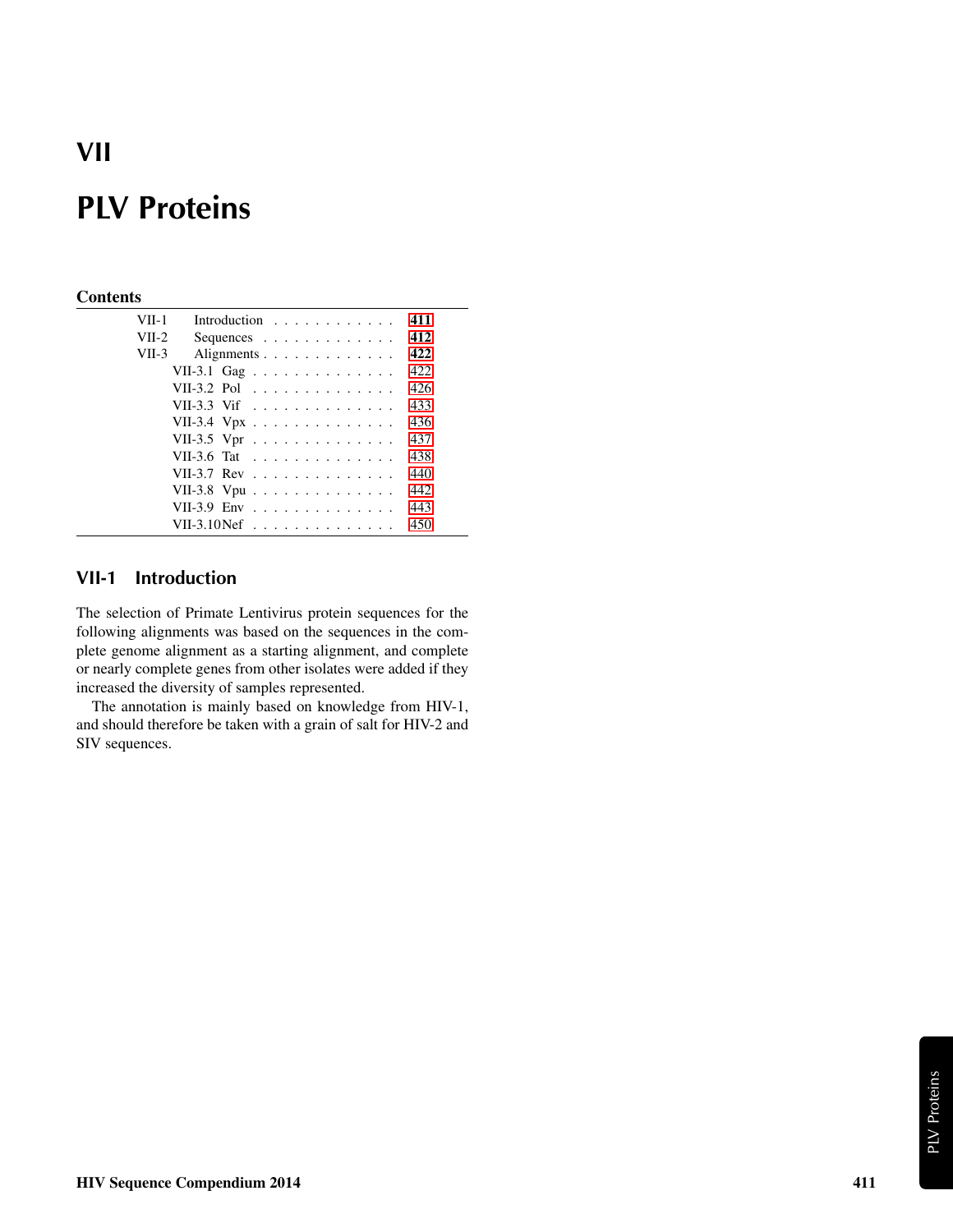## <span id="page-1-0"></span>VII-2 Sequences

Sequences included in the PLV protein alignments.

| Name                    | Accession | <b>Proteins</b>                                                   | <b>Author</b>  | Reference                       |
|-------------------------|-----------|-------------------------------------------------------------------|----------------|---------------------------------|
| H1B.FR.83.HXB2          | K03455    | Gag, Pol,<br>Vif, Vpr, Tat,<br>Rev, Vpu,                          | Wong-Staal, F. | Nature 313(6000):277-284 (1985) |
| H1A1.UG.85.U455_U455A   | M62320    | Env, Nef<br>Gag, Pol,<br>Vif, Vpr, Tat,<br>Rev, Vpu,              | Oram, J.D.     | ARHR 6(9):1073-1078 (1990)      |
| H1B.US.90.WEAU160_GHOSH | U21135    | Env, Nef<br>Gag, Pol,<br>Vif, Vpr, Tat,<br>Rev, Vpu,              | Wei, X.        | Nature 422(6929):307-312 (2003) |
| H1C.ET.86.ETH2220       | U46016    | Env, Nef<br>Gag, Pol,<br>Vif, Vpr, Tat,<br>Rev, Vpu,              | Salminen, M.O. | ARHR 12(14):1329-1339 (1996)    |
| H1D.CD.84.84ZR085       | U88822    | Env, Nef<br>Gag, Pol,<br>Vif, Vpr, Tat,<br>Rev, Vpu,              | Gao, F.        | J Virol 72(7):5680-5698 (1998)  |
| H1F1.BE.93.VI850        | AF077336  | Env, Nef<br>Gag, Pol,<br>Vif, Vpr, Tat,<br>Rev, Vpu,              | Laukkanen, T.  | Virology 269(1):95-104 (2000)   |
| H1G.SE.93.SE6165_G6165  | AF061642  | Env, Nef<br>Gag, Pol,<br>Vif, Vpr, Tat,<br>Rev, Vpu,              | Carr, J.K.     | Virology 247(1):22-31 (1998)    |
| H1H.CF.90.056           | AF005496  | Env, Nef<br>Gag, Pol,<br>Vif, Vpr, Tat,<br>Rev, Vpu,              | Gao, F.        | J Virol 72(7):5680-5698 (1998)  |
| H1J.SE.93.SE9280_7887   | AF082394  | Env, Nef<br>Gag, Pol,<br>Vif, Vpr, Tat,                           | Laukkanen, T.  | ARHR 15(3):293-297 (1999)       |
| H1K.CM.96.96CM_MP535    | AJ249239  | Rev, Vpu,<br>Env, Nef<br>Gag, Pol,<br>Vif, Vpr, Tat,<br>Rev, Vpu, | Triques, K.    | ARHR 16(2):139-151 (2000)       |
| H101_AE.TH.90.CM240     | U54771    | Env, Nef<br>Gag, Pol,<br>Vif, Vpr, Tat,<br>Rev, Vpu,              | Carr, J.K.     | J Virol 70(9):5935-5943 (1996)  |
| H102_AG.NG.x.IBNG       | L39106    | Env, Nef<br>Gag, Pol,<br>Vif, Vpr, Tat,<br>Rev, Vpu,<br>Env, Nef  | Howard, T.M.   | ARHR 10(12):1755-1757 (1994)    |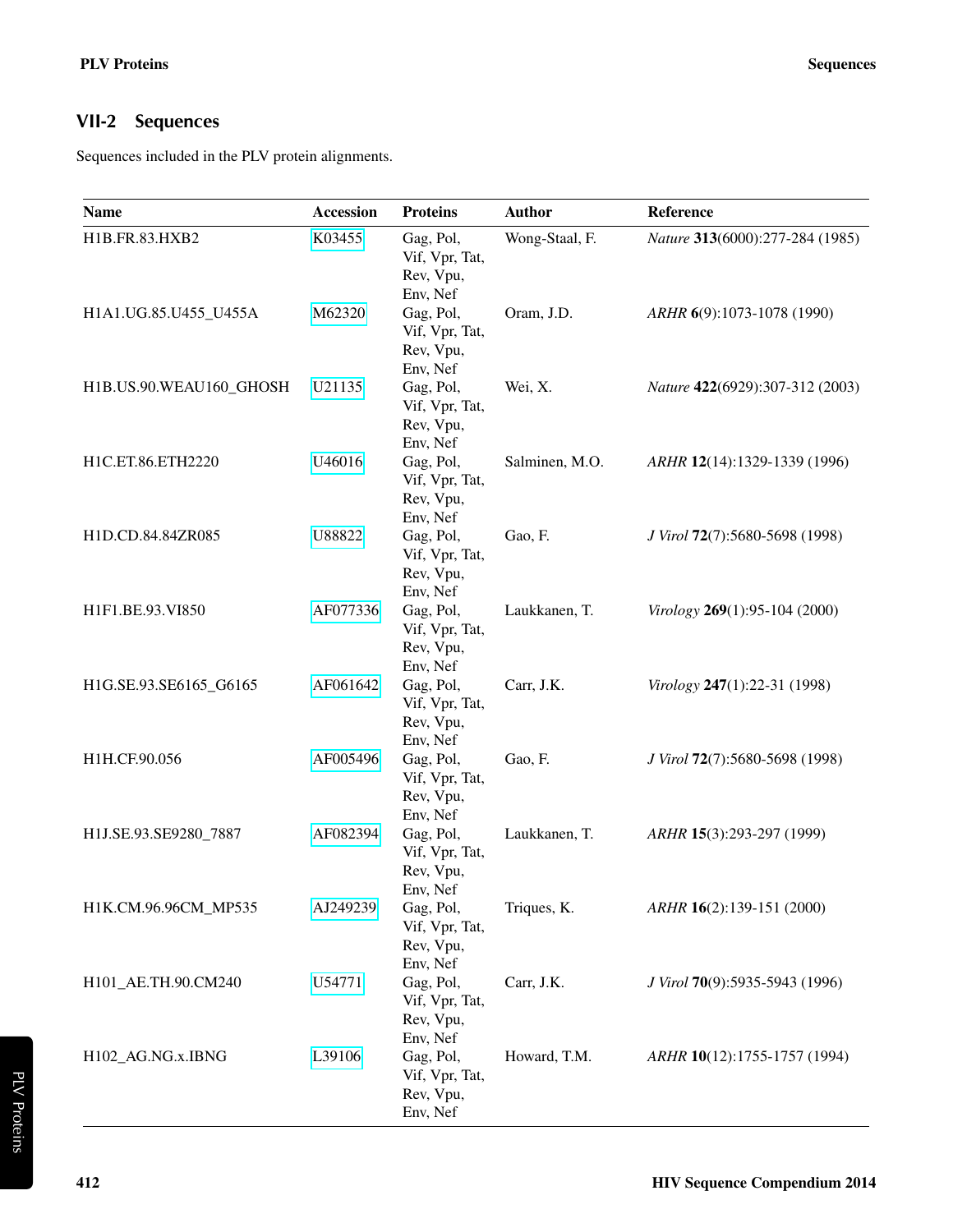| <b>Name</b>            | <b>Accession</b> | <b>Proteins</b>                                                               | <b>Author</b>            | Reference                              |
|------------------------|------------------|-------------------------------------------------------------------------------|--------------------------|----------------------------------------|
| H1O.BE.87.ANT70        | L20587           | Gag, Pol,<br>Vif, Vpr, Tat,<br>Rev, Vpu,                                      | Vanden<br>Haesevelde, M. | J Virol 68(3):1586-1596 (1994)         |
| H1O.CM.91.MVP5180      | L20571           | Env, Nef<br>Gag, Pol,<br>Vif, Vpr, Tat,<br>Rev, Vpu,                          | Gurtler, L.G.            | J Virol 68(3):1581-1585 (1994)         |
| H1O.CM.94.BCF06        | AB485666         | Env, Nef<br>Gag, Pol,<br>Vif, Vpr, Tat,<br>Rev, Vpu,                          | Takekawa                 | Unpublished                            |
| H1O.CM.96.96CMA102     | AY169803         | Env, Nef<br>Gag, Pol,<br>Vif, Vpr, Tat,<br>Rev, Vpu,                          | Yamaguchi, J.            | ARHR 19(11):979-988 (2003)             |
| H1O.FR.92.VAU          | AF407418         | Env, Nef<br>Gag, Pol,<br>Vif, Vpr, Tat,<br>Rev, Vpu,                          | Vartanian, J.P.          | J Gen Virol 83(Pt 4):801-805<br>(2002) |
| H1O.SN.99.99SE_MP1299  | AJ302646         | Env, Nef<br>Gag, Pol,<br>Vif, Vpr, Tat,                                       | Toure-Kane, C.           | ARHR 17(12):1211-1216 (2001)           |
| H1O.US.99.99USTWLA     | AY169814         | Rev, Vpu,<br>Env, Nef<br>Gag, Pol,<br>Vif, Vpr, Tat,                          | Yamaguchi, J.            | ARHR 19(11):979-988 (2003)             |
| H1O.US.x.I_2478B       | AB485668         | Rev, Vpu,<br>Env, Nef<br>Gag, Pol,<br>Vif, Vpr, Tat,                          | Takekawa                 | Unpublished                            |
| H1N.CM.02.DJO0131      | AY532635         | Rev, Vpu,<br>Env, Nef<br>Gag, Pol,<br>Vif, Vpr, Tat,                          | Bodelle, P.              | ARHR 20(8):902-908 (2004)              |
| H1N.CM.02.SJGddd       | GQ324959         | Rev, Vpu,<br>Env, Nef<br>Gag, Pol,<br>Vif, Vpr, Tat,                          | Vallari, A.              | ARHR 26(1):109-115 (2010)              |
| H1N.CM.04.04CM_1131_03 | DQ017383         | Rev, Vpu,<br>Env, Nef<br>Gag, Pol,<br>Vif, Vpr, Tat,                          | Yamaguchi, J.            | ARHR 22(1):83-92 (2006)                |
| H1N.CM.06.U14296       | GQ324962         | Rev, Vpu,<br>Env, Nef<br>Gag, Pol,<br>Vif, Vpr, Tat,                          | Vallari, A.              | ARHR 26(1):109-115 (2010)              |
| H1N.CM.06.U14842       | GQ324958         | Rev, Vpu,<br>Env, Nef<br>Gag, Pol,<br>Vif, Vpr, Tat,<br>Rev, Vpu,<br>Env, Nef | Vallari, A.              | ARHR 26(1):109-115 (2010)              |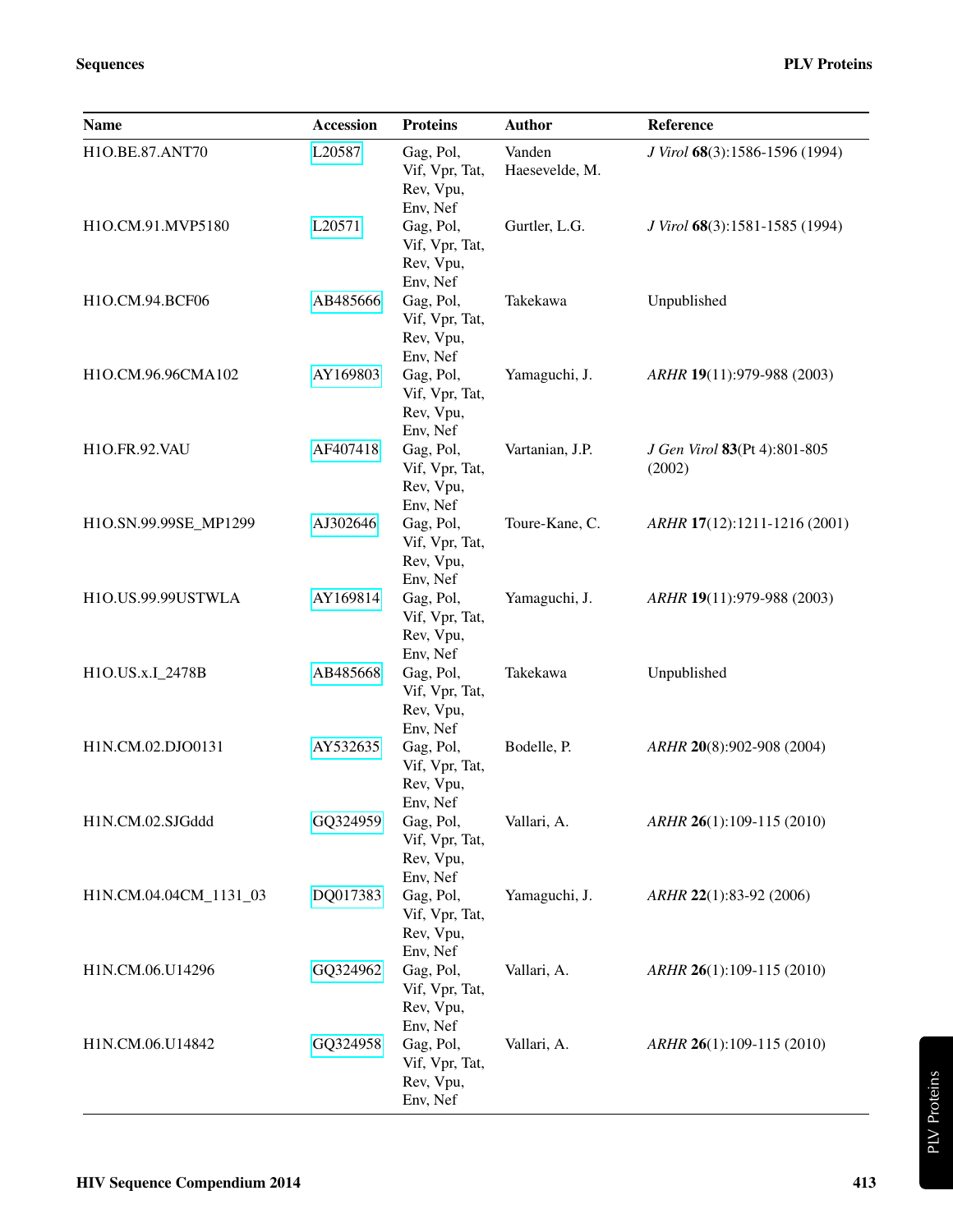| Name                  | <b>Accession</b> | <b>Proteins</b>                                                  | <b>Author</b>              | Reference                                     |
|-----------------------|------------------|------------------------------------------------------------------|----------------------------|-----------------------------------------------|
| H1N.CM.95.YBF30       | AJ006022         | Gag, Pol,<br>Vif, Vpr, Tat,<br>Rev, Vpu,                         | Simon, F.                  | Nat Med 4(9):1032-1037 (1998)                 |
| H1P.CM.06.U14788      | HQ179987         | Env, Nef<br>Gag, Pol,<br>Vif, Vpr, Tat,<br>Rev, Vpu,             | Vallari, A.                | <i>J Virol</i> <b>85</b> (3); 1403-7 (2011)   |
| H1P.FR.06.RBF168      | GQ328744         | Env, Nef<br>Gag, Pol,<br>Vif, Vpr, Tat,<br>Rev, Vpu,             | Plantier, J.-C.            | Nat Med 15(8); 871-2 (2009)                   |
| CPZ.CD.06.BF1167      | JQ866001         | Env, Nef<br>Gag, Pol,<br>Vif, Vpr, Tat,<br>Rev, Vpu,<br>Env, Nef | Li, Y.                     | J Virol 86(19):10776-10791 (2012)             |
| CPZ.CD.90.ANT         | U42720           | Gag, Pol,<br>Vif, Vpr, Tat,<br>Rev, Vpu,<br>Env, Nef             | Vanden<br>Haesevelde, M.M. | Virology 221(2):346-350 (1996)                |
| CPZ.CM.01.SIVcpzCAM13 | AY169968         | Gag, Pol,<br>Vif, Vpr, Tat,<br>Rev, Vpu,<br>Env, Nef             | Nerrienet, E.              | J Virol 79(2):1312-9 (2005)                   |
| CPZ.CM.05.LB715       | JX178450         | Gag, Pol,<br>Vif, Vpr, Tat,<br>Rev, Vpu,<br>Env, Nef             | Takehisa                   | Unpublished                                   |
| CPZ.GA.88.SIVcpzGAB2  | AF382828         | Gag, Pol,<br>Vif, Vpr, Tat,<br>Rev, Vpu,<br>Env, Nef             | Bibollet-Ruche, F.         | ARHR 20(12):1377-1381 (2004)                  |
| CPZ.TZ.00.TAN1        | AF447763         | Gag, Pol,<br>Vif, Vpr, Tat,<br>Rev, Vpu,<br>Env, Nef             | Santiago, M.L.             | J Virol 77(3):2233-2242 (2003)                |
| CPZ.TZ.06.SIVcpzTAN13 | JQ768416         | Gag, Pol,<br>Vif, Vpr, Tat,<br>Rev, Vpu,<br>Env, Nef             | Takehisa                   | Unpublished                                   |
| CPZ.TZ.06.TAN5        | JN091691         | Gag, Pol,<br>Vif, Vpr, Tat,<br>Rev, Vpu,<br>Env, Nef             | Rudicell, R.S.             | J Virol 85(19); 9918-28 (2011)                |
| CPZ.TZ.09.UG38        | JN091690         | Gag, Pol,<br>Vif, Vpr, Tat,<br>Rev, Vpu,<br>Env, Nef             | Rudicell, R.S.             | <i>J Virol</i> <b>85</b> (19); 9918-28 (2011) |
| CPZ.US.85.US_Marilyn  | AF103818         | Gag, Pol,<br>Vif, Vpr, Tat,<br>Rev, Vpu,<br>Env, Nef             | Gao, F.                    | Nature 397(6718):436-441 (1999)               |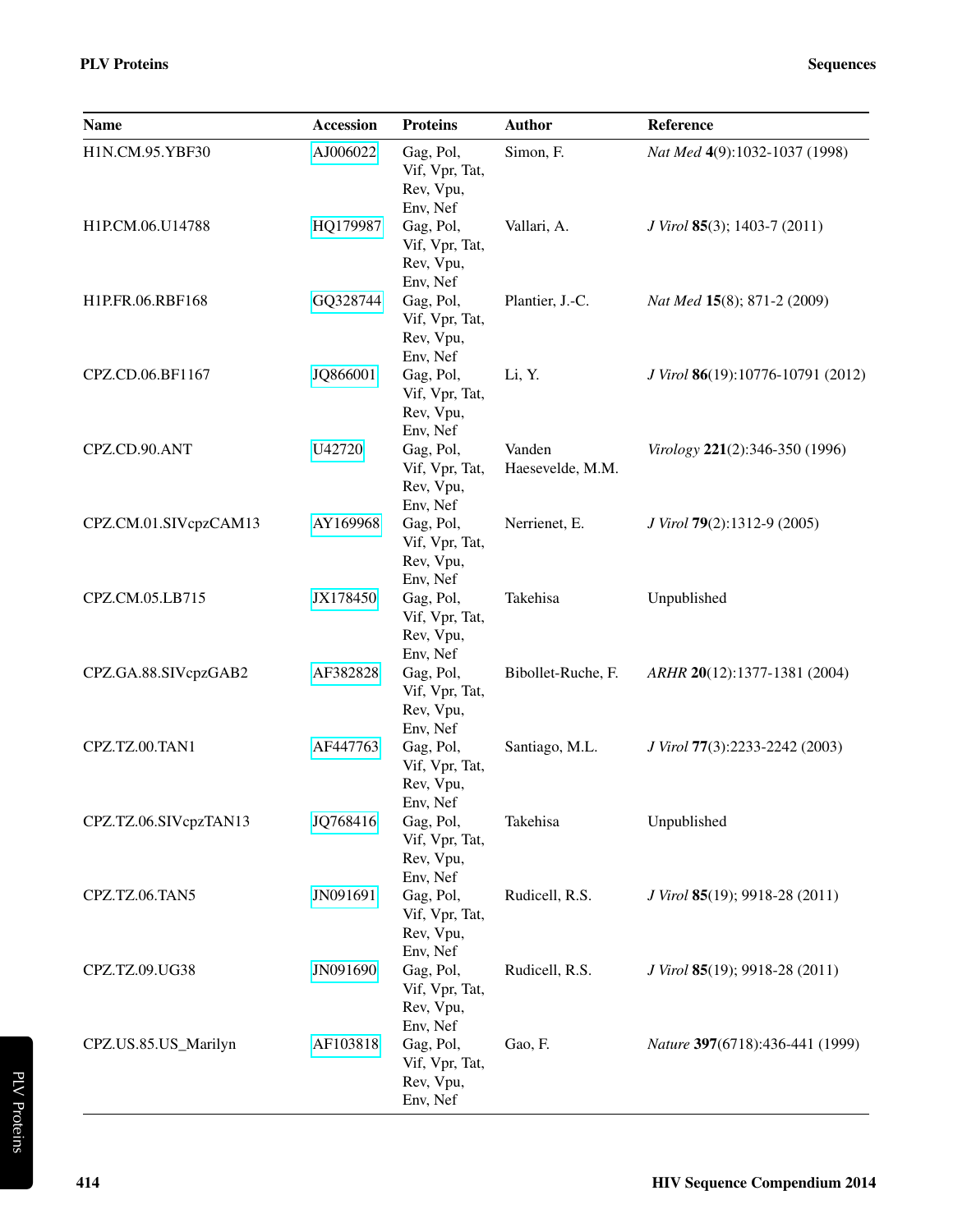| <b>Name</b>               | <b>Accession</b> | <b>Proteins</b>                                         | <b>Author</b>    | Reference                                     |
|---------------------------|------------------|---------------------------------------------------------|------------------|-----------------------------------------------|
| <b>MAC.US.x.239</b>       | M33262           | Gag, Pol,<br>Vif, Vpx,<br>Vpr, Tat,<br>Rev, Env,<br>Nef | Kestler, H.      | Science 248(4959):1109-1112<br>(1990)         |
| H <sub>2</sub> A.DE.x.BEN | M30502           | Gag, Pol,<br>Vif, Vpx,<br>Vpr, Tat,<br>Rev, Env,<br>Nef | Kirchhoff, F.    | Virology 177(1):305-311 (1990)                |
| H2A.PT.x.ALI              | AF082339         | Gag, Pol,<br>Vif, Vpx,<br>Vpr, Tat,<br>Rev, Env,<br>Nef | Reeves, J.D.     | J Virol 73(9); 7795-804 (1999)                |
| H2A.SN.86.ST_JSP4_27      | M31113           | Gag, Pol,<br>Vif, Vpx,<br>Vpr, Tat,<br>Rev, Env,<br>Nef | Kumar, P.        | J Virol 64(2):890-901 (1990)                  |
| H <sub>2</sub> B.CI.x.EHO | U27200           | Gag, Pol,<br>Vif, Vpx,<br>Vpr, Tat,<br>Rev, Env,<br>Nef | Rey-Cuille, M.A. | Virology 202(1):471-476 (1994)                |
| H2B.GH.86.D205_ALT        | X61240           | Gag, Pol,<br>Vif, Vpx,<br>Vpr, Tat,<br>Rev, Env,<br>Nef | Dietrich, U.     | Nature 342(6252):948-950 (1989)               |
| H2G.CI.92.Abt96           | AF208027         | Gag, Pol,<br>Vif, Vpx,<br>Vpr, Tat,<br>Rev, Env,<br>Nef | Brennan, C.A.    | ARHR 13(5):401-404 (1997)                     |
| H2U.CI.07.07IC TNP3       | KC693505         | Gag, Pol,<br>Vif, Vpx,<br>Vpr, Tat,<br>Rev, Env,<br>Nef | Ayouba, A.       | AIDS 27(15):2488-2491 (2013)                  |
| H2U.FR.96.12034           | AY530889         | Gag, Pol,<br>Vif, Vpx,<br>Vpr, Tat,<br>Rev, Env,<br>Nef | Damond, F.       | ARHR 20(6):666-672 (2004)                     |
| COL.CM.x.CGU1             | AF301156         | Gag, Pol,<br>Vif, Vpr, Tat,<br>Rev, Env,<br>Nef         | Courgnaud, V.    | J Virol 75(2):857-866 (2001)                  |
| COL.UG.10.BWC01           | KF214240         | Gag, Pol,<br>Vif, Vpr, Tat,<br>Rev, Env,<br>Nef         | Lauck, M.        | <i>Retrovirology</i> <b>10</b> (1):107 (2013) |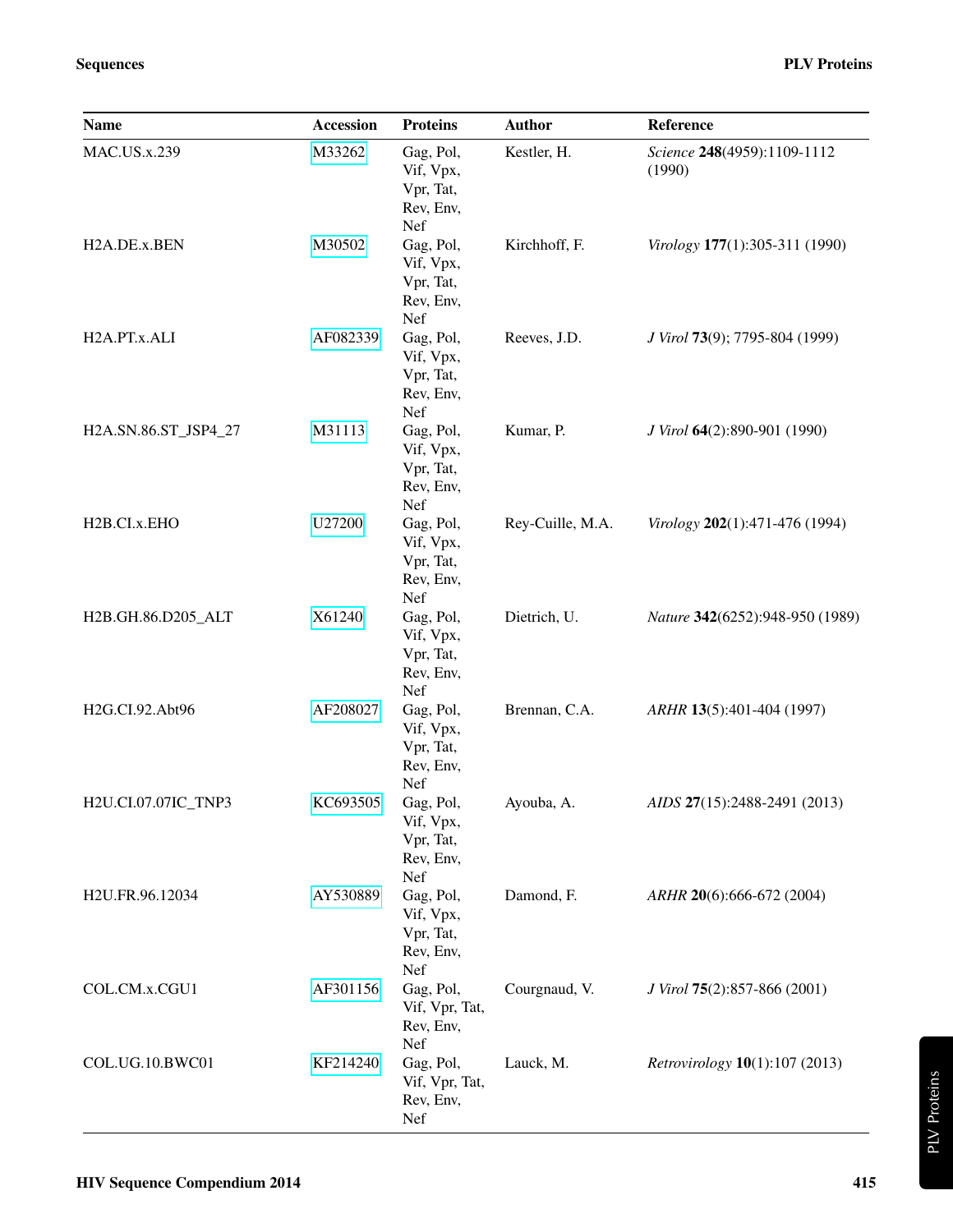| Name                                | Accession | <b>Proteins</b>                                         | <b>Author</b>      | Reference                                     |
|-------------------------------------|-----------|---------------------------------------------------------|--------------------|-----------------------------------------------|
| COL.UG.10.BWC07                     | KF214241  | Gag, Pol,<br>Vif, Vpr, Tat,<br>Rev, Env,<br>Nef         | Lauck, M.          | <i>Retrovirology</i> <b>10</b> (1):107 (2013) |
| DEB.CM.04.SIVdeb04CMPF3061 FJ919724 |           | Gag, Pol,<br>Vif, Vpr, Tat,<br>Rev, Env,<br>Nef         | Aghokeng, A.F.     | Infect Genet Evol 10(3); 386-96<br>(2010)     |
| DEB.CM.99.CM40                      | AY523865  | Gag, Pol,<br>Vif, Vpr, Tat,<br>Rev, Env,<br>Nef         | Bibollet-Ruche, F. | J Virol 78(14):7748-7762 (2004)               |
| DEB.CM.99.CM5                       | AY523866  | Gag, Pol,<br>Vif, Vpr, Tat,<br>Rev, Env,<br>Nef         | Bibollet-Ruche, F. | J Virol 78(14):7748-7762 (2004)               |
| DEN.CD.x.CD1_CMO580407              | AJ580407  | Gag, Pol,<br>Vif, Vpr, Tat,<br>Rev, Vpu,<br>Env, Nef    | Dazza, M.C.        | J Virol 79(13):8560-8571 (2005)               |
| DRL.x.x.FAO                         | AY159321  | Gag, Pol,<br>Vif, Vpx,<br>Vpr, Tat,<br>Rev, Env,<br>Nef | Hu, J.             | J Virol 77(8):4867-4880 (2003)                |
| GOR.CM.04.SIVgorCP684con            | FJ424871  | Gag, Pol,<br>Vif, Vpr, Tat,<br>Rev, Vpu,<br>Env, Nef    | Takehisa, J.       | J Virol 83(4):1635-1648 (2009)                |
| GOR.CM.07.SIVgor2139_287            | FJ424866  | Gag, Pol,<br>Vif, Vpr, Tat,<br>Rev, Vpu,<br>Env, Nef    | Takehisa, J.       | J Virol 83(4):1635-1648 (2009)                |
| GRV.ET.x.GRI_677_gri_1              | M66437    | Gag, Pol,<br>Vif, Vpr, Tat,<br>Rev, Env,<br>Nef         | Fomsgaard, A.      | Virology 182(1):397-402 (1991)                |
| GSN.CM.99.CN166                     | AF468659  | Gag, Pol,<br>Vif, Vpr, Tat,<br>Rev, Vpu,<br>Env, Nef    | Courgnaud, V.      | J Virol 76(16):8298-8309 (2002)               |
| GSN.CM.99.CN71                      | AF468658  | Gag, Pol,<br>Vif, Vpr, Tat,<br>Rev, Vpu,<br>Env, Nef    | Courgnaud, V.      | J Virol 76(16):8298-8309 (2002)               |
| LST.CD.88.SIVlhoest485              | AF188115  | Gag, Pol,<br>Vif, Vpr, Tat,<br>Rev, Env,<br>Nef         | Beer, B.E.         | J Virol 74(8):3892-3898 (2000)                |
| LST.CD.88.SIVlhoest524              | AF188116  | Gag, Pol,<br>Vif, Vpr, Tat,<br>Rev, Env,<br>Nef         | Beer, B.E.         | J Virol 74(8):3892-3898 (2000)                |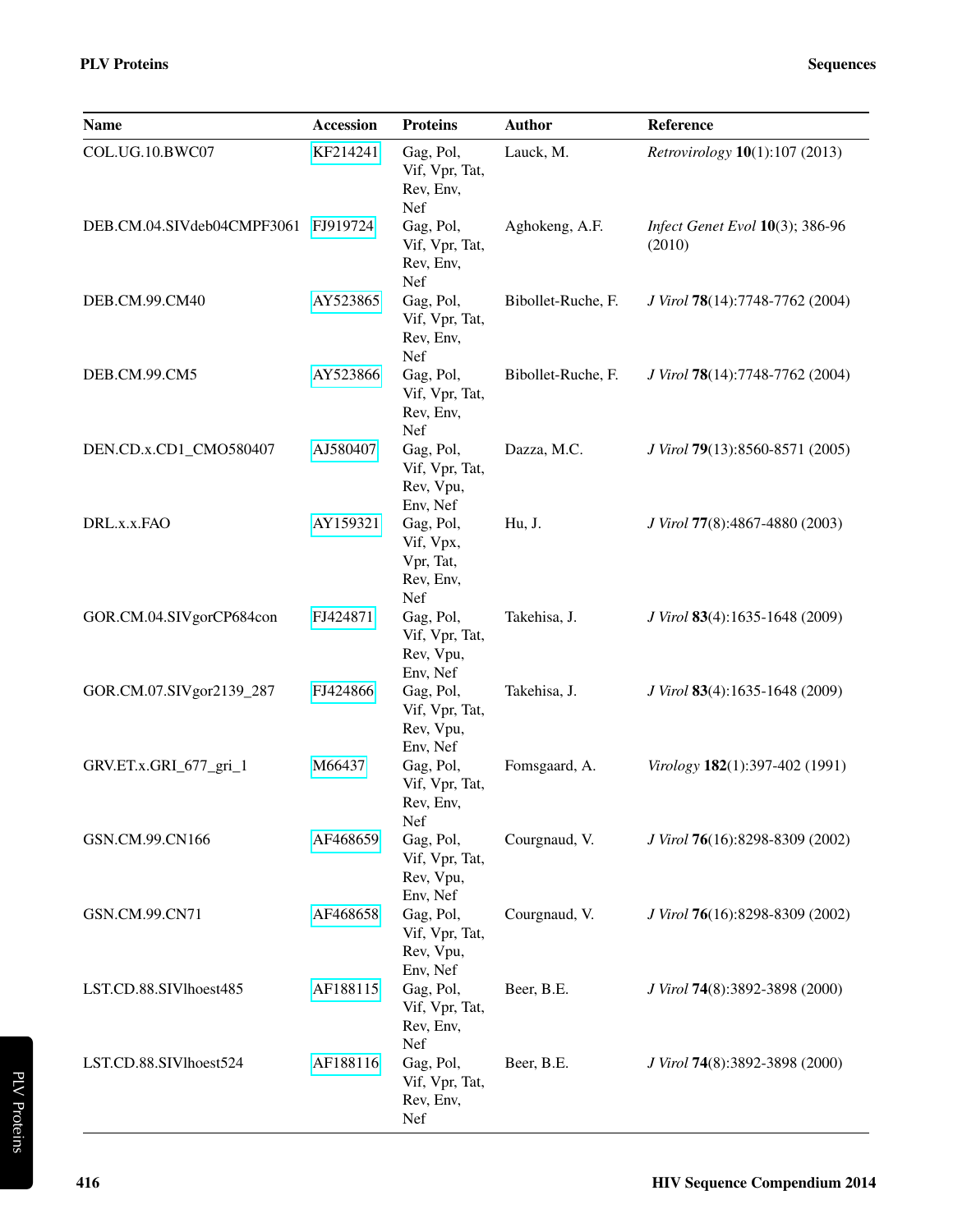| <b>Name</b>                     | Accession | <b>Proteins</b>                                         | <b>Author</b>  | Reference                         |
|---------------------------------|-----------|---------------------------------------------------------|----------------|-----------------------------------|
| LST.KE.x.lho7                   | AF075269  | Gag, Pol,<br>Vif, Vpr, Tat,<br>Rev, Env,<br>Nef         | Hirsch, V.M.   | J Virol 73(2):1036-1045 (1999)    |
| MAC.US.x.EMBL_3                 | Y00295    | Gag, Pol,<br>Vif, Vpr, Tat,<br>Rev, Env,<br>Nef         | Franchini, G.  | Nature 328(6130):539-543 (1987)   |
| MND-1.GA.x.MNDGB1               | M27470    | Gag, Pol,<br>Vif, Vpr, Tat,<br>Rev, Env,<br>Nef         | Tsujimoto, H.  | Nature 341(6242):539-541 (1989)   |
| MND-2.CM.98.CM16                | AF367411  | Gag, Pol,<br>Vif, Vpx,<br>Vpr, Tat,<br>Rev, Env,<br>Nef | Takehisa, J.   | ARHR 17(12):1143-1154 (2001)      |
| MND-2.GA.x.M14                  | AF328295  | Gag, Pol,<br>Vif, Vpx,<br>Vpr, Tat,<br>Rev, Env,<br>Nef | Souquiere, S.  | J Virol 75(15):7086-7096 (2001)   |
| MND-2.x.x.5440                  | AY159322  | Gag, Pol,<br>Vif, Vpx,<br>Vpr, Tat,<br>Rev, Env,<br>Nef | Hu, J.         | J Virol 77(8):4867-4880 (2003)    |
| MNE.US.x.MNE027                 | U79412    | Gag, Pol,<br>Vif, Vpx,<br>Vpr, Tat,<br>Rev, Env,<br>Nef | Kimata, J.T.   | J Virol 72(1):245-256 (1998)      |
| MON.CM.99.L1_99CML1             | AY340701  | Gag, Pol,<br>Vif, Vpr, Tat,<br>Rev, Vpu,<br>Env, Nef    | Courgnaud, V.  | J Virol 77(23):12523-12534 (2003) |
| MUS-1.CM.01.CM1239              | EF070330  | Gag, Pol,<br>Vif, Vpr, Tat,<br>Rev, Vpu,<br>Env, Nef    | Aghokeng, A.F. | Virology 360(2):407-418 (2007)    |
| MUS-<br>1.CM.01.SIVmus_01CM1085 | AY340700  | Gag, Pol,<br>Vif, Vpr, Tat,<br>Rev, Vpu,<br>Env, Nef    | Courgnaud, V.  | J Virol 77(23):12523-12534 (2003) |
| MUS-2.CM.01.CM1246              | EF070329  | Gag, Pol,<br>Vif, Vpr, Tat,<br>Rev, Vpu,<br>Env, Nef    | Aghokeng, A.F. | Virology 360(2):407-418 (2007)    |
| MUS-2.CM.01.CM2500              | EF070331  | Gag, Pol,<br>Vif, Vpr, Tat,<br>Rev, Vpu,<br>Env, Nef    | Aghokeng, A.F. | Virology 360(2):407-418 (2007)    |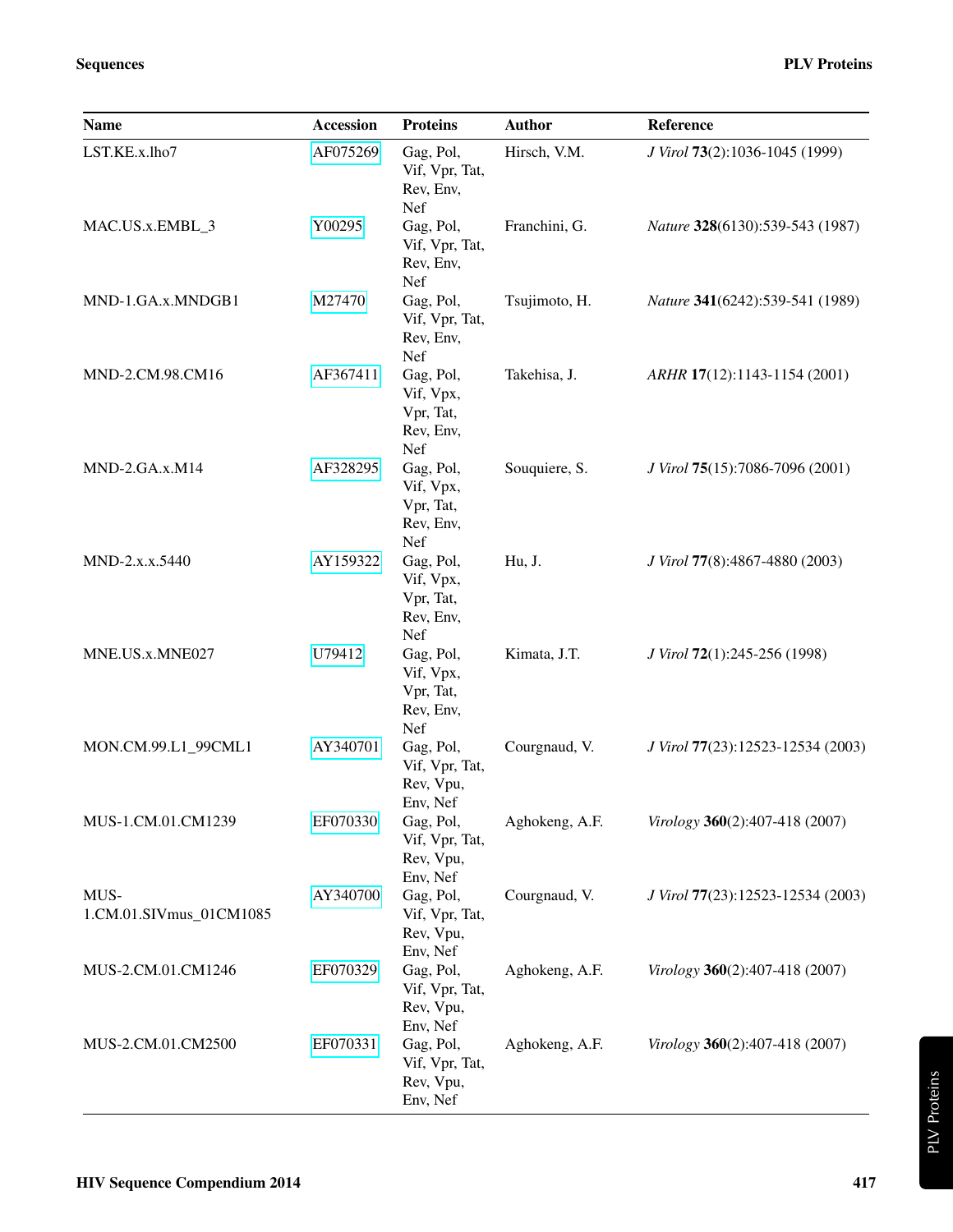| <b>Name</b>               | Accession | <b>Proteins</b>                                         | <b>Author</b>        | Reference                         |
|---------------------------|-----------|---------------------------------------------------------|----------------------|-----------------------------------|
| OLC.CI.97.97CI12          | FM165200  | Gag, Pol,<br>Vif, Vpr, Tat,<br>Rev, Env,<br>Nef         | Liegeois, F.         | J Virol 83(1):428-439 (2009)      |
| RCM.CM.00.SIVagi_00CM312  | HM803690  | Gag, Pol,<br>Vif, Vpx,<br>Vpr, Tat,<br>Rev, Env,<br>Nef | Ahuka-Mundeke,<br>S. | J Gen Virol 2010 Aug 25           |
| RCM.CM.02.SIVrcm_02CM8081 | HM803689  | Gag, Pol,<br>Vif, Vpx,<br>Vpr, Tat,<br>Rev, Env,<br>Nef | Ahuka-Mundeke,<br>S. | J Gen Virol 2010 Aug 25           |
| RCM.GA.x.SIVRCMGAB1       | AF382829  | Gag, Pol,<br>Vif, Vpx,<br>Vpr, Tat,<br>Rev, Env,<br>Nef | Bibollet-Ruche, F.   | J Virol 78(14):7748-7762 (2004)   |
| RCM.NG.x.NG411            | AF349680  | Gag, Pol,<br>Vif, Vpx,<br>Vpr, Tat,<br>Rev, Env,<br>Nef | Beer, B.E.           | J Virol 75(24):12014-12027 (2001) |
| SAB.SN.x.SAB1             | U04005    | Gag, Pol,<br>Vif, Vpr, Tat,<br>Rev, Env,<br>Nef         | Jin, M.J.            | EMBO J 13(12):2935-2947 (1994)    |
| SMM.CI.79.SIVsmCI2        | JX860430  | Gag, Pol,<br>Vif, Vpx,<br>Vpr, Tat,<br>Rev, Env,<br>Nef | Fischer, W.          | J Virol 86(24):13217-13231 (2012) |
| SMM.LR.89.SIVsmLIB1       | JX860431  | Gag, Pol,<br>Vif, Vpx,<br>Vpr, Tat,<br>Rev, Env,<br>Nef | Fischer, W.          | J Virol 86(24):13217-13231 (2012) |
| SMM.SL.92.SIVsmSL92A      | JX860432  | Gag, Pol,<br>Vif, Vpx,<br>Vpr, Tat,<br>Rev, Env,<br>Nef | Fischer, W.          | J Virol 86(24):13217-13231 (2012) |
| SMM.SL.92.SL92B           | AF334679  | Gag, Pol,<br>Vif, Vpx,<br>Vpr, Tat,<br>Rev, Env,<br>Nef | Chen, Z.             | J Virol 70(6):3617-3627 (1996)    |
| STM.US.89.STM_37_16       | M83293    | Gag, Pol,<br>Vif, Vpx,<br>Vpr, Tat,<br>Rev, Env,<br>Nef | Novembre, F.J.       | Virology 186(2):783-787 (1992)    |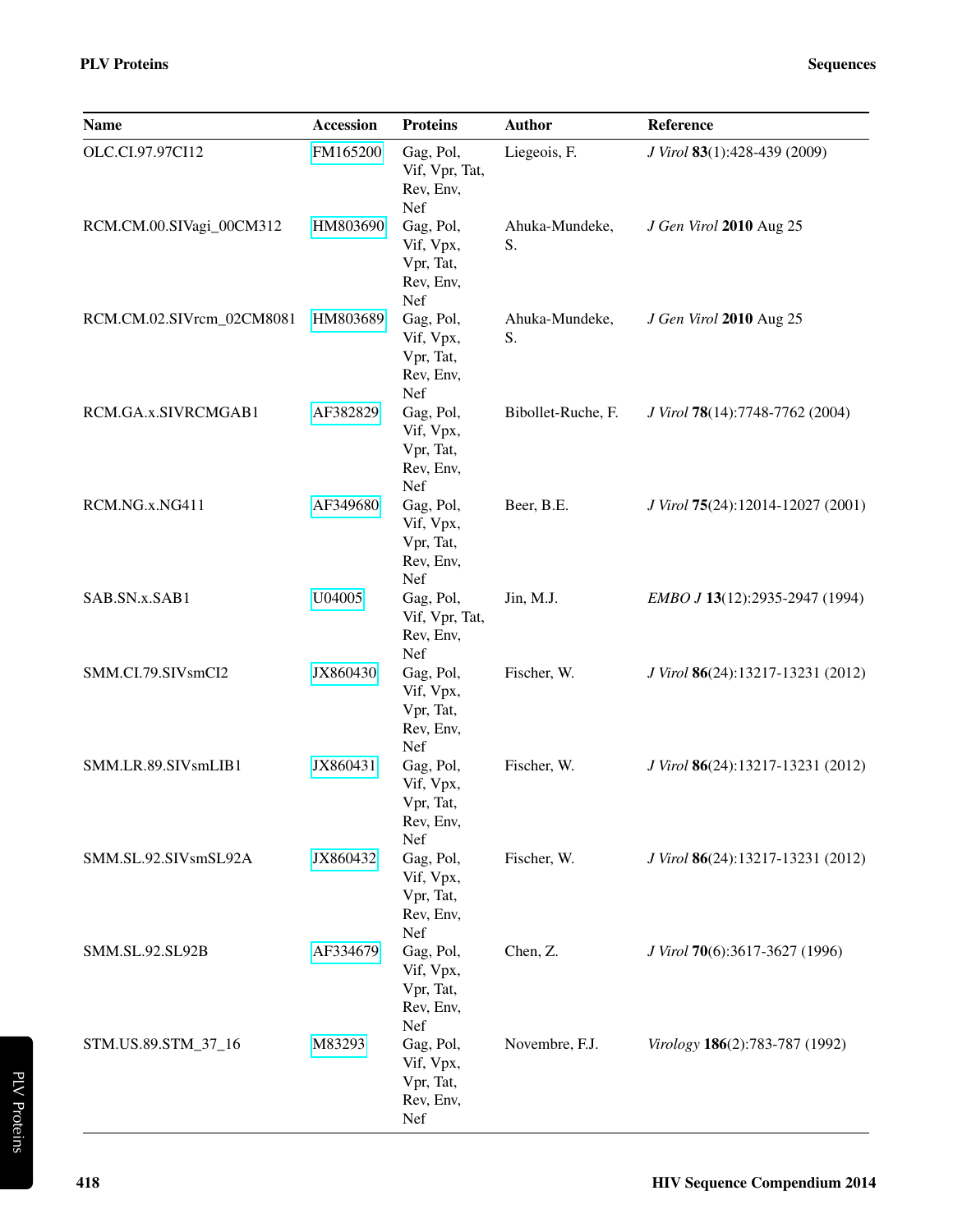| <b>Name</b>            | <b>Accession</b> | <b>Proteins</b>                                 | <b>Author</b>      | Reference                                                               |
|------------------------|------------------|-------------------------------------------------|--------------------|-------------------------------------------------------------------------|
| <b>SUN.GA.98.L14</b>   | AF131870         | Gag, Pol,<br>Vif, Vpr, Tat,<br>Rev, Env,<br>Nef | Beer, B.E.         | J Virol 73(9):7734-7744 (1999)                                          |
| SYK.KE.x.KE51          | AY523867         | Gag, Pol,<br>Vif, Vpr, Tat,<br>Rev, Env,<br>Nef | Bibollet-Ruche, F. | <i>J Virol</i> <b>78</b> (14):7748-7762 (2004)                          |
| SYK.KE.x.SYK173_COMGNM | L06042           | Gag, Pol,<br>Vif, Vpr, Tat,<br>Rev, Env,<br>Nef | Hirsch, V.M.       | J Virol 67(3):1517-1528 (1993)                                          |
| TAL.CM.00.266          | AY655744         | Gag, Pol,<br>Vif, Vpr, Tat,<br>Rev, Env,<br>Nef | Liegeois, F.       | Virology 349(1):55-65 (2006)                                            |
| TAL.CM.01.8023         | AM182197         | Gag, Pol,<br>Vif, Vpr, Tat,<br>Rev, Env,<br>Nef | Liegeois, F.       | Virology 349(1):55-65 (2006)                                            |
| TAN.UG.x.SIVagmTAN1    | U58991           | Gag, Pol,<br>Vif, Vpr, Tat,<br>Rev, Env,<br>Nef | Soares, M.A.       | Virology 228(2):394-399 (1997)                                          |
| VER.DE.x.AGM3          | M30931           | Gag, Pol,<br>Vif, Vpr, Tat,<br>Rev, Env,<br>Nef | Baier, M.          | Virology 176(1):216-221 (1990)                                          |
| <b>VER.KE.x.9063</b>   | L40990           | Gag, Pol,<br>Vif, Vpr, Tat,<br>Rev, Env,<br>Nef | Hirsch, V.M.       | <i>J Virol</i> <b>69</b> (2):955-967 (1995)                             |
| VER.KE.x.AGM155        | M29975           | Gag, Pol,<br>Vif, Vpr, Tat,<br>Rev, Env,<br>Nef | Johnson, P.R.      | J Virol 64(3):1086-1092 (1990)                                          |
| VER.KE.x.TYO1_patent   | DJ048201         | Gag, Pol,<br>Vif, Vpr, Tat,<br>Rev, Env,<br>Nef | Omori, T.          | Patent: WO 2007049749-A 13<br>03-MAY-2007; DNAVEC<br><b>CORPORATION</b> |
| WRC.CI.97.97CI14       | AM745105         | Gag, Pol,<br>Vif, Vpr, Tat,<br>Rev, Env,<br>Nef | Liegeois, F.       | J Virol 83(1):428-439 (2009)                                            |
| WRC.CI.98.98CI04       | AM713177         | Gag, Pol,<br>Vif, Vpr, Tat,<br>Rev, Env,<br>Nef | Liegeois, F.       | J Virol 83(1):428-439 (2009)                                            |
| WRC.GM.05.Pbt_05GM_X02 | AM937062         | Gag, Pol,<br>Vif, Vpr, Tat,<br>Rev, Env,<br>Nef | Locatelli, S.      | Virology 376(1):90-100 (2008)                                           |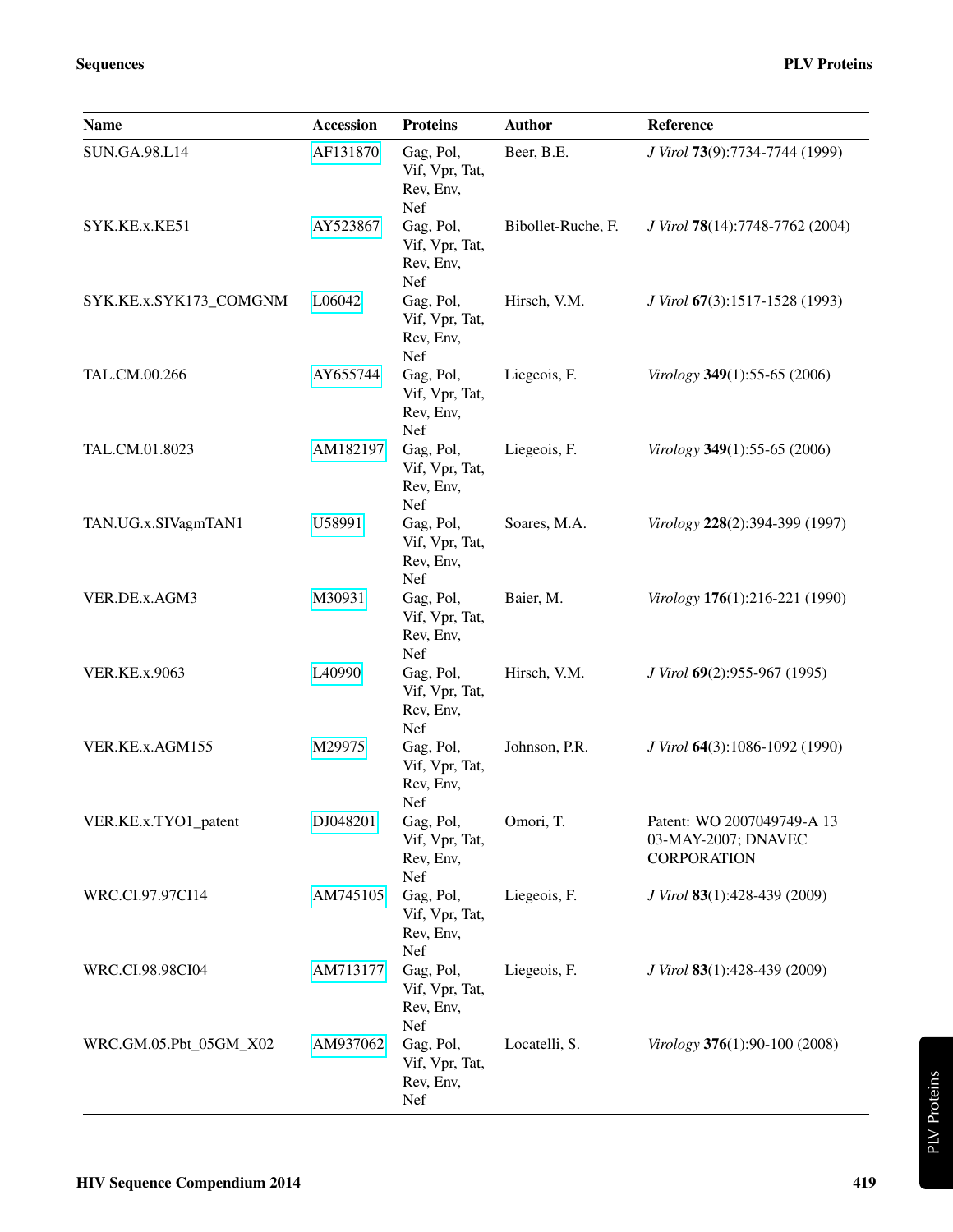| <b>Name</b>              | <b>Accession</b> | <b>Proteins</b>                                 | <b>Author</b>  | Reference                              |
|--------------------------|------------------|-------------------------------------------------|----------------|----------------------------------------|
| MON.NG.x.NG1             | AJ549283         | Pol, Vif, Vpr,<br>Tat, Rev,<br>Vpu, Env,<br>Nef | Barlow, K.L.   | J Virol 77(12):6879-6888 (2003)        |
| MAC.US.x.251_1A11        | M76764           | Vpx                                             | Marthas, M.L.  | J Med Primatol 18(3-4):311-9<br>(1989) |
| MAC.US.x.251_BK28        | M19499           | Vpx                                             | Hirsch, V.     | Cell 49(3):307-319 (1987)              |
| SMM.SL.92.SIVsmSL92B     | JX860433         | Vpx                                             | Fischer, W.    | J Virol 86(24):13217-13231 (2012)      |
| SMM.US.04.G078           | JX860415         | Vpx                                             | Fischer, W.    | J Virol 86(24):13217-13231 (2012)      |
| SMM.US.04.G932           | JX860416         | Vpx                                             | Fischer, W.    | J Virol 86(24):13217-13231 (2012)      |
| SMM.US.04.M919           | JX860417         | Vpx                                             | Fischer, W.    | J Virol 86(24):13217-13231 (2012)      |
| SMM.US.04.M922           | JX860418         | Vpx                                             | Fischer, W.    | J Virol 86(24):13217-13231 (2012)      |
| SMM.US.04.M923           | JX860419         | Vpx                                             | Fischer, W.    | J Virol 86(24):13217-13231 (2012)      |
| SMM.US.04.M926           | JX860420         | Vpx                                             | Fischer, W.    | J Virol 86(24):13217-13231 (2012)      |
| SMM.US.04.M934           | JX860421         | Vpx                                             | Fischer, W.    | J Virol 86(24):13217-13231 (2012)      |
| SMM.US.04.M935           | JX860422         | Vpx                                             | Fischer, W.    | J Virol 86(24):13217-13231 (2012)      |
| SMM.US.04.M940           | JX860423         | Vpx                                             | Fischer, W.    | J Virol 86(24):13217-13231 (2012)      |
| SMM.US.04.M946           | JX860424         | Vpx                                             | Fischer, W.    | J Virol 86(24):13217-13231 (2012)      |
| SMM.US.04.M947           | JX860425         | Vpx                                             | Fischer, W.    | J Virol 86(24):13217-13231 (2012)      |
| SMM.US.04.M949           | JX860426         | Vpx                                             | Fischer, W.    | J Virol 86(24):13217-13231 (2012)      |
| SMM.US.04.M950           | JX860427         | Vpx                                             | Fischer, W.    | J Virol 86(24):13217-13231 (2012)      |
| SMM.US.04.M951           | JX860428         | Vpx                                             | Fischer, W.    | J Virol 86(24):13217-13231 (2012)      |
| SMM.US.04.M952           | JX860429         | Vpx                                             | Fischer, W.    | J Virol 86(24):13217-13231 (2012)      |
| SMM.US.05.D215           | JX860413         | Vpx                                             | Fischer, W.    | J Virol 86(24):13217-13231 (2012)      |
| SMM.US.06.FTq            | JX860414         | Vpx                                             | Fischer, W.    | J Virol 86(24):13217-13231 (2012)      |
| SMM.US.11.SIVsmE660_FL10 | JQ864084         | Vpx                                             | Wu, F.         | J Virol 86(16); 8835-47 (2012)         |
| SMM.US.11.SIVsmE660_FL14 | JQ864087         | Vpx                                             | Wu, F.         | J Virol 86(16); 8835-47 (2012)         |
| SMM.US.11.SIVsmE660_FL6  | JQ864085         | Vpx                                             | Wu, F.         | J Virol 86(16); 8835-47 (2012)         |
| SMM.US.11.SIVsmE660_FL8  | JQ864086         | Vpx                                             | Wu, F.         | J Virol 86(16); 8835-47 (2012)         |
| SMM.US.86.CFU212         | JX860407         | Vpx                                             | Fischer, W.    | J Virol 86(24):13217-13231 (2012)      |
| SMM.US.x.H9              | M80194           | Vpx                                             | Courgnaud, V.  | J Virol 66(1):414-419 (1992)           |
| SMM.US.x.PGM53           | AF077017         | Vpx                                             | Novembre, F.J. | J Virol 72(11):8841-8851 (1998)        |
| SMM.US.x.SIVsmH635F_L3   | DQ201172         | Vpx                                             | Kuwata, T.     | J Virol 80(3):1463-75 (2006)           |
| SMM.x.x.pE660.CG7G       | JX648292         | Vpx                                             | Lopker         | Unpublished                            |
| SMM.x.x.pE660.CG7V       | JX648291         | Vpx                                             | Lopker         | Unpublished                            |
| H103_AB.RU.97.KAL153 2   | AF193276         | Vpu                                             | Liitsola, K.   | ARHR 16(11):1047-1053 (2000)           |
| H104_cpx.CY.94.94CY032_3 | AF049337         | Vpu                                             | Gao, F.        | J Virol 72(12):10234-10241 (1998)      |
| H1O.CM.96.96CMABB009     | AY169806         | Vpu                                             | Yamaguchi, J.  | ARHR 19(11):979-988 (2003)             |
| H1O.CM.96.96CMABB637     | AY169810         | Vpu                                             | Yamaguchi, J.  | ARHR 19(11):979-988 (2003)             |
| H1O.CM.97.97CMABB447     | AY169813         | Vpu                                             | Yamaguchi, J.  | ARHR 19(11):979-988 (2003)             |
| H1O.CM.97.97CMABB497     | AY169809         | Vpu                                             | Yamaguchi, J.  | ARHR 19(11):979-988 (2003)             |
| H1O.CM.98.98CMA104       | AY169802         | Vpu                                             | Yamaguchi, J.  | ARHR 19(11):979-988 (2003)             |
| H1O.CM.98.98CMA105       | AY169816         | Vpu                                             | Yamaguchi, J.  | ARHR 19(11):979-988 (2003)             |
| H1O.CM.98.98CMABB141     | AY169807         | Vpu                                             | Yamaguchi, J.  | ARHR 19(11):979-988 (2003)             |
| H1O.CM.98.98CMABB197     | AY169811         | Vpu                                             | Yamaguchi, J.  | ARHR 19(11):979-988 (2003)             |
| H1O.CM.98.98CMABB212     | AY169804         | Vpu                                             | Yamaguchi, J.  | ARHR 19(11):979-988 (2003)             |
| H1O.CM.98.98CMU2901      | AY169812         | Vpu                                             | Yamaguchi, J.  | ARHR 19(11):979-988 (2003)             |
| H1O.CM.98.98CMU5337      | AY169808         | Vpu                                             | Yamaguchi, J.  | ARHR 19(11):979-988 (2003)             |
| H1O.CM.99.99CMU4122      | AY169815         | Vpu                                             | Yamaguchi, J.  | ARHR 19(11):979-988 (2003)             |
| H1O.CM.x.pCMO2_3         | AY618998         | Vpu                                             | Tebit, D.M.    | Virology 326(2):329-339 (2004)         |
| H1O.CM.x.pCMO2_5         | AY623602         | Vpu                                             | Tebit, D.M.    | Virology 326(2):329-339 (2004)         |
| H1O.SN.99.99SE_MP1300    | AJ302647         | Vpu                                             | Toure-Kane, C. | ARHR 17(12):1211-1216 (2001)           |
| H1N.CM.04.04CM_1015_04   | DQ017382         | Vpu                                             | Yamaguchi, J.  | ARHR 22(1):83-92 (2006)                |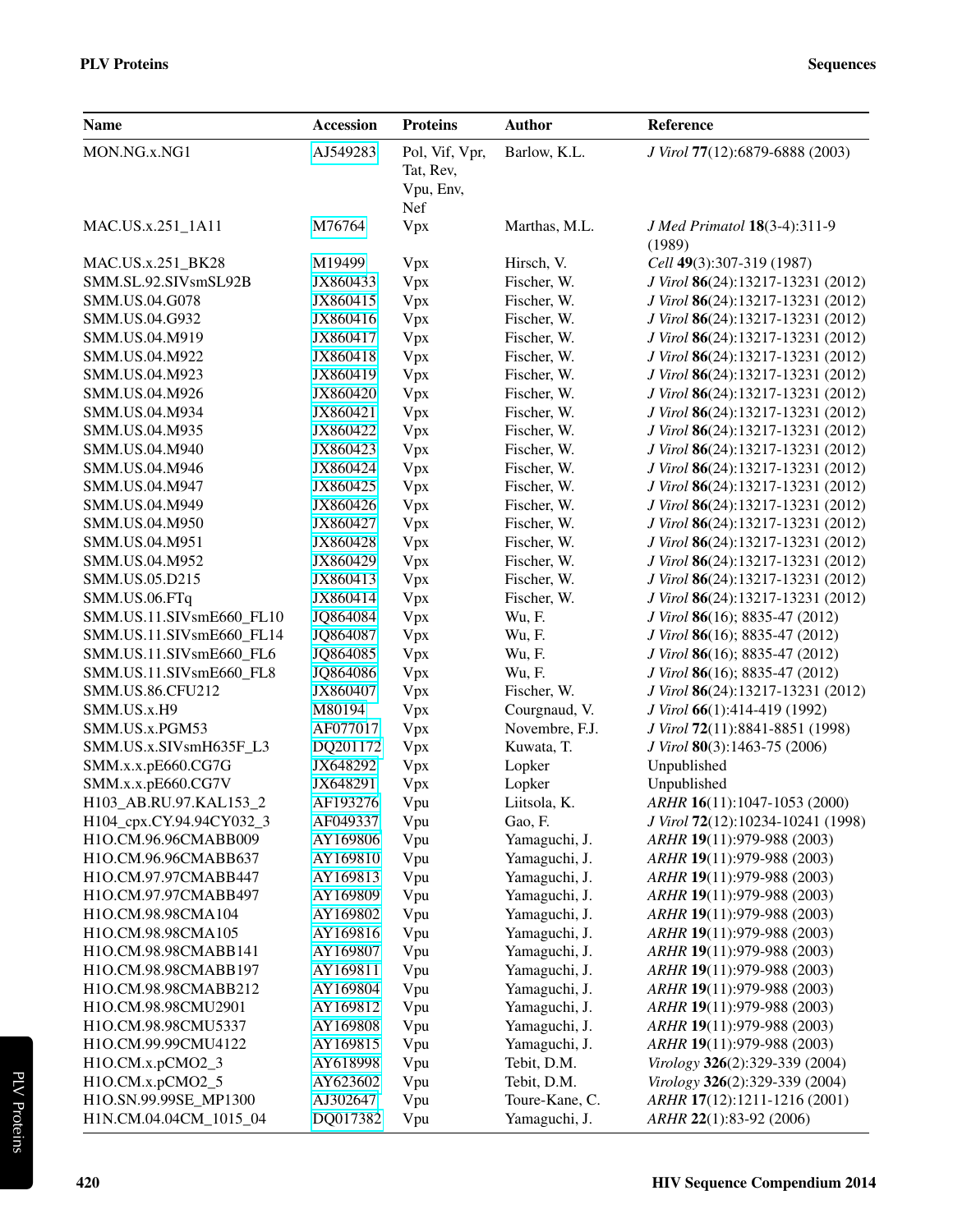| <b>Name</b>                               | <b>Accession</b> | <b>Proteins</b> | <b>Author</b>           | <b>Reference</b>                         |
|-------------------------------------------|------------------|-----------------|-------------------------|------------------------------------------|
| H <sub>1</sub> N.CM.97.YBF <sub>106</sub> | AJ271370         | Vpu             | Roques, P.              | AIDS 18(10):1371-1381 (2004)             |
| CPZ.CM.05.SIVcpzDP943                     | EF535993         | Vpu             | Van Heuverswyn,<br>F.   | Virology 368(1):155-171 (2007)           |
| CPZ.CM.05.SIVcpzEK505.c2                  | JN835460         | Vpu             | Bibollet-Ruche, F.      | J Clin Invest 122(5):1644-1652<br>(2012) |
| CPZ.CM.05.SIVcpzEK505                     | DQ373065         | Vpu             | Keele, B.F.             | Science 313(5786):523-526 (2006)         |
| CPZ.CM.05.SIVcpzLB7                       | DQ373064         | Vpu             | Keele, B.F.             | Science 313(5786):523-526 (2006)         |
| CPZ.CM.05.SIVcpzMB66                      | DQ373063         | Vpu             | Keele, B.F.             | Science 313(5786):523-526 (2006)         |
| CPZ.CM.05.SIVcpzMB897.c2                  | JN835461         | Vpu             | Bibollet-Ruche, F.      | J Clin Invest 122(5):1644-1652<br>(2012) |
| CPZ.CM.05.SIVcpzMB897                     | EF535994         | Vpu             | Van Heuverswyn,<br>F.   | Virology 368(1):155-171 (2007)           |
| CPZ.CM.05.SIVcpzMT145.c2                  | JN835462         | Vpu             | Bibollet-Ruche, F.      | J Clin Invest 122(5):1644-1652<br>(2012) |
| CPZ.CM.05.SIVcpzMT145                     | DQ373066         | Vpu             | Keele, B.F.             | Science 313(5786):523-526 (2006)         |
| CPZ.CM.98.CAM3                            | AF115393         | Vpu             | Corbet, S.              | J Virol 74(1):529-534 (2000)             |
| CPZ.CM.98.CAM5                            | AJ271369         | Vpu             | Muller-Trutwin,<br>M.C. | J Med Primatol 29(3-4); 166-72<br>(2000) |
| CPZ.GA.88.GAB1                            | X52154           | Vpu             | Huet, T.                | Nature 345(6273):356-359 (1990)          |
| CPZ.TZ.01.TAN2                            | EF394357         | Vpu             | Takehisa, J.            | J Virol 81(14):7463-7475 (2007)          |
| CPZ.TZ.02.TAN3 1                          | DQ374658         | Vpu             | Takehisa, J.            | J Virol 81(14):7463-7475 (2007)          |
| GOR.CM.07.SIVgorCP2135con                 | FJ424863         | Vpu             | Takehisa, J.            | J Virol 83(4):1635-1648 (2009)           |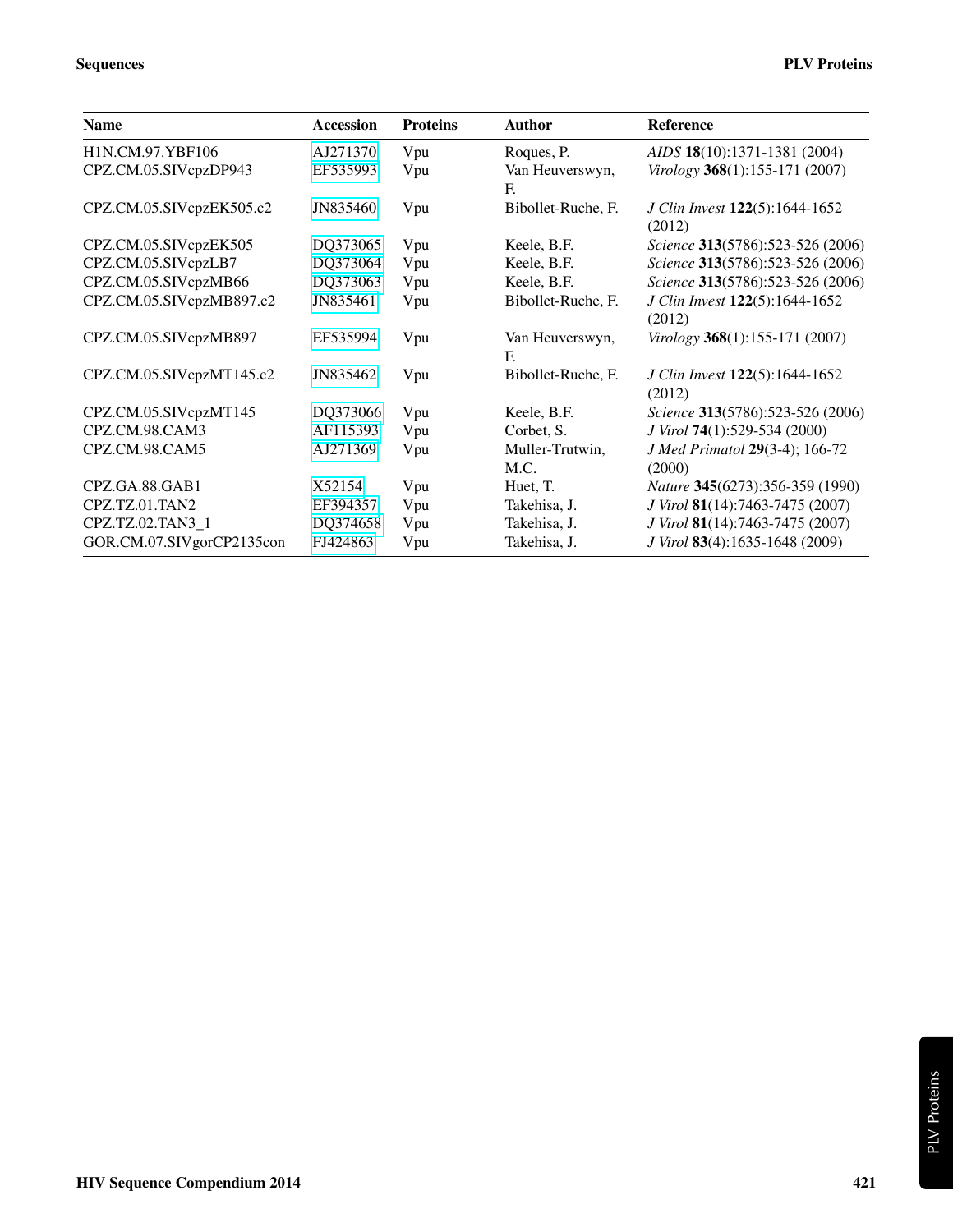<span id="page-11-1"></span><span id="page-11-0"></span>

|                                                                                                                         | membrane binding<br>Gag start, p17 start | phosphorylation site<br>p17 end p24 start |
|-------------------------------------------------------------------------------------------------------------------------|------------------------------------------|-------------------------------------------|
| H1B. FR. 83. HXB2<br>H1A1.UG. 85.U455_U455A<br>H1B. US. 90.WEAU160_GH0SH                                                |                                          |                                           |
| HIC.ET.86.ETH2220<br>H1D.CD.84.84ZR085                                                                                  |                                          |                                           |
| HIF1.BE.93.VI850<br>H1G.SE.93.SE6165_G6165<br>H1H.CF.90.056________                                                     |                                          |                                           |
| HIJ.SE.93.SE9280 7887                                                                                                   |                                          | 140                                       |
| HIK.CM.96.96CM MP535<br>H101_AE.TH.90.CM240<br>HIÕŽ AG.NG.x.IBNG<br>HIÕ.BE.87.ANT70                                     |                                          |                                           |
| H10.CM.91.MVP5180<br>H10.CM.94.BCF06                                                                                    |                                          |                                           |
| H10.CM.96.96CMA102<br>H10.CM.96.96CMA102<br>H10.FR.92.VAU<br>H10.US.99.99USTWLA                                         |                                          |                                           |
|                                                                                                                         |                                          |                                           |
| H10.US.x.I 2478B<br>H1N.CM.02.DJ00131<br>HIN.CM.02.SJGddd<br>HIN.CM.04.04CM 1131 03                                     |                                          |                                           |
| HIN.CM.06.U14296<br>H1N.CM.06.U14842                                                                                    |                                          |                                           |
| HIN.CM.95.YBF30<br>H1P.CM.06.U14788<br>H1P.FR.06.RBF168                                                                 |                                          |                                           |
| n1F: F.R.:00.RBF1167<br>CPZ.CD.06.BF1167<br>CPZ.CD.90.ANT<br>CPZ.CM.05.LB715<br>CPZ.CM.05.LB715<br>CPZ.G4.88.SIVCPZGAB2 |                                          |                                           |
|                                                                                                                         |                                          |                                           |
| CPZ.TZ.00.TAN1<br>CPZ.TZ.00.SIVcpzTAN13                                                                                 |                                          |                                           |
| CPZ.TZ.06.TAN5<br>CPZ.TZ.06.TAN5<br>CPZ.TZ.09.UG38<br>CPZ.US.85.US_Marilyn                                              |                                          | $\frac{157}{142}$                         |
|                                                                                                                         |                                          | p15 end_p27 start                         |
|                                                                                                                         |                                          |                                           |
|                                                                                                                         |                                          |                                           |
|                                                                                                                         |                                          |                                           |
|                                                                                                                         |                                          |                                           |
|                                                                                                                         |                                          |                                           |
|                                                                                                                         |                                          |                                           |
|                                                                                                                         |                                          |                                           |
|                                                                                                                         |                                          |                                           |
|                                                                                                                         |                                          |                                           |
|                                                                                                                         |                                          |                                           |
|                                                                                                                         |                                          |                                           |
|                                                                                                                         |                                          |                                           |
|                                                                                                                         |                                          |                                           |
|                                                                                                                         |                                          |                                           |
|                                                                                                                         |                                          | $142$<br>$142$<br>$142$<br>$153$<br>$142$ |
|                                                                                                                         |                                          |                                           |
|                                                                                                                         |                                          | $\frac{142}{142}$                         |
|                                                                                                                         |                                          |                                           |
|                                                                                                                         |                                          |                                           |
|                                                                                                                         |                                          |                                           |
|                                                                                                                         |                                          |                                           |
|                                                                                                                         |                                          |                                           |
|                                                                                                                         |                                          |                                           |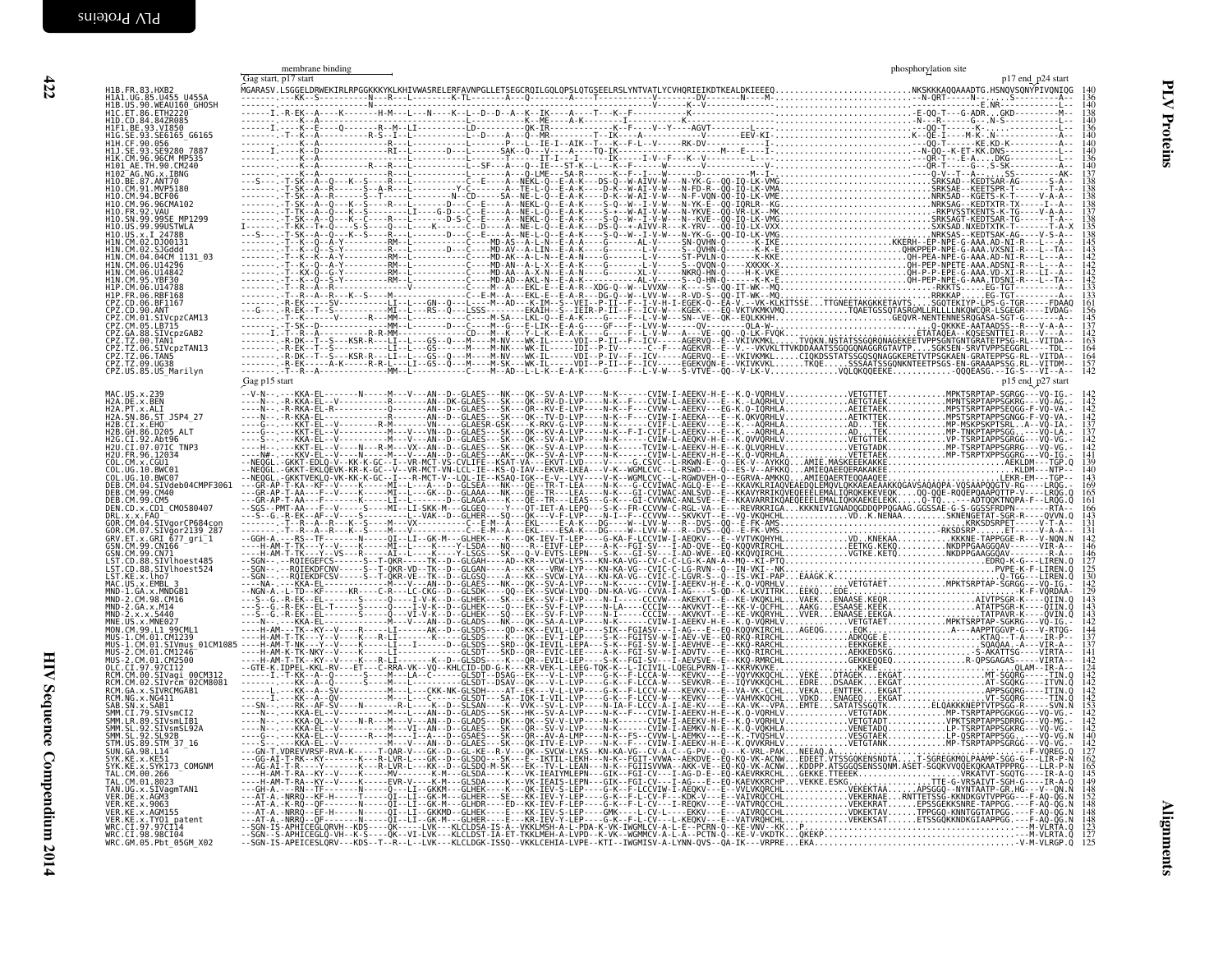|                            |                                                                                                                                                           |                                       |                                                                                                                      | CyPA binding                                                                                                       |                                                                                                                                                                                                                                                                                                                                                                                           | major homolog |
|----------------------------|-----------------------------------------------------------------------------------------------------------------------------------------------------------|---------------------------------------|----------------------------------------------------------------------------------------------------------------------|--------------------------------------------------------------------------------------------------------------------|-------------------------------------------------------------------------------------------------------------------------------------------------------------------------------------------------------------------------------------------------------------------------------------------------------------------------------------------------------------------------------------------|---------------|
|                            |                                                                                                                                                           |                                       |                                                                                                                      | QMVHQAISPRTLNAWVKVVEEKAFSPEVIPMFSALSEGATPQDLNTMLNTVGGHQAAMQMLKETINEEAAEWDRVHPVH.AGPIAPGQMREPRGSDIAGTTSTLQEQIGWMTN. | .NPPIPVGEIYKRWIILGLNKIVRMYSPTSILDIRQGPKEPFRDYVDF                                                                                                                                                                                                                                                                                                                                          |               |
|                            |                                                                                                                                                           |                                       |                                                                                                                      |                                                                                                                    |                                                                                                                                                                                                                                                                                                                                                                                           |               |
| CD 84 847R085              |                                                                                                                                                           |                                       |                                                                                                                      |                                                                                                                    |                                                                                                                                                                                                                                                                                                                                                                                           |               |
|                            |                                                                                                                                                           |                                       |                                                                                                                      |                                                                                                                    |                                                                                                                                                                                                                                                                                                                                                                                           |               |
|                            |                                                                                                                                                           |                                       |                                                                                                                      |                                                                                                                    |                                                                                                                                                                                                                                                                                                                                                                                           |               |
| TH.90.CM240                |                                                                                                                                                           |                                       |                                                                                                                      |                                                                                                                    |                                                                                                                                                                                                                                                                                                                                                                                           |               |
| $x$ . TBNG                 |                                                                                                                                                           |                                       |                                                                                                                      |                                                                                                                    |                                                                                                                                                                                                                                                                                                                                                                                           |               |
|                            |                                                                                                                                                           |                                       |                                                                                                                      |                                                                                                                    |                                                                                                                                                                                                                                                                                                                                                                                           |               |
|                            |                                                                                                                                                           |                                       |                                                                                                                      |                                                                                                                    |                                                                                                                                                                                                                                                                                                                                                                                           |               |
| <b>99SE MP1299</b>         |                                                                                                                                                           |                                       |                                                                                                                      |                                                                                                                    |                                                                                                                                                                                                                                                                                                                                                                                           |               |
|                            |                                                                                                                                                           |                                       |                                                                                                                      |                                                                                                                    |                                                                                                                                                                                                                                                                                                                                                                                           |               |
|                            |                                                                                                                                                           |                                       |                                                                                                                      |                                                                                                                    |                                                                                                                                                                                                                                                                                                                                                                                           |               |
|                            |                                                                                                                                                           |                                       |                                                                                                                      |                                                                                                                    |                                                                                                                                                                                                                                                                                                                                                                                           |               |
|                            |                                                                                                                                                           |                                       |                                                                                                                      |                                                                                                                    |                                                                                                                                                                                                                                                                                                                                                                                           |               |
|                            |                                                                                                                                                           |                                       |                                                                                                                      |                                                                                                                    |                                                                                                                                                                                                                                                                                                                                                                                           |               |
|                            |                                                                                                                                                           |                                       |                                                                                                                      |                                                                                                                    |                                                                                                                                                                                                                                                                                                                                                                                           |               |
|                            |                                                                                                                                                           |                                       |                                                                                                                      |                                                                                                                    |                                                                                                                                                                                                                                                                                                                                                                                           |               |
|                            |                                                                                                                                                           |                                       |                                                                                                                      |                                                                                                                    |                                                                                                                                                                                                                                                                                                                                                                                           |               |
|                            |                                                                                                                                                           |                                       |                                                                                                                      |                                                                                                                    |                                                                                                                                                                                                                                                                                                                                                                                           |               |
|                            |                                                                                                                                                           |                                       |                                                                                                                      |                                                                                                                    |                                                                                                                                                                                                                                                                                                                                                                                           |               |
| .06.TAN5<br>. 09. UG38     |                                                                                                                                                           |                                       |                                                                                                                      |                                                                                                                    |                                                                                                                                                                                                                                                                                                                                                                                           |               |
| 85.US_Marilyn              |                                                                                                                                                           |                                       |                                                                                                                      |                                                                                                                    | $R_1 - 0.6 - N_1 - \cdots + N_{n-1} - \cdots + N_{n-1} - \cdots + N_{n-1} - \cdots + N_{n-1} - \cdots + N_{n-1} - \cdots + N_{n-1} - \cdots + N_{n-1} - \cdots + N_{n-1} - \cdots + N_{n-1} - \cdots + N_{n-1} - \cdots + N_{n-1} - \cdots + N_{n-1} - \cdots + N_{n-1} - \cdots + N_{n-1} - \cdots + N_{n-1} - \cdots + N_{n-1} - \cdots + N_{n-1} - \cdots + N_{n-1} - \cdots + N_{n-1$ |               |
|                            |                                                                                                                                                           |                                       |                                                                                                                      |                                                                                                                    |                                                                                                                                                                                                                                                                                                                                                                                           |               |
|                            |                                                                                                                                                           |                                       |                                                                                                                      |                                                                                                                    |                                                                                                                                                                                                                                                                                                                                                                                           |               |
| .ST JSP4 27                |                                                                                                                                                           |                                       |                                                                                                                      |                                                                                                                    |                                                                                                                                                                                                                                                                                                                                                                                           |               |
|                            |                                                                                                                                                           |                                       |                                                                                                                      |                                                                                                                    |                                                                                                                                                                                                                                                                                                                                                                                           |               |
|                            |                                                                                                                                                           |                                       |                                                                                                                      |                                                                                                                    |                                                                                                                                                                                                                                                                                                                                                                                           |               |
|                            |                                                                                                                                                           |                                       |                                                                                                                      |                                                                                                                    |                                                                                                                                                                                                                                                                                                                                                                                           |               |
|                            |                                                                                                                                                           |                                       |                                                                                                                      |                                                                                                                    |                                                                                                                                                                                                                                                                                                                                                                                           |               |
| SIVdeb04CMPF3061<br>CM40   | MPL---IVКТ-INА----К----IV-I                                                                                                                               |                                       |                                                                                                                      |                                                                                                                    |                                                                                                                                                                                                                                                                                                                                                                                           |               |
| CM5<br>CD1 CM0580407       |                                                                                                                                                           |                                       |                                                                                                                      |                                                                                                                    |                                                                                                                                                                                                                                                                                                                                                                                           |               |
|                            | -T-V-KT-Î-E--DRK----ÎV-L-<br>-----------I---K--A--V---                                                                                                    |                                       |                                                                                                                      |                                                                                                                    |                                                                                                                                                                                                                                                                                                                                                                                           |               |
| IVğor2139 287              |                                                                                                                                                           |                                       |                                                                                                                      |                                                                                                                    |                                                                                                                                                                                                                                                                                                                                                                                           |               |
| GRI 677 gri <sup>—</sup> 1 | I-KT--SI----K-A--TVAL-0-----CI-Y-I                                                                                                                        |                                       | -İ---V----------T-RPP.<br>-II-DV---Q-----LL---P.-A<br>-II-DV---Q-----LL--QP.-A                                       |                                                                                                                    |                                                                                                                                                                                                                                                                                                                                                                                           |               |
|                            |                                                                                                                                                           |                                       |                                                                                                                      |                                                                                                                    | ·R.                                                                                                                                                                                                                                                                                                                                                                                       |               |
| Vlhoest524                 |                                                                                                                                                           |                                       |                                                                                                                      |                                                                                                                    |                                                                                                                                                                                                                                                                                                                                                                                           |               |
|                            | ----Iğt---I---DRGWK--TVA-----T-K-L-D---V---AI-D--<br>----------LI---K-GA--V-G-Q-----C--Y-I-Q---C--D--<br>---IIQT---T----KWK-----L----T---ISH---I---A--D-- |                                       | -11-DH-7--G<br>-11-DH-7--G-----Ŏ--ŎŎ-ŎPAŎPŌ-<br>-IIRDI------D--LO--OPAPOO-<br>-V--DV---Q-- <u>---LT</u> --QQ-QPAQPŌ- |                                                                                                                    |                                                                                                                                                                                                                                                                                                                                                                                           |               |
|                            |                                                                                                                                                           |                                       | IV-DV------D-NLR--QV--MPQ                                                                                            |                                                                                                                    |                                                                                                                                                                                                                                                                                                                                                                                           |               |
|                            |                                                                                                                                                           |                                       | $IV-DV---D--LR--QV---LPQ$                                                                                            | D--LR--PV--MPQ                                                                                                     |                                                                                                                                                                                                                                                                                                                                                                                           |               |
|                            |                                                                                                                                                           |                                       | [IR-I------D--LQ--QQAPQQ                                                                                             |                                                                                                                    |                                                                                                                                                                                                                                                                                                                                                                                           |               |
|                            |                                                                                                                                                           | QL--AI-D--G-I-II-DV---Q-----LL--QP.QQ |                                                                                                                      | - II - DV - - - - - - N - - L - - - QP . PQ - QPNAGLGD - T - A                                                     |                                                                                                                                                                                                                                                                                                                                                                                           |               |
|                            |                                                                                                                                                           |                                       | $\overline{1}$ -DVV--0--DR-VL--0P.TQ-                                                                                |                                                                                                                    |                                                                                                                                                                                                                                                                                                                                                                                           |               |
| CT 97 97CT12               | --ŠL---Ī-KT--STI---K-A---VAL-Q-----CĪ-Y-V-Q---A--D--G-<br>-VPLAT---QS---AL-DRG-KS-IV-L---FA--LL-EEI--L--V--DY-G-                                          |                                       |                                                                                                                      |                                                                                                                    |                                                                                                                                                                                                                                                                                                                                                                                           |               |
|                            |                                                                                                                                                           |                                       |                                                                                                                      |                                                                                                                    |                                                                                                                                                                                                                                                                                                                                                                                           |               |
| `cm <sup>-</sup> 02CM8081  |                                                                                                                                                           |                                       |                                                                                                                      |                                                                                                                    |                                                                                                                                                                                                                                                                                                                                                                                           |               |
|                            |                                                                                                                                                           |                                       |                                                                                                                      |                                                                                                                    |                                                                                                                                                                                                                                                                                                                                                                                           |               |
| Vsml TR'                   |                                                                                                                                                           |                                       |                                                                                                                      |                                                                                                                    |                                                                                                                                                                                                                                                                                                                                                                                           |               |
| smSL92A<br>97R.            |                                                                                                                                                           |                                       |                                                                                                                      |                                                                                                                    |                                                                                                                                                                                                                                                                                                                                                                                           |               |
|                            |                                                                                                                                                           |                                       |                                                                                                                      |                                                                                                                    |                                                                                                                                                                                                                                                                                                                                                                                           |               |
|                            |                                                                                                                                                           |                                       |                                                                                                                      |                                                                                                                    |                                                                                                                                                                                                                                                                                                                                                                                           |               |
|                            | -L-KT-IATI---K-A-                                                                                                                                         |                                       |                                                                                                                      |                                                                                                                    |                                                                                                                                                                                                                                                                                                                                                                                           |               |
|                            |                                                                                                                                                           |                                       |                                                                                                                      |                                                                                                                    |                                                                                                                                                                                                                                                                                                                                                                                           |               |
|                            |                                                                                                                                                           |                                       |                                                                                                                      |                                                                                                                    |                                                                                                                                                                                                                                                                                                                                                                                           |               |
|                            |                                                                                                                                                           |                                       |                                                                                                                      |                                                                                                                    |                                                                                                                                                                                                                                                                                                                                                                                           |               |
|                            |                                                                                                                                                           |                                       |                                                                                                                      |                                                                                                                    |                                                                                                                                                                                                                                                                                                                                                                                           |               |
|                            | - - - IQT - - - HI - DRG - GA - CV - F - - - - TDR -                                                                                                      |                                       |                                                                                                                      |                                                                                                                    | AV - - - - VLR - - Q - V - QI - V - V - - - - - - K - - - - - D ·                                                                                                                                                                                                                                                                                                                         |               |
|                            |                                                                                                                                                           |                                       |                                                                                                                      |                                                                                                                    |                                                                                                                                                                                                                                                                                                                                                                                           |               |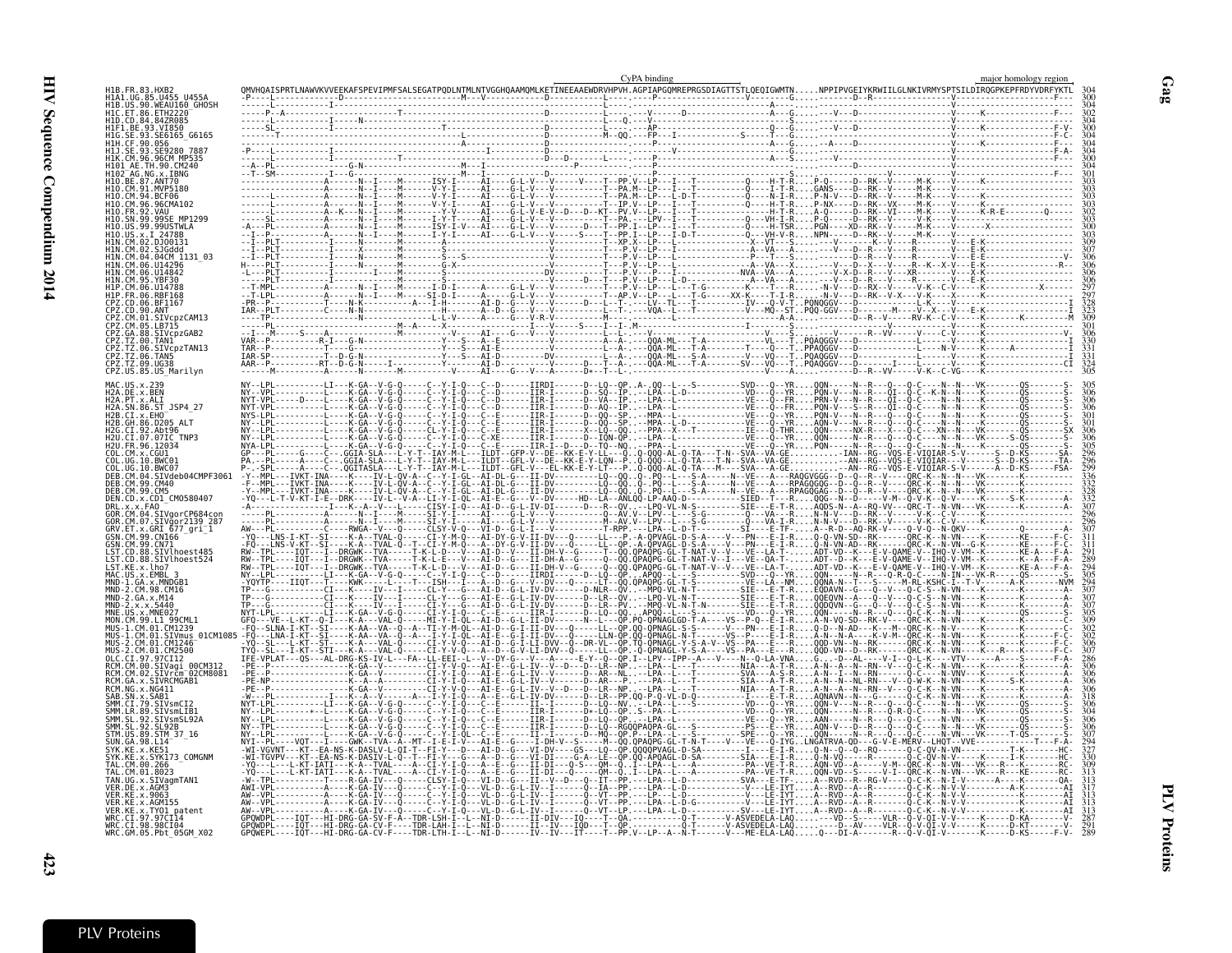| H1B. FR. 83. HXB2<br>H1A1. UG. 85. U455_U455A                                                                                                                                                                                                                   |  |  |  |                                                                                                      |
|-----------------------------------------------------------------------------------------------------------------------------------------------------------------------------------------------------------------------------------------------------------------|--|--|--|------------------------------------------------------------------------------------------------------|
|                                                                                                                                                                                                                                                                 |  |  |  |                                                                                                      |
| HIB.US.90.WEAU160_GHOSH<br>H1C.ET.86.ETH2220<br>H1D.CD.84.84ZR085                                                                                                                                                                                               |  |  |  |                                                                                                      |
| HIF1.BE.93.VI850                                                                                                                                                                                                                                                |  |  |  |                                                                                                      |
|                                                                                                                                                                                                                                                                 |  |  |  |                                                                                                      |
|                                                                                                                                                                                                                                                                 |  |  |  |                                                                                                      |
| HIF1.BE.93.VI859<br>HIM.CF.90.056<br>HIJ.SE.93.SE8186<br>HIJ.SE.93.SE9280 7887<br>HIM.CM.96.96.PE9280 7887<br>HIM.CM.BE.N.R.90.CM240<br>HIQ.BE.87.AN.TBNG<br>HIQ.BE.87.AN.TBNG<br>HIQ.CM.94.BCP680<br>HIQ.CM.94.BCP680<br>HIQ.CM.94.950004102<br>HIQ.CM.94.9500 |  |  |  |                                                                                                      |
|                                                                                                                                                                                                                                                                 |  |  |  |                                                                                                      |
|                                                                                                                                                                                                                                                                 |  |  |  |                                                                                                      |
| H10.SN.99.99SE_MP1299                                                                                                                                                                                                                                           |  |  |  |                                                                                                      |
| H10. US. 99. 99USTWLA<br>H10. US. x. I 2478B<br>H1N. CM. 02. DJ00131                                                                                                                                                                                            |  |  |  |                                                                                                      |
| H1N.CM.02.SJGddd                                                                                                                                                                                                                                                |  |  |  |                                                                                                      |
| H1N.CM.04.04CM 1131 03<br>H1N.CM.06.U14296                                                                                                                                                                                                                      |  |  |  |                                                                                                      |
| HIN.CM.06.U14842<br>HIN.CM.95.YBF30<br>HIP.CM.06.U14788<br>HIP.FR.06.RBF168                                                                                                                                                                                     |  |  |  |                                                                                                      |
|                                                                                                                                                                                                                                                                 |  |  |  |                                                                                                      |
|                                                                                                                                                                                                                                                                 |  |  |  |                                                                                                      |
| CPZ.CD.06.BF1167<br>CPZ.CD.90.ANT<br>CPZ.CM.01.SIVcpzCAM13<br>CPZ.CM.05.LB715                                                                                                                                                                                   |  |  |  |                                                                                                      |
| CPZ.GA.88.SIVcpzGAB2<br>CPZ.GA.88.SIVcpzGAB2                                                                                                                                                                                                                    |  |  |  |                                                                                                      |
|                                                                                                                                                                                                                                                                 |  |  |  |                                                                                                      |
| CF2.12.00.IAN1<br>CPZ.TZ.06.SIVCpzTAN13<br>CPZ.TZ.06.TAN5<br>CPZ.TZ.09.UG38<br>CPZ.US.85.US_Marilyn                                                                                                                                                             |  |  |  |                                                                                                      |
|                                                                                                                                                                                                                                                                 |  |  |  |                                                                                                      |
|                                                                                                                                                                                                                                                                 |  |  |  |                                                                                                      |
|                                                                                                                                                                                                                                                                 |  |  |  |                                                                                                      |
|                                                                                                                                                                                                                                                                 |  |  |  | $\begin{array}{c} 426 \\ 426 \\ 424 \\ 425 \\ 431 \\ 431 \\ 429 \\ 432 \end{array}$                  |
|                                                                                                                                                                                                                                                                 |  |  |  |                                                                                                      |
|                                                                                                                                                                                                                                                                 |  |  |  |                                                                                                      |
|                                                                                                                                                                                                                                                                 |  |  |  |                                                                                                      |
|                                                                                                                                                                                                                                                                 |  |  |  |                                                                                                      |
|                                                                                                                                                                                                                                                                 |  |  |  |                                                                                                      |
|                                                                                                                                                                                                                                                                 |  |  |  |                                                                                                      |
|                                                                                                                                                                                                                                                                 |  |  |  |                                                                                                      |
|                                                                                                                                                                                                                                                                 |  |  |  | $426$<br>$426$<br>$427$<br>$435$                                                                     |
|                                                                                                                                                                                                                                                                 |  |  |  |                                                                                                      |
|                                                                                                                                                                                                                                                                 |  |  |  |                                                                                                      |
|                                                                                                                                                                                                                                                                 |  |  |  |                                                                                                      |
|                                                                                                                                                                                                                                                                 |  |  |  |                                                                                                      |
|                                                                                                                                                                                                                                                                 |  |  |  |                                                                                                      |
|                                                                                                                                                                                                                                                                 |  |  |  | $\begin{array}{r} 434 \\ 428 \\ 426 \\ 431 \\ 423 \\ 434 \\ 434 \\ 433 \\ 428 \\ 432 \\ \end{array}$ |
|                                                                                                                                                                                                                                                                 |  |  |  |                                                                                                      |
|                                                                                                                                                                                                                                                                 |  |  |  | $434$<br>$437$<br>$438$<br>$405$<br>$435$                                                            |
|                                                                                                                                                                                                                                                                 |  |  |  |                                                                                                      |
|                                                                                                                                                                                                                                                                 |  |  |  |                                                                                                      |
|                                                                                                                                                                                                                                                                 |  |  |  |                                                                                                      |
|                                                                                                                                                                                                                                                                 |  |  |  |                                                                                                      |
|                                                                                                                                                                                                                                                                 |  |  |  |                                                                                                      |
|                                                                                                                                                                                                                                                                 |  |  |  | $428$<br>$428$<br>$432$<br>$432$<br>$436$<br>$450$                                                   |
|                                                                                                                                                                                                                                                                 |  |  |  |                                                                                                      |
|                                                                                                                                                                                                                                                                 |  |  |  |                                                                                                      |
|                                                                                                                                                                                                                                                                 |  |  |  | $\frac{450}{453}$<br>$\frac{453}{437}$                                                               |
|                                                                                                                                                                                                                                                                 |  |  |  |                                                                                                      |
|                                                                                                                                                                                                                                                                 |  |  |  |                                                                                                      |
|                                                                                                                                                                                                                                                                 |  |  |  | 434                                                                                                  |
|                                                                                                                                                                                                                                                                 |  |  |  | $\frac{416}{420}$<br>416                                                                             |
|                                                                                                                                                                                                                                                                 |  |  |  |                                                                                                      |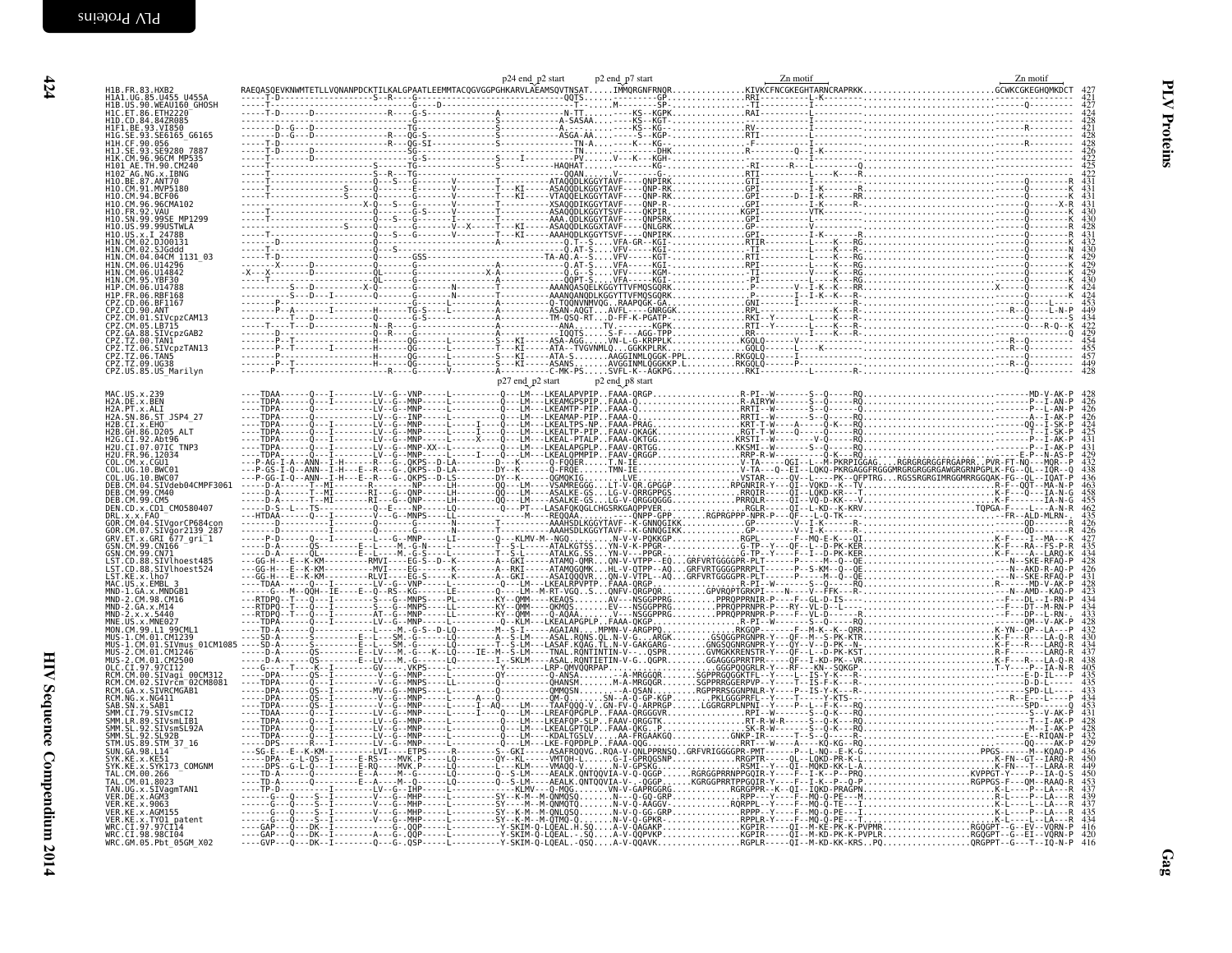| HIA1.UG.85.U455 U455A<br>HIB.US.90.WEAU160 GHOSH<br>HIC.ET.86.ETH2220<br>HID.CD.84.84ZR085<br>HIF1.BE.93.VT850<br>H1G.SE.93.SE6165_G6165<br>H1H.CF.90.056<br>HIJ.SE.93.SE9280 7887<br>HIK.CM.96.96CM MP535<br>AE.TH.90.CM240<br>$102^-$ AG.NG.x.IBNG<br>H1O.CM.91.MVP5180<br>H10.CM.94.BCF06<br>H10.CM.96.96CMA102<br>H10.FR.92.VAU<br>H10.SN.99.99SE MP1299<br>iī0.US.99.99USTWLA<br>2478B<br>HIN.CM.02.DJ00131<br>HIN.CM.02.SJGddd<br>HIN.CM.04.04CM_1131_03<br>11N CM 06 1114296<br>I1P.FR.06.RBF168<br>PZ.CD.06.BF1167<br><b>P7. CD. 90. ANT</b><br>PZ.CM.01.SIVcpzCAM13<br>PZ.CM.05.LB715<br>GA.88.SIVcpzGAB2<br>00.TAN1<br>PZ.TZ.06.SIVcpzTAN13<br>CPZ.TZ.06.TAN5<br>CPZ.TZ.06.TAN5<br>CPZ.TZ.09.UG38<br>CPZ.US.85.US_Marilyn<br>p6 end |  |  | 'pr binding |
|-----------------------------------------------------------------------------------------------------------------------------------------------------------------------------------------------------------------------------------------------------------------------------------------------------------------------------------------------------------------------------------------------------------------------------------------------------------------------------------------------------------------------------------------------------------------------------------------------------------------------------------------------------------------------------------------------------------------------------------------------|--|--|-------------|
|                                                                                                                                                                                                                                                                                                                                                                                                                                                                                                                                                                                                                                                                                                                                               |  |  |             |
|                                                                                                                                                                                                                                                                                                                                                                                                                                                                                                                                                                                                                                                                                                                                               |  |  |             |
|                                                                                                                                                                                                                                                                                                                                                                                                                                                                                                                                                                                                                                                                                                                                               |  |  |             |
|                                                                                                                                                                                                                                                                                                                                                                                                                                                                                                                                                                                                                                                                                                                                               |  |  |             |
|                                                                                                                                                                                                                                                                                                                                                                                                                                                                                                                                                                                                                                                                                                                                               |  |  |             |
|                                                                                                                                                                                                                                                                                                                                                                                                                                                                                                                                                                                                                                                                                                                                               |  |  |             |
|                                                                                                                                                                                                                                                                                                                                                                                                                                                                                                                                                                                                                                                                                                                                               |  |  |             |
|                                                                                                                                                                                                                                                                                                                                                                                                                                                                                                                                                                                                                                                                                                                                               |  |  |             |
|                                                                                                                                                                                                                                                                                                                                                                                                                                                                                                                                                                                                                                                                                                                                               |  |  |             |
|                                                                                                                                                                                                                                                                                                                                                                                                                                                                                                                                                                                                                                                                                                                                               |  |  |             |
|                                                                                                                                                                                                                                                                                                                                                                                                                                                                                                                                                                                                                                                                                                                                               |  |  |             |
|                                                                                                                                                                                                                                                                                                                                                                                                                                                                                                                                                                                                                                                                                                                                               |  |  |             |
|                                                                                                                                                                                                                                                                                                                                                                                                                                                                                                                                                                                                                                                                                                                                               |  |  |             |
|                                                                                                                                                                                                                                                                                                                                                                                                                                                                                                                                                                                                                                                                                                                                               |  |  |             |
|                                                                                                                                                                                                                                                                                                                                                                                                                                                                                                                                                                                                                                                                                                                                               |  |  |             |
|                                                                                                                                                                                                                                                                                                                                                                                                                                                                                                                                                                                                                                                                                                                                               |  |  |             |
|                                                                                                                                                                                                                                                                                                                                                                                                                                                                                                                                                                                                                                                                                                                                               |  |  |             |
|                                                                                                                                                                                                                                                                                                                                                                                                                                                                                                                                                                                                                                                                                                                                               |  |  |             |
|                                                                                                                                                                                                                                                                                                                                                                                                                                                                                                                                                                                                                                                                                                                                               |  |  |             |
|                                                                                                                                                                                                                                                                                                                                                                                                                                                                                                                                                                                                                                                                                                                                               |  |  |             |
|                                                                                                                                                                                                                                                                                                                                                                                                                                                                                                                                                                                                                                                                                                                                               |  |  |             |
|                                                                                                                                                                                                                                                                                                                                                                                                                                                                                                                                                                                                                                                                                                                                               |  |  |             |
|                                                                                                                                                                                                                                                                                                                                                                                                                                                                                                                                                                                                                                                                                                                                               |  |  |             |
|                                                                                                                                                                                                                                                                                                                                                                                                                                                                                                                                                                                                                                                                                                                                               |  |  |             |
|                                                                                                                                                                                                                                                                                                                                                                                                                                                                                                                                                                                                                                                                                                                                               |  |  |             |
|                                                                                                                                                                                                                                                                                                                                                                                                                                                                                                                                                                                                                                                                                                                                               |  |  |             |
|                                                                                                                                                                                                                                                                                                                                                                                                                                                                                                                                                                                                                                                                                                                                               |  |  |             |
|                                                                                                                                                                                                                                                                                                                                                                                                                                                                                                                                                                                                                                                                                                                                               |  |  |             |
|                                                                                                                                                                                                                                                                                                                                                                                                                                                                                                                                                                                                                                                                                                                                               |  |  |             |
|                                                                                                                                                                                                                                                                                                                                                                                                                                                                                                                                                                                                                                                                                                                                               |  |  |             |
|                                                                                                                                                                                                                                                                                                                                                                                                                                                                                                                                                                                                                                                                                                                                               |  |  |             |
|                                                                                                                                                                                                                                                                                                                                                                                                                                                                                                                                                                                                                                                                                                                                               |  |  |             |
|                                                                                                                                                                                                                                                                                                                                                                                                                                                                                                                                                                                                                                                                                                                                               |  |  |             |
|                                                                                                                                                                                                                                                                                                                                                                                                                                                                                                                                                                                                                                                                                                                                               |  |  |             |
|                                                                                                                                                                                                                                                                                                                                                                                                                                                                                                                                                                                                                                                                                                                                               |  |  |             |
|                                                                                                                                                                                                                                                                                                                                                                                                                                                                                                                                                                                                                                                                                                                                               |  |  |             |
|                                                                                                                                                                                                                                                                                                                                                                                                                                                                                                                                                                                                                                                                                                                                               |  |  |             |
|                                                                                                                                                                                                                                                                                                                                                                                                                                                                                                                                                                                                                                                                                                                                               |  |  |             |
|                                                                                                                                                                                                                                                                                                                                                                                                                                                                                                                                                                                                                                                                                                                                               |  |  |             |
|                                                                                                                                                                                                                                                                                                                                                                                                                                                                                                                                                                                                                                                                                                                                               |  |  |             |
|                                                                                                                                                                                                                                                                                                                                                                                                                                                                                                                                                                                                                                                                                                                                               |  |  |             |
|                                                                                                                                                                                                                                                                                                                                                                                                                                                                                                                                                                                                                                                                                                                                               |  |  |             |
|                                                                                                                                                                                                                                                                                                                                                                                                                                                                                                                                                                                                                                                                                                                                               |  |  |             |
|                                                                                                                                                                                                                                                                                                                                                                                                                                                                                                                                                                                                                                                                                                                                               |  |  |             |
|                                                                                                                                                                                                                                                                                                                                                                                                                                                                                                                                                                                                                                                                                                                                               |  |  |             |
|                                                                                                                                                                                                                                                                                                                                                                                                                                                                                                                                                                                                                                                                                                                                               |  |  |             |
|                                                                                                                                                                                                                                                                                                                                                                                                                                                                                                                                                                                                                                                                                                                                               |  |  |             |
|                                                                                                                                                                                                                                                                                                                                                                                                                                                                                                                                                                                                                                                                                                                                               |  |  |             |
|                                                                                                                                                                                                                                                                                                                                                                                                                                                                                                                                                                                                                                                                                                                                               |  |  |             |
|                                                                                                                                                                                                                                                                                                                                                                                                                                                                                                                                                                                                                                                                                                                                               |  |  |             |
|                                                                                                                                                                                                                                                                                                                                                                                                                                                                                                                                                                                                                                                                                                                                               |  |  |             |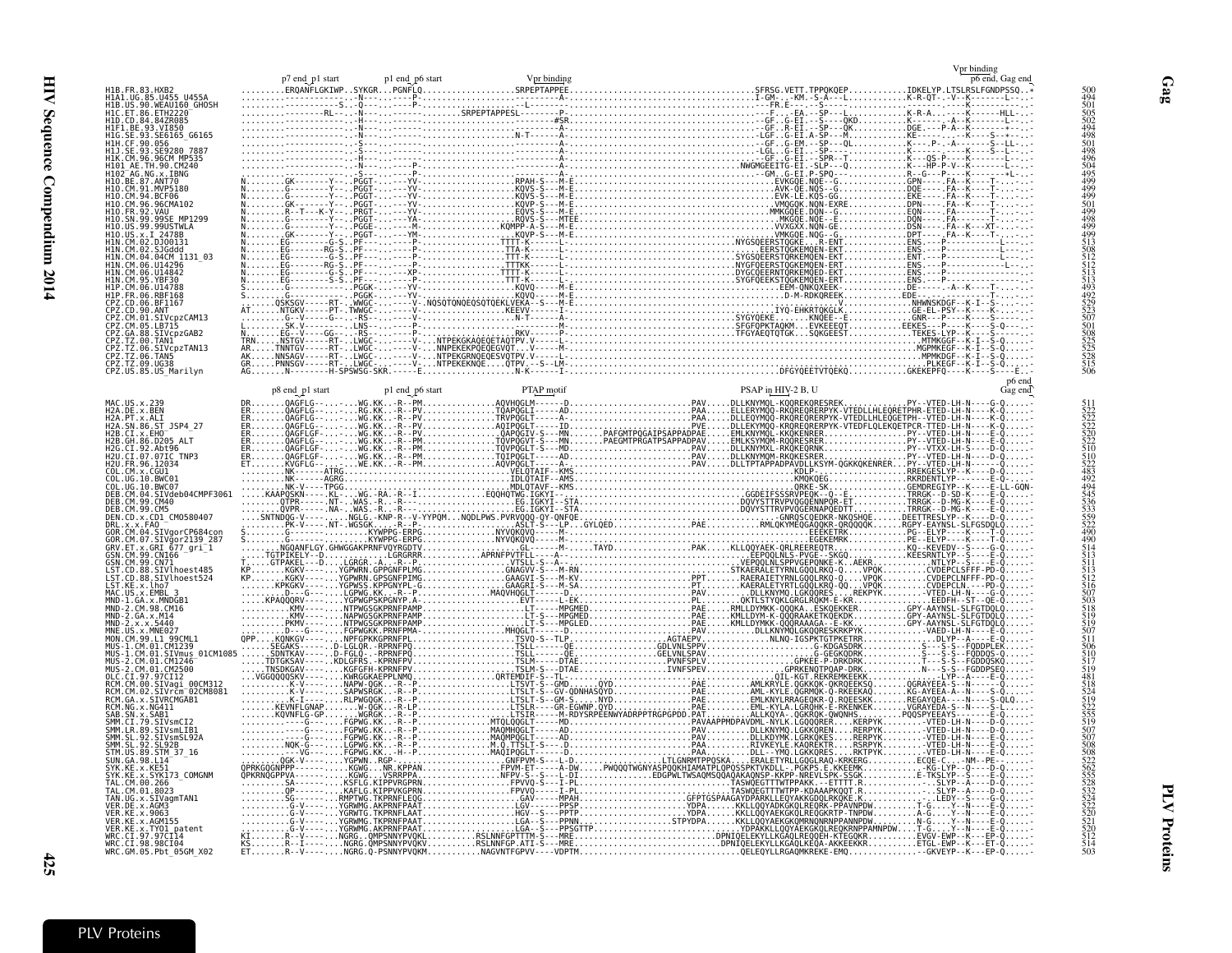<span id="page-15-0"></span>

| H1B.FR.83.HXB2<br>H1A1.UG.85.U455 U455A<br>H1B.US.90.WEAU160 GHOSH<br>H1C.ET.86.ETH2220                                      |               |                        |
|------------------------------------------------------------------------------------------------------------------------------|---------------|------------------------|
| H1D.CD.84.84ZR085<br>H1F1.BE.93.VI850                                                                                        |               |                        |
| HIG.SE.93.SE6165_G6165<br>H1H.CF.90.056<br>H1J.SE.93.SE9280 7887                                                             |               |                        |
|                                                                                                                              |               |                        |
| H1J. SE. 93. SE9260 / 68.<br>H1K. CM. 96. 96CM MP535<br>H101 AE. TH. 90. CM240<br>H10. BE. 87. ANT70<br>H10. CM. 91. MVP5180 |               |                        |
| H10.CM.94.BCF06<br>H10.CM.96.96C00<br>H10.CM.96.96CMA102<br>H10.FR.92.VAU<br>H10.US.99.99USTWLA                              |               |                        |
| H10.US.x.I 2478B                                                                                                             |               |                        |
|                                                                                                                              |               |                        |
| H1N.CM.06.U14296<br>H1N.CM.06.U14842                                                                                         |               |                        |
| HIN.CM.95.YBF30<br>HIP.CM.06.U14788<br>HIP.FR.06.RBF168<br>CPZ.CD.06.BF1167                                                  |               |                        |
| CPZ.CD.00.DNT<br>CPZ.CD.90.ANT<br>CPZ.CM.01.SIVcpzCAM13<br>CPZ.CM.05.LB715<br>CPZ. <u>GA</u> .88.SIVcpzGAB2                  |               |                        |
|                                                                                                                              |               |                        |
| CP2.581.00.31vCp20Ab2<br>CPZ.TZ.00.TAN1<br>CPZ.TZ.06.SIVcpzTAN13<br>CPZ.TZ.00.TAN5                                           |               |                        |
| CPZ.US.85.US Marilyn                                                                                                         | Pol p15 start | p15 end_protease start |
|                                                                                                                              |               |                        |
|                                                                                                                              |               |                        |
|                                                                                                                              |               |                        |
|                                                                                                                              |               |                        |
|                                                                                                                              |               |                        |
|                                                                                                                              |               |                        |
|                                                                                                                              |               |                        |
|                                                                                                                              |               |                        |
|                                                                                                                              |               |                        |
|                                                                                                                              |               |                        |
|                                                                                                                              |               |                        |
|                                                                                                                              |               |                        |
|                                                                                                                              |               |                        |
|                                                                                                                              |               |                        |
|                                                                                                                              |               |                        |
|                                                                                                                              |               |                        |
|                                                                                                                              |               |                        |
|                                                                                                                              |               |                        |
|                                                                                                                              |               |                        |
|                                                                                                                              |               |                        |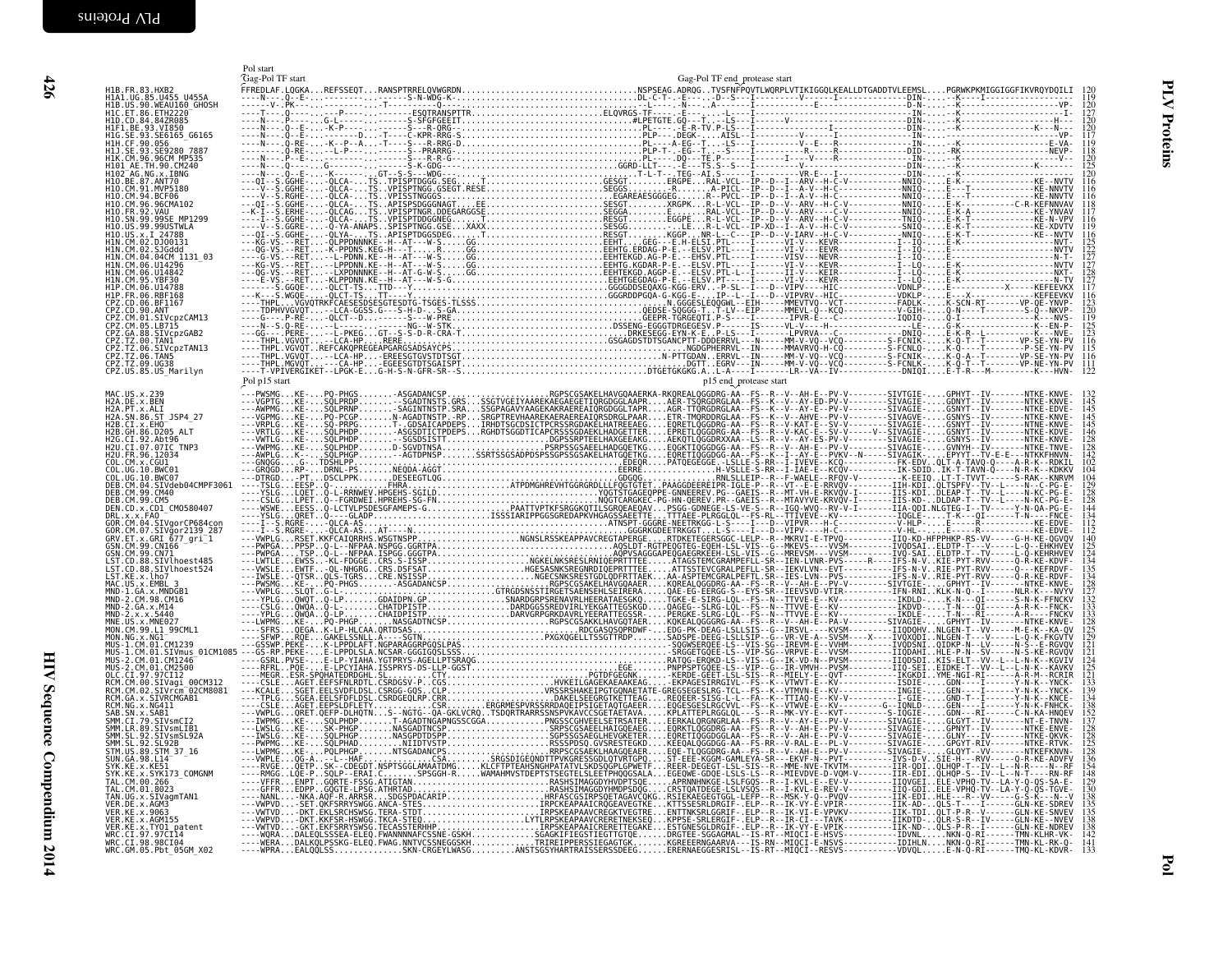|                                                                  |                    |            |  |  | ETCE(#CTITUS ACCORDINATION CONTROL INTERNATIONAL INTERNATIONAL INTERNATIONAL INTERNATIONAL INTERNATIONAL INTERNATIONAL INTERNATIONAL INTERNATIONAL INTERNATIONAL INTERNATIONAL INTERNATIONAL INTERNATIONAL INTERNATIONAL INTE                                |  |  |
|------------------------------------------------------------------|--------------------|------------|--|--|--------------------------------------------------------------------------------------------------------------------------------------------------------------------------------------------------------------------------------------------------------------|--|--|
| HIA1.UG.85.U455 U455A<br>H1B.US.90.WEAU160 GHOSH                 |                    |            |  |  |                                                                                                                                                                                                                                                              |  |  |
|                                                                  |                    |            |  |  |                                                                                                                                                                                                                                                              |  |  |
| I1G.SE.93.SE6165 G6165                                           |                    |            |  |  |                                                                                                                                                                                                                                                              |  |  |
| H.90.CM240                                                       | 96CM MP535         |            |  |  |                                                                                                                                                                                                                                                              |  |  |
|                                                                  |                    |            |  |  |                                                                                                                                                                                                                                                              |  |  |
| 10.CM.91.MVP5180                                                 |                    |            |  |  |                                                                                                                                                                                                                                                              |  |  |
| 96CMA102<br>VAII                                                 | MP1299             |            |  |  |                                                                                                                                                                                                                                                              |  |  |
|                                                                  |                    |            |  |  |                                                                                                                                                                                                                                                              |  |  |
| 1N.CM.02.DJ00131<br>: JGddd                                      |                    |            |  |  |                                                                                                                                                                                                                                                              |  |  |
|                                                                  | 04CM 1131 03       |            |  |  |                                                                                                                                                                                                                                                              |  |  |
|                                                                  |                    |            |  |  |                                                                                                                                                                                                                                                              |  |  |
| 1P. FR. 06. RBF168<br>BF1167                                     |                    |            |  |  |                                                                                                                                                                                                                                                              |  |  |
| ANT<br>B/15                                                      | SIVcpzCAM13        |            |  |  |                                                                                                                                                                                                                                                              |  |  |
| GA.88.SIVcpzGAB2<br>00.TAN1                                      |                    |            |  |  |                                                                                                                                                                                                                                                              |  |  |
| P7.T7.06.TAN5<br>CPZ.TZ.09.UG38                                  | SIVcpzTAN13        |            |  |  |                                                                                                                                                                                                                                                              |  |  |
| ČPŽ.US.85.US Marilyn                                             |                    |            |  |  |                                                                                                                                                                                                                                                              |  |  |
|                                                                  |                    |            |  |  |                                                                                                                                                                                                                                                              |  |  |
| H2A.DE.x.BEN<br>PT.x.ALI<br>SN.86.ST_JSP4_27                     |                    |            |  |  |                                                                                                                                                                                                                                                              |  |  |
| I2A.SN.86.ST<br>I2B.CI.x.EHO<br>12R GH 86 D205 ALT               |                    |            |  |  |                                                                                                                                                                                                                                                              |  |  |
|                                                                  |                    |            |  |  |                                                                                                                                                                                                                                                              |  |  |
| I2U.FR.96.12034<br>OL.CM.x.CGU1                                  |                    |            |  |  |                                                                                                                                                                                                                                                              |  |  |
| ČÓL.ÚG.10.BWC01<br>COL.UG.10.BWC07<br>DEB.CM.04.SIVdeb04CMPF3061 |                    |            |  |  |                                                                                                                                                                                                                                                              |  |  |
| EB.CM.99.CM5                                                     |                    |            |  |  |                                                                                                                                                                                                                                                              |  |  |
| DEN.CD.x.CD1 CM0580407<br>FAO.<br>OR.CM.04.SIVaorCP684con        |                    |            |  |  |                                                                                                                                                                                                                                                              |  |  |
| «V.ET.x.GRI_677_gri_1                                            | SIVgor2139_287     |            |  |  |                                                                                                                                                                                                                                                              |  |  |
| N.CM.99.CN166<br>SN.CM.99.CN71                                   |                    |            |  |  |                                                                                                                                                                                                                                                              |  |  |
| ST.CD.88.SIVlhoest485<br>.ST.KE.x.lho7                           | SIVlhoest524       |            |  |  |                                                                                                                                                                                                                                                              |  |  |
|                                                                  |                    |            |  |  |                                                                                                                                                                                                                                                              |  |  |
| CM.98.CM16<br>MND<br>MND -<br>-5440                              |                    |            |  |  |                                                                                                                                                                                                                                                              |  |  |
| MNE.<br>MNF027<br>MON.CM.99.L1 99CML1                            |                    |            |  |  |                                                                                                                                                                                                                                                              |  |  |
|                                                                  |                    |            |  |  |                                                                                                                                                                                                                                                              |  |  |
| MUS.<br>2.CM.01.CM1246<br>CM.01.CM2500                           |                    |            |  |  |                                                                                                                                                                                                                                                              |  |  |
| CI.97.97CI12<br>RCM.CM.00.SIVagi                                 | 00CM312            |            |  |  |                                                                                                                                                                                                                                                              |  |  |
|                                                                  | SIVrcm-02CM8081    |            |  |  |                                                                                                                                                                                                                                                              |  |  |
| CM.NG.x.NG411<br>SAB.SN.x.SAB1<br>SMM CT 79 STVsmCT2             |                    |            |  |  |                                                                                                                                                                                                                                                              |  |  |
| 89.SIVsmLIB1                                                     | SIVsmSL92A         |            |  |  |                                                                                                                                                                                                                                                              |  |  |
| SI 92R<br>TM.US.89.STM 37 16                                     |                    |            |  |  |                                                                                                                                                                                                                                                              |  |  |
| .x.SYK173 COMGNM                                                 |                    |            |  |  |                                                                                                                                                                                                                                                              |  |  |
| AL.CM.01.8023                                                    |                    |            |  |  |                                                                                                                                                                                                                                                              |  |  |
| TAN.UG.x.SIVagmTAN1                                              |                    |            |  |  |                                                                                                                                                                                                                                                              |  |  |
| x.9063                                                           | TY01 patent        |            |  |  | - AR - - RL - - - - - - ŠK - - - I - - Ö - - - KTĪ - E - - - L - RV - ĞD - Ä - - - - - - - - - - - ŠK - - M - - - -<br>- AR - - C - R - - - - SK - - - E - - Q - - - SQL - Q - - - - - RV - G - - A - - - - I - C - - - - - KSQ -                            |  |  |
| WRC CT 97 97CT14<br>WRC.CI.98.98CI04                             | WRC.GM.05.Pbt 05GM | -KEVRANLMT |  |  | -KTIEADIMT-K--I------V-NKM-MH-A-AQLSDKIP.ITK-S----CS--R------SKK--EG-QK--DRL-A-----RAD-G-----I-----KME----I---K--EV----F--------G--<br>-KTVEADIMT-K--I------V-EKM-MH-A-AQLSDKIP.ITK-S----CT--R------SK---EG-QK--DR<br>- ŠK - - - ĒĞ - QK - - DRL - A - - - - |  |  |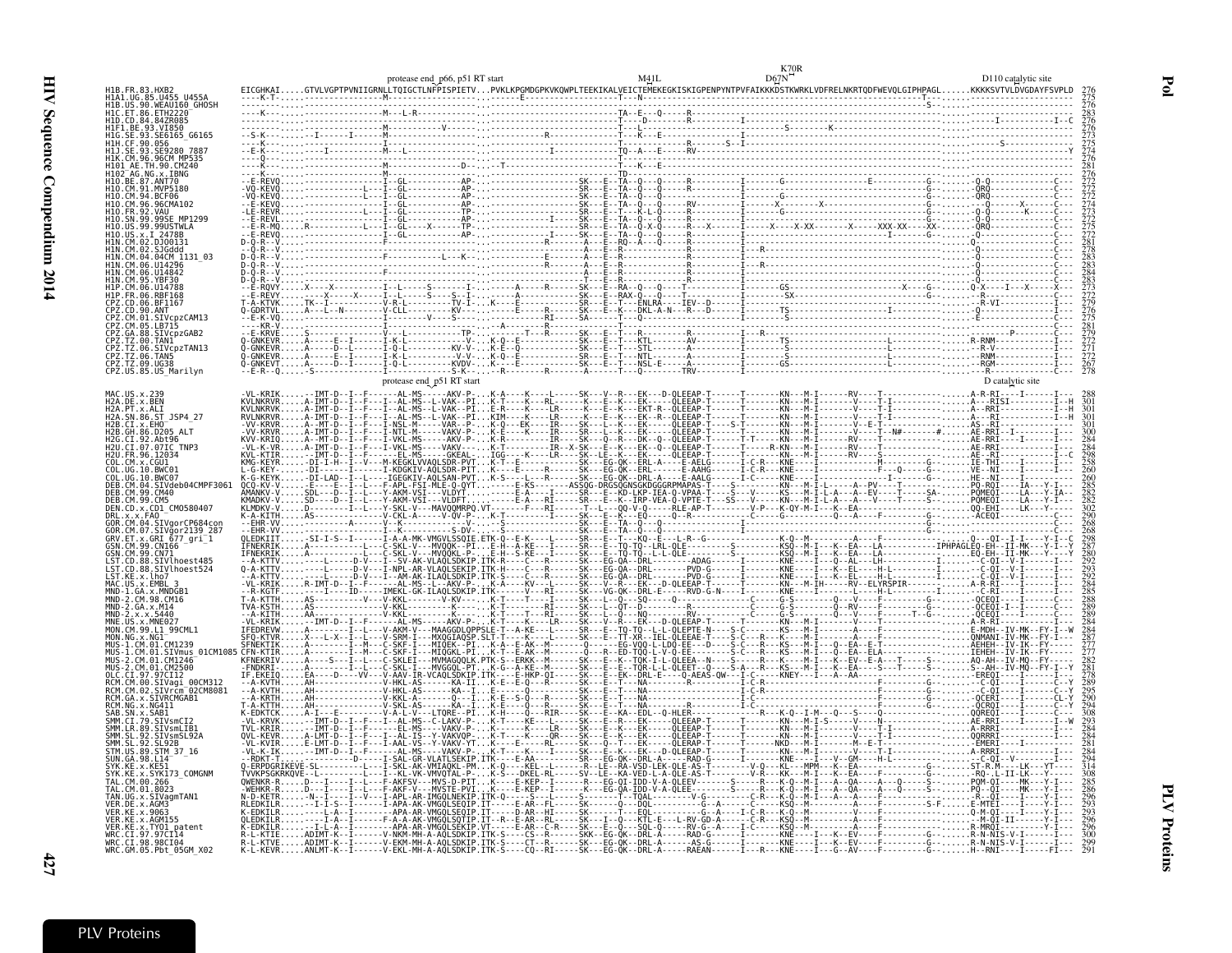| H1B. FR. 83. HXB2<br>H1A1.UG. 85.U455 U455A<br>H1B. US. 90.WEAU160 GHOSH                                  |  | polymerase motif  | T215Y |                                                                     |
|-----------------------------------------------------------------------------------------------------------|--|-------------------|-------|---------------------------------------------------------------------|
| H1C.ET.86.ETH2220<br>H1D.CD.84.84ZR085                                                                    |  |                   |       | 444                                                                 |
| HIF1.BE.93.VI850<br>H1G.SE.93.SE6165_G6165<br>H1H.CF.90.056_________                                      |  |                   |       |                                                                     |
| H11.SE.93.SE9280 7887<br>H1K.CM.96.96CM MP535<br>H101 AE.TH.90.CM240<br>H102_AG.NG.X.IBNG                 |  |                   |       | $443$<br>$442$<br>$444$<br>$449$                                    |
|                                                                                                           |  |                   |       | 440                                                                 |
| H102 RG.87. ANT70<br>H10. CM.91. MVP5180<br>H10. CM.94. BCF06<br>H10. CM.96. 96CMA102<br>H10. FR. 92. VAU |  |                   |       | 440<br>$\frac{440}{442}$                                            |
| H10.SN.99.99SE MP1299<br>H10.US.99.99USTWLA                                                               |  |                   |       | 440                                                                 |
| H10.US.x.1 2478B<br>H1N.CM.02.DJ00131<br>H1N.CM.02.SJGddd                                                 |  |                   |       | $\frac{443}{440}$<br>449                                            |
| HIN.CM.04.04CM 1131_03<br>HIN.CM.06.U14296                                                                |  |                   |       | $^{451}_{451}$                                                      |
| HIN.CM.06.U14842<br>HIN.CM.95.YBF30<br>HIP.CM.06.U14788                                                   |  |                   |       |                                                                     |
| H1P.FR.06.RBF168<br>CPZ.CD.06.BF1167<br>CPZ.CD.90.ANT<br>CPZ.CM.01.SIVcpzCAM13                            |  |                   |       |                                                                     |
| CPZ.CM.05.LB715<br>CPZ.GA.88.SIVcpzGAB2                                                                   |  |                   |       | 447                                                                 |
| CPZ.TZ.00.TANI<br>CPZ.TZ.06.SIVcpzTAN13<br>CPZ.TZ.06.TAN5                                                 |  |                   |       | $\frac{440}{439}$<br>440                                            |
| CPZ.TZ.09.UG38<br>CPZ.US.85.US Marilyn                                                                    |  |                   |       | 446                                                                 |
|                                                                                                           |  | DD catalytic site |       |                                                                     |
|                                                                                                           |  |                   |       | 469<br>469                                                          |
|                                                                                                           |  |                   |       | 469<br>468<br>452<br>452                                            |
|                                                                                                           |  |                   |       |                                                                     |
|                                                                                                           |  |                   |       | 466<br>425<br>427<br>427                                            |
|                                                                                                           |  |                   |       | $453$<br>$450$<br>$450$<br>$472$<br>$458$                           |
|                                                                                                           |  |                   |       |                                                                     |
|                                                                                                           |  |                   |       | 436<br>436<br>467<br>455                                            |
|                                                                                                           |  |                   |       |                                                                     |
|                                                                                                           |  |                   |       | 462<br>463<br>4452<br>456<br>457<br>452<br>455<br>445<br>445<br>445 |
|                                                                                                           |  |                   |       |                                                                     |
|                                                                                                           |  |                   |       |                                                                     |
|                                                                                                           |  |                   |       |                                                                     |
|                                                                                                           |  |                   |       |                                                                     |
|                                                                                                           |  |                   |       | 446<br>$\frac{457}{463}$                                            |
|                                                                                                           |  |                   |       | $\frac{458}{462}$                                                   |
|                                                                                                           |  |                   |       | 461<br>451<br>452                                                   |
|                                                                                                           |  |                   |       | $\frac{452}{463}$                                                   |
|                                                                                                           |  |                   |       | 483<br>477                                                          |
|                                                                                                           |  |                   |       |                                                                     |
|                                                                                                           |  |                   |       | $\frac{461}{461}$                                                   |
|                                                                                                           |  |                   |       | $\frac{464}{467}$                                                   |
|                                                                                                           |  |                   |       | 466<br>458                                                          |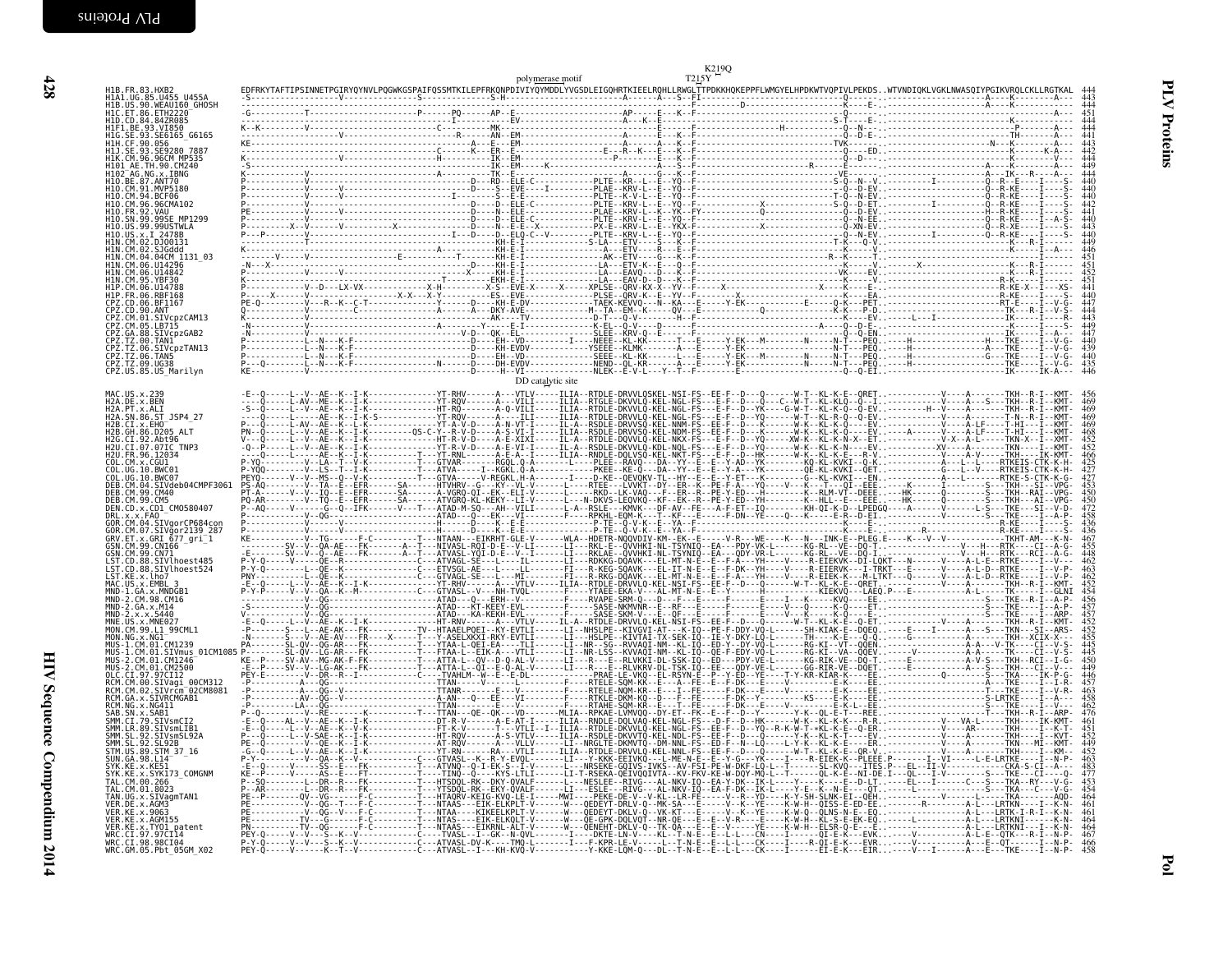| PZ.TZ.06.SIVcpzTAN13      |  |  |  |  |  |  |                                                                                                                                                                                                                                 |  |  |
|---------------------------|--|--|--|--|--|--|---------------------------------------------------------------------------------------------------------------------------------------------------------------------------------------------------------------------------------|--|--|
| 06.TAN5<br>CPZ.TZ.09.UG38 |  |  |  |  |  |  |                                                                                                                                                                                                                                 |  |  |
| CPZ.US.85.US Marilyn      |  |  |  |  |  |  |                                                                                                                                                                                                                                 |  |  |
|                           |  |  |  |  |  |  |                                                                                                                                                                                                                                 |  |  |
|                           |  |  |  |  |  |  |                                                                                                                                                                                                                                 |  |  |
|                           |  |  |  |  |  |  |                                                                                                                                                                                                                                 |  |  |
|                           |  |  |  |  |  |  |                                                                                                                                                                                                                                 |  |  |
|                           |  |  |  |  |  |  |                                                                                                                                                                                                                                 |  |  |
|                           |  |  |  |  |  |  |                                                                                                                                                                                                                                 |  |  |
| SIVdeb04CMPF306           |  |  |  |  |  |  |                                                                                                                                                                                                                                 |  |  |
|                           |  |  |  |  |  |  |                                                                                                                                                                                                                                 |  |  |
|                           |  |  |  |  |  |  |                                                                                                                                                                                                                                 |  |  |
| ğor2139 287               |  |  |  |  |  |  |                                                                                                                                                                                                                                 |  |  |
| 677_gri_1                 |  |  |  |  |  |  |                                                                                                                                                                                                                                 |  |  |
| Vlhoest48                 |  |  |  |  |  |  |                                                                                                                                                                                                                                 |  |  |
| IVlhoest524               |  |  |  |  |  |  |                                                                                                                                                                                                                                 |  |  |
|                           |  |  |  |  |  |  |                                                                                                                                                                                                                                 |  |  |
|                           |  |  |  |  |  |  |                                                                                                                                                                                                                                 |  |  |
|                           |  |  |  |  |  |  |                                                                                                                                                                                                                                 |  |  |
|                           |  |  |  |  |  |  |                                                                                                                                                                                                                                 |  |  |
| :TVmus                    |  |  |  |  |  |  |                                                                                                                                                                                                                                 |  |  |
|                           |  |  |  |  |  |  |                                                                                                                                                                                                                                 |  |  |
|                           |  |  |  |  |  |  |                                                                                                                                                                                                                                 |  |  |
|                           |  |  |  |  |  |  |                                                                                                                                                                                                                                 |  |  |
|                           |  |  |  |  |  |  |                                                                                                                                                                                                                                 |  |  |
|                           |  |  |  |  |  |  |                                                                                                                                                                                                                                 |  |  |
|                           |  |  |  |  |  |  |                                                                                                                                                                                                                                 |  |  |
|                           |  |  |  |  |  |  |                                                                                                                                                                                                                                 |  |  |
|                           |  |  |  |  |  |  |                                                                                                                                                                                                                                 |  |  |
|                           |  |  |  |  |  |  |                                                                                                                                                                                                                                 |  |  |
|                           |  |  |  |  |  |  |                                                                                                                                                                                                                                 |  |  |
| 7 9063 x                  |  |  |  |  |  |  |                                                                                                                                                                                                                                 |  |  |
|                           |  |  |  |  |  |  |                                                                                                                                                                                                                                 |  |  |
|                           |  |  |  |  |  |  | -LVIW-P---A-Y---A-Y---TEQE-T--K-GIPIR-AV--LEG---S--FK--GQV--V---TKÖKNT---EEXT-AGL----CK-AL------------------<br>-EVEW----LE--EI-KO----EQS-A--KGKDLIAEL-KTGPGQWAYTIREIGE.K-P--V---G-Q-HT-S-ELRSMAH-M---G-------RV----ER-V--Q--AD |  |  |

Pol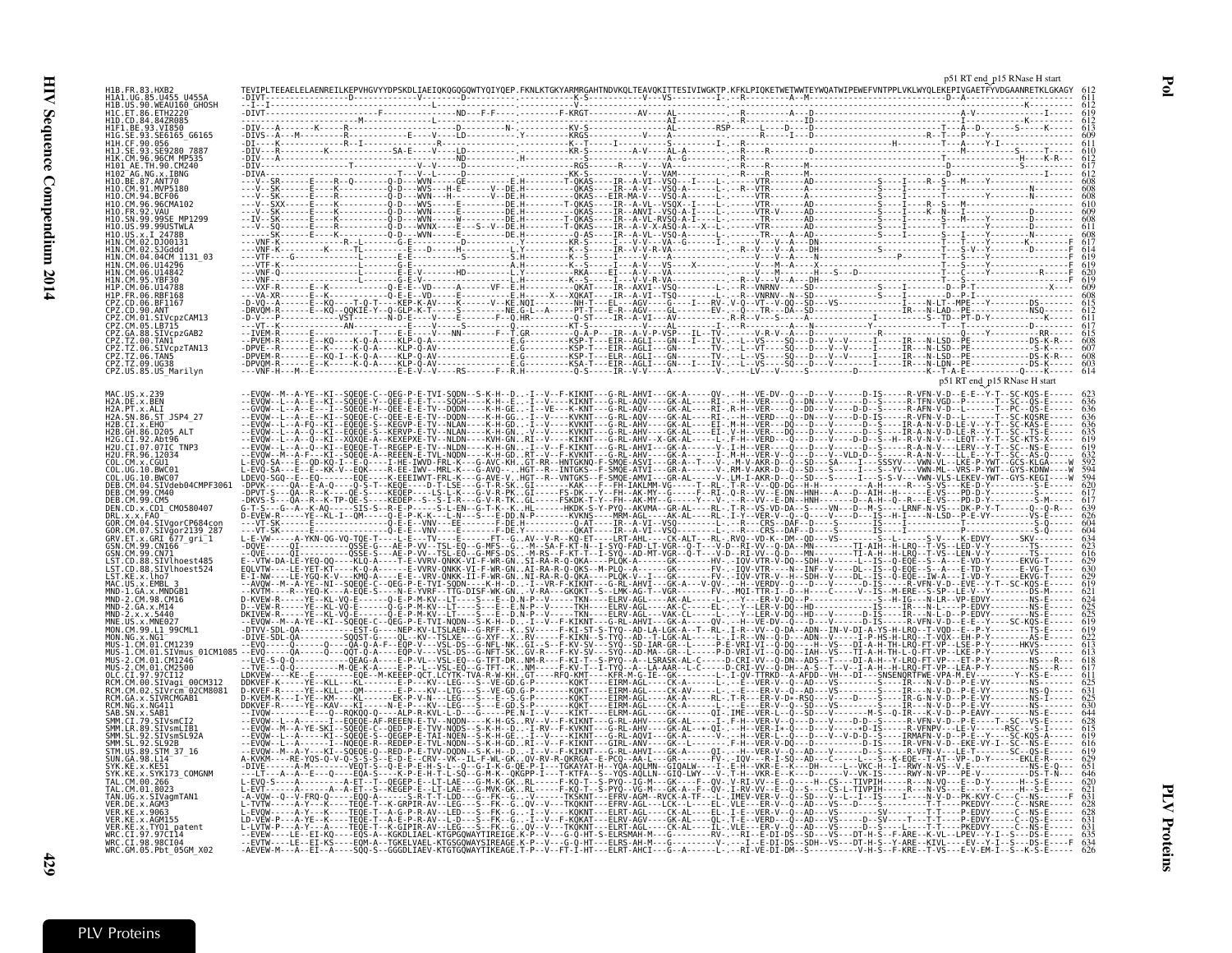| H1B.FR.83.HXB2<br>H1A1.UG.85.U455 U455A<br>H1B.US.90.WEAU160 GHOSH<br>H1C.ET.86.ETH2220                                                                    |  |  |            |
|------------------------------------------------------------------------------------------------------------------------------------------------------------|--|--|------------|
| H1D.CD.84.84ZR085<br>H1F1.BE.93.VI850                                                                                                                      |  |  |            |
| H1F1.BE.-93.:V1030<br>H1G.SE.93.SE6165_G6165<br>H1H.CF.90.056<br>H1J.SE.93.SE9280_7887<br>H1K.CM.96.96CM_MP535                                             |  |  |            |
| H101 AE.TH.90.CM240<br>H101 AE.TH.90.CM240<br>H102 AG.NG.x.IBNG                                                                                            |  |  |            |
| H10. BE.87. ANT70<br>H10. BE.87. ANT70<br>H10. CM.91. MVP5180<br>H10. CM.96. 96CMA102                                                                      |  |  |            |
| H10.FR.92.VAU<br>H10.FR.92.VAU<br>H10.SN.99.99SE_MP1299                                                                                                    |  |  |            |
| H10.US.99.99USTWLA                                                                                                                                         |  |  |            |
| H10.US.x.I 2478B<br>H1N.CM.02.DJ00131<br>H1N.CM.02.SJGddd<br>HIN.CM.04.04CM 1131 03                                                                        |  |  |            |
| H1N.CM.06.U1429<br>H1N.CM.06.U14842                                                                                                                        |  |  |            |
| H1N.CM.95.YBF30<br>HIP.CM.06.UI4788<br>HIP.FR.06.RBF168                                                                                                    |  |  |            |
| CPZ.CD.06.BF1167                                                                                                                                           |  |  |            |
|                                                                                                                                                            |  |  |            |
| CPZ.CD.90.8F1167<br>CPZ.CD.90.ANT<br>CPZ.CM.01.SIVcpzCAM13<br>CPZ.GA.88.SIVcpzGAB2<br>CPZ.TZ.00.TAN1<br>CPZ.TZ.00.TAN1<br>CPZ.TZ.00.TAN2<br>CPZ.TZ.00.TAN2 |  |  |            |
| CPZ.TZ.09.UG38<br>CPZ.US.85.US Marilyn                                                                                                                     |  |  |            |
|                                                                                                                                                            |  |  | 800        |
|                                                                                                                                                            |  |  |            |
|                                                                                                                                                            |  |  | 799        |
|                                                                                                                                                            |  |  |            |
|                                                                                                                                                            |  |  | 756<br>784 |
|                                                                                                                                                            |  |  |            |
|                                                                                                                                                            |  |  |            |
|                                                                                                                                                            |  |  |            |
|                                                                                                                                                            |  |  | 796        |
|                                                                                                                                                            |  |  | 795        |
|                                                                                                                                                            |  |  |            |
|                                                                                                                                                            |  |  |            |
|                                                                                                                                                            |  |  |            |
|                                                                                                                                                            |  |  |            |
|                                                                                                                                                            |  |  |            |
|                                                                                                                                                            |  |  |            |
|                                                                                                                                                            |  |  | 792        |
|                                                                                                                                                            |  |  | 780        |
|                                                                                                                                                            |  |  |            |
|                                                                                                                                                            |  |  |            |
|                                                                                                                                                            |  |  |            |
|                                                                                                                                                            |  |  | 795<br>800 |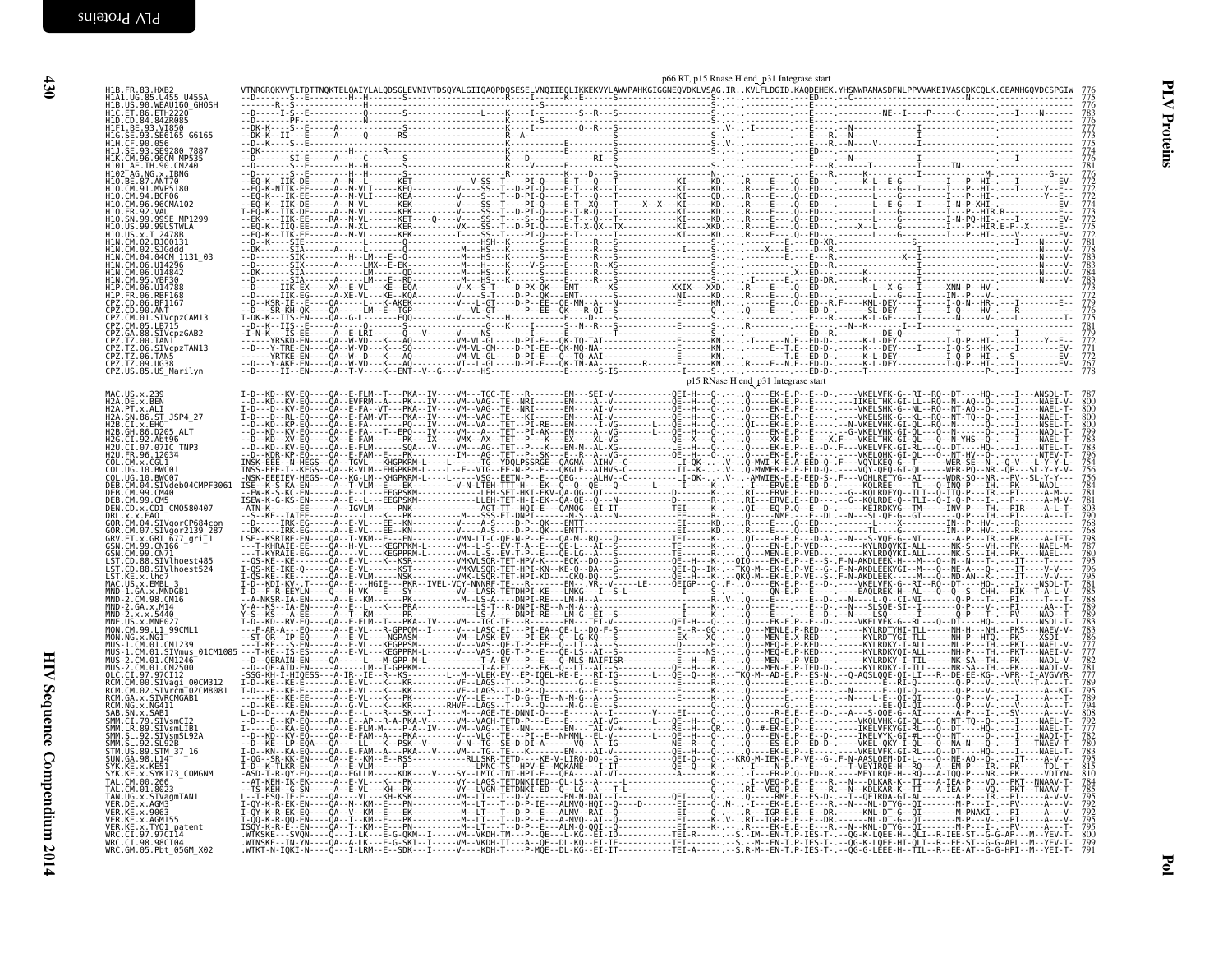|           | E6165                                                              |                                                                                                                                                         |                                      |                                                                                                                                                                         |                         |
|-----------|--------------------------------------------------------------------|---------------------------------------------------------------------------------------------------------------------------------------------------------|--------------------------------------|-------------------------------------------------------------------------------------------------------------------------------------------------------------------------|-------------------------|
|           | CM MP535                                                           |                                                                                                                                                         |                                      |                                                                                                                                                                         |                         |
|           |                                                                    |                                                                                                                                                         |                                      |                                                                                                                                                                         |                         |
|           | . IBNG                                                             |                                                                                                                                                         |                                      |                                                                                                                                                                         |                         |
|           |                                                                    |                                                                                                                                                         |                                      |                                                                                                                                                                         |                         |
|           |                                                                    |                                                                                                                                                         |                                      |                                                                                                                                                                         |                         |
|           | <b>99SF MP1290</b>                                                 |                                                                                                                                                         |                                      |                                                                                                                                                                         |                         |
|           |                                                                    |                                                                                                                                                         |                                      |                                                                                                                                                                         |                         |
|           |                                                                    |                                                                                                                                                         |                                      |                                                                                                                                                                         |                         |
|           |                                                                    |                                                                                                                                                         |                                      |                                                                                                                                                                         |                         |
|           |                                                                    |                                                                                                                                                         |                                      |                                                                                                                                                                         |                         |
|           |                                                                    |                                                                                                                                                         |                                      |                                                                                                                                                                         |                         |
|           |                                                                    |                                                                                                                                                         |                                      |                                                                                                                                                                         |                         |
|           |                                                                    |                                                                                                                                                         |                                      |                                                                                                                                                                         |                         |
|           |                                                                    |                                                                                                                                                         |                                      |                                                                                                                                                                         |                         |
|           |                                                                    |                                                                                                                                                         |                                      |                                                                                                                                                                         |                         |
|           |                                                                    |                                                                                                                                                         |                                      |                                                                                                                                                                         |                         |
|           |                                                                    |                                                                                                                                                         |                                      |                                                                                                                                                                         |                         |
|           | <b>TAN5</b><br>09.UG38                                             |                                                                                                                                                         |                                      |                                                                                                                                                                         |                         |
|           | :PZ.US.85.US Marilyn                                               |                                                                                                                                                         |                                      |                                                                                                                                                                         |                         |
|           |                                                                    |                                                                                                                                                         |                                      | - R- - - - DMTPA - - LINM -                                                                                                                                             |                         |
|           |                                                                    |                                                                                                                                                         |                                      | . - - - - - - - A - -HH - -NỘ-SRI - E - -NŤIE - I - L - - -HĆM - - - -R - - - -DMTPA - -LINM -T<br>E--NTVE<br><b>DMTPA</b>                                              |                         |
|           |                                                                    |                                                                                                                                                         |                                      | $-SRI - E - NTVE - I -$<br>- L - - - HCM - - - - R - - - - DMTPA -<br>- - - - - - - - A - - HH - - NQ -                                                                 |                         |
|           | GH.86.D205 ALT                                                     |                                                                                                                                                         | KMVA - - V - - E                     | -E------A--HH--NÒ-DRĪ----VSÌE-V-L--THCM-<br>--------A--HH--NÒ-DRL----VSÌE-V-L--THCM-                                                                                    | $-L - NM -$             |
|           | .07.07IC TNP3                                                      |                                                                                                                                                         | KMVA-<br>KMVA - -V -                 | - L---THCM----R----DMTPA-<br>- L--THCM----R----DMTPA-<br>- L---THCM----R----DMTPA-<br>- L---THCM----R----DMTPA-<br>- L--AHCM----R----DMTPA-<br>- L--AHCM----R----DMTPA- | - - INM<br>-LINM        |
|           |                                                                    |                                                                                                                                                         | KMVA - - V                           |                                                                                                                                                                         | - - INM                 |
|           | .x.CGU1                                                            |                                                                                                                                                         |                                      | A---YAL-------L--K-PW-<br>- - K - PW                                                                                                                                    |                         |
|           | .BWC07                                                             | -CTLFCW-TILKR-S-E--GRA-I---SQ-<br>-CTLFCQ-FMLKR--AE---RG-I---SM-                                                                                        | $QV - - - -T - - - QAFK - -V - -L -$ |                                                                                                                                                                         |                         |
|           | SIVdeb04CMPF3061<br>.99.CM40                                       |                                                                                                                                                         |                                      |                                                                                                                                                                         |                         |
| CM.99.CM5 | EN.CD.x.CD1_CM0580407                                              |                                                                                                                                                         |                                      |                                                                                                                                                                         |                         |
|           | FA0                                                                |                                                                                                                                                         |                                      |                                                                                                                                                                         |                         |
|           | CM.04.SIVgorCP684con<br>CM.07.SIVgor2139_287<br>ET.x.GRI 677_gri_1 |                                                                                                                                                         |                                      |                                                                                                                                                                         |                         |
|           |                                                                    |                                                                                                                                                         |                                      |                                                                                                                                                                         |                         |
|           | 99.CN166<br>99.CN71                                                | -------- - W-RI--0---R0--LK--E--AT---<br>-------VW-RI--0---R0--LK--E--AT---<br>I---C-EMV-----R---KT--N-----CS----<br>I---C-EMV-----R---KT--N-----CS---- |                                      |                                                                                                                                                                         |                         |
|           | SIVlhoest485<br>SIVlhoest524                                       |                                                                                                                                                         |                                      |                                                                                                                                                                         |                         |
|           |                                                                    |                                                                                                                                                         |                                      |                                                                                                                                                                         |                         |
|           |                                                                    |                                                                                                                                                         |                                      |                                                                                                                                                                         |                         |
|           | IS.x.EMBL3<br>.x.MNDGB1                                            |                                                                                                                                                         |                                      |                                                                                                                                                                         |                         |
|           | CM.98.CM16                                                         |                                                                                                                                                         | -ŘMVT - - - -<br>- ETM - - - L -     |                                                                                                                                                                         |                         |
|           |                                                                    |                                                                                                                                                         |                                      |                                                                                                                                                                         |                         |
|           |                                                                    |                                                                                                                                                         | KMVA-----EHT-                        |                                                                                                                                                                         |                         |
|           | CM.99.L1 99CML1                                                    |                                                                                                                                                         |                                      |                                                                                                                                                                         |                         |
|           | SIVmus                                                             |                                                                                                                                                         |                                      |                                                                                                                                                                         |                         |
|           |                                                                    |                                                                                                                                                         |                                      |                                                                                                                                                                         |                         |
|           | .97.97CI12                                                         |                                                                                                                                                         |                                      |                                                                                                                                                                         |                         |
|           | IVagi 00CM312                                                      |                                                                                                                                                         |                                      |                                                                                                                                                                         |                         |
|           | /rcm <sup>-</sup> 02CM8081                                         |                                                                                                                                                         |                                      |                                                                                                                                                                         |                         |
|           |                                                                    |                                                                                                                                                         |                                      |                                                                                                                                                                         |                         |
|           |                                                                    |                                                                                                                                                         |                                      |                                                                                                                                                                         |                         |
|           | /smLIB<br>VsmSL92A                                                 |                                                                                                                                                         |                                      | IĂ--ÑO-DRĪ-E--NŜIĒ-I-L--CHCM----R----DMTPÂ----NM-S<br>IH--TQ-DKIKE--NSIE-I-L--THCM----R----DMTPA--L-NM-T                                                                |                         |
|           | SL 92B                                                             |                                                                                                                                                         |                                      | - -R- - - - DMTPA - - LINM<br>- -R- - - - DMTPA - - - - NM                                                                                                              |                         |
|           | STM 37 16                                                          |                                                                                                                                                         |                                      | TQ-DRĪ----NTVĒ-V-L-<br>Q--SRI-ED-QE-----L-                                                                                                                              |                         |
|           |                                                                    |                                                                                                                                                         |                                      | иси----кр-----<br>.HCM---KR--L--МТ-А--FINM-NA-I<br>.H-----QR--L--МТ-А--FINM-NA-I<br>[--L-----------TTPAD-YINMLY-E<br>I-P---YINMI                                        |                         |
|           |                                                                    |                                                                                                                                                         |                                      |                                                                                                                                                                         |                         |
|           |                                                                    |                                                                                                                                                         |                                      |                                                                                                                                                                         |                         |
|           |                                                                    |                                                                                                                                                         |                                      |                                                                                                                                                                         |                         |
|           |                                                                    |                                                                                                                                                         |                                      |                                                                                                                                                                         |                         |
|           | patent<br>CI.97.97CI14                                             |                                                                                                                                                         |                                      |                                                                                                                                                                         |                         |
|           | CI.98.98CI04<br>WRC.GM.05.Pbt 05GM                                 |                                                                                                                                                         |                                      |                                                                                                                                                                         | - PA - - L - NM - TAELE |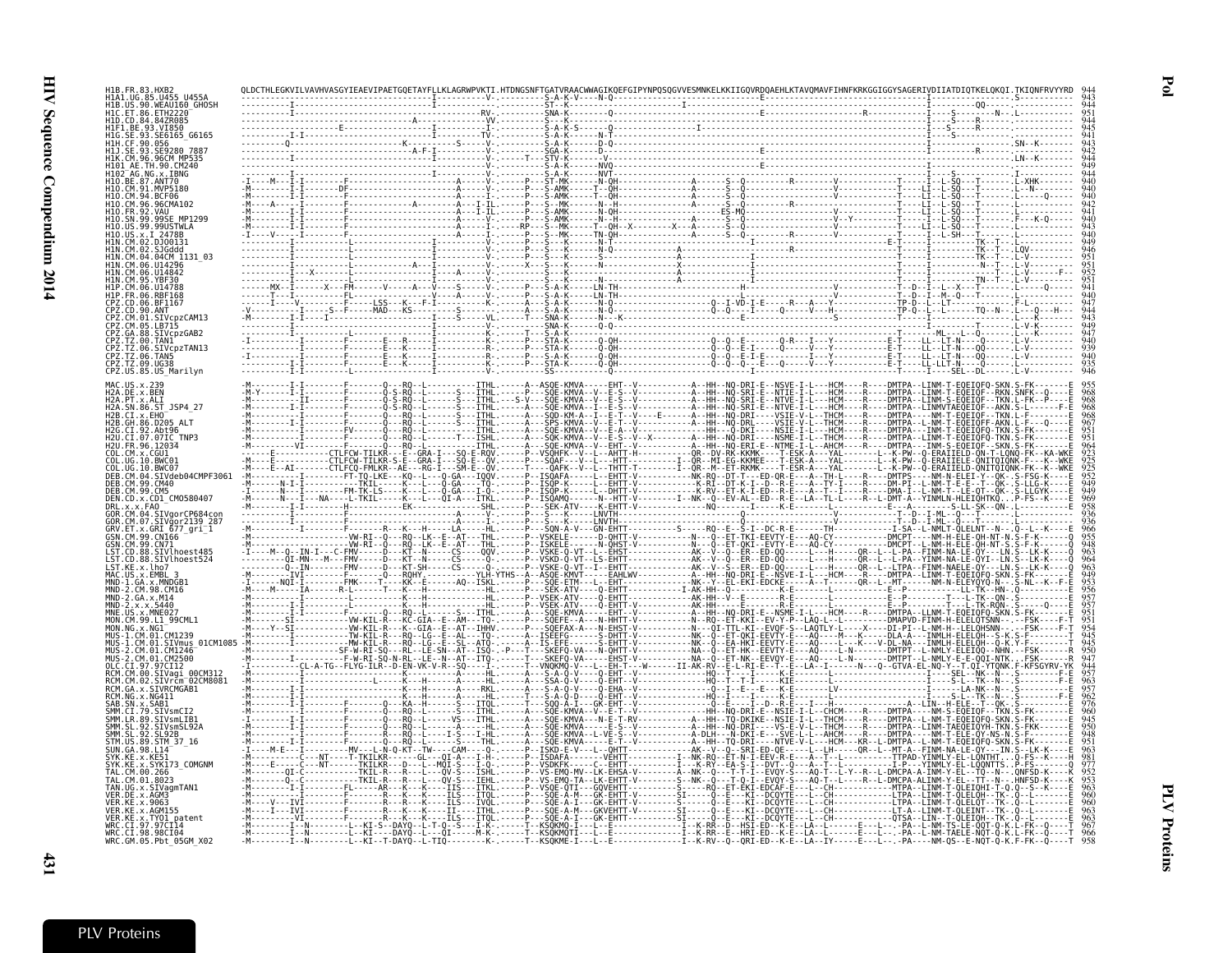|                                                                                                                                                                                                                                                                                                                                                                                                                                                                                                                                                                                                                                                                                                                                                                                                                                                                                                                                                                                                                                                                                                                                                                                                                                                             |  | p31 Integrase end<br>Pol end |  |
|-------------------------------------------------------------------------------------------------------------------------------------------------------------------------------------------------------------------------------------------------------------------------------------------------------------------------------------------------------------------------------------------------------------------------------------------------------------------------------------------------------------------------------------------------------------------------------------------------------------------------------------------------------------------------------------------------------------------------------------------------------------------------------------------------------------------------------------------------------------------------------------------------------------------------------------------------------------------------------------------------------------------------------------------------------------------------------------------------------------------------------------------------------------------------------------------------------------------------------------------------------------|--|------------------------------|--|
| H1B.FR.83.HXB2<br>H1A1.UG.85.U455 U455A<br>H1B.US.90.WEAU160 GHOSH<br>H1C.ET.86.ETH2220<br>H1D.CD.84.84ZR085<br>H1F1.BE.93.VI850                                                                                                                                                                                                                                                                                                                                                                                                                                                                                                                                                                                                                                                                                                                                                                                                                                                                                                                                                                                                                                                                                                                            |  |                              |  |
|                                                                                                                                                                                                                                                                                                                                                                                                                                                                                                                                                                                                                                                                                                                                                                                                                                                                                                                                                                                                                                                                                                                                                                                                                                                             |  |                              |  |
|                                                                                                                                                                                                                                                                                                                                                                                                                                                                                                                                                                                                                                                                                                                                                                                                                                                                                                                                                                                                                                                                                                                                                                                                                                                             |  |                              |  |
|                                                                                                                                                                                                                                                                                                                                                                                                                                                                                                                                                                                                                                                                                                                                                                                                                                                                                                                                                                                                                                                                                                                                                                                                                                                             |  |                              |  |
| HIF1.BE.93. VI859<br>HIB.CF.90.056<br>HIJ.SE.93. SE6165_G6165<br>HIJ.SE.93. SE9280_7887<br>HIM.CM.96.96CM_MP535<br>HIQ. AE.TH.90.CM240<br>HIQ.BE.87. ANT70<br>HIQ.BE.87. ANT70<br>HIQ.CM.91. NVP5188<br>HIQ.CM.91. NVP5188                                                                                                                                                                                                                                                                                                                                                                                                                                                                                                                                                                                                                                                                                                                                                                                                                                                                                                                                                                                                                                  |  |                              |  |
|                                                                                                                                                                                                                                                                                                                                                                                                                                                                                                                                                                                                                                                                                                                                                                                                                                                                                                                                                                                                                                                                                                                                                                                                                                                             |  |                              |  |
|                                                                                                                                                                                                                                                                                                                                                                                                                                                                                                                                                                                                                                                                                                                                                                                                                                                                                                                                                                                                                                                                                                                                                                                                                                                             |  |                              |  |
|                                                                                                                                                                                                                                                                                                                                                                                                                                                                                                                                                                                                                                                                                                                                                                                                                                                                                                                                                                                                                                                                                                                                                                                                                                                             |  |                              |  |
|                                                                                                                                                                                                                                                                                                                                                                                                                                                                                                                                                                                                                                                                                                                                                                                                                                                                                                                                                                                                                                                                                                                                                                                                                                                             |  |                              |  |
|                                                                                                                                                                                                                                                                                                                                                                                                                                                                                                                                                                                                                                                                                                                                                                                                                                                                                                                                                                                                                                                                                                                                                                                                                                                             |  |                              |  |
| H10.CM.94.BCF06<br>H10.CM.94.BCF06<br>H10.CM.96.96CMA102<br>H10.FR.92.VAU<br>H10.SN.99.99SE_MP1299                                                                                                                                                                                                                                                                                                                                                                                                                                                                                                                                                                                                                                                                                                                                                                                                                                                                                                                                                                                                                                                                                                                                                          |  |                              |  |
|                                                                                                                                                                                                                                                                                                                                                                                                                                                                                                                                                                                                                                                                                                                                                                                                                                                                                                                                                                                                                                                                                                                                                                                                                                                             |  |                              |  |
|                                                                                                                                                                                                                                                                                                                                                                                                                                                                                                                                                                                                                                                                                                                                                                                                                                                                                                                                                                                                                                                                                                                                                                                                                                                             |  |                              |  |
| H10. SN -99. 9995 MP1299<br>H10. US. 99. 9905TWLA<br>H10. US. x, 1 - 2478B<br>H1N. CM. 02. 5306d131<br>H1N. CM. 04. 04204<br>H1N. CM. 06. U14296<br>H1N. CM. 06. U14296<br>H1N. CM. 06. U14296                                                                                                                                                                                                                                                                                                                                                                                                                                                                                                                                                                                                                                                                                                                                                                                                                                                                                                                                                                                                                                                              |  |                              |  |
|                                                                                                                                                                                                                                                                                                                                                                                                                                                                                                                                                                                                                                                                                                                                                                                                                                                                                                                                                                                                                                                                                                                                                                                                                                                             |  |                              |  |
|                                                                                                                                                                                                                                                                                                                                                                                                                                                                                                                                                                                                                                                                                                                                                                                                                                                                                                                                                                                                                                                                                                                                                                                                                                                             |  |                              |  |
|                                                                                                                                                                                                                                                                                                                                                                                                                                                                                                                                                                                                                                                                                                                                                                                                                                                                                                                                                                                                                                                                                                                                                                                                                                                             |  |                              |  |
|                                                                                                                                                                                                                                                                                                                                                                                                                                                                                                                                                                                                                                                                                                                                                                                                                                                                                                                                                                                                                                                                                                                                                                                                                                                             |  |                              |  |
|                                                                                                                                                                                                                                                                                                                                                                                                                                                                                                                                                                                                                                                                                                                                                                                                                                                                                                                                                                                                                                                                                                                                                                                                                                                             |  |                              |  |
|                                                                                                                                                                                                                                                                                                                                                                                                                                                                                                                                                                                                                                                                                                                                                                                                                                                                                                                                                                                                                                                                                                                                                                                                                                                             |  |                              |  |
|                                                                                                                                                                                                                                                                                                                                                                                                                                                                                                                                                                                                                                                                                                                                                                                                                                                                                                                                                                                                                                                                                                                                                                                                                                                             |  |                              |  |
|                                                                                                                                                                                                                                                                                                                                                                                                                                                                                                                                                                                                                                                                                                                                                                                                                                                                                                                                                                                                                                                                                                                                                                                                                                                             |  |                              |  |
| H1N . Cm . 00 . U14842<br>H1P . CM . 05 . YBF30<br>H1P . CM . 06 . U14788<br>CPZ . CD . 06 . BF1167<br>CPZ . CD . 06 . BF1167<br>CPZ . CM . 01 . SIV-q2 CAM13<br>CPZ . CM . 01 . SIV-q2 CAM13<br>CPZ.CM.05.LB715                                                                                                                                                                                                                                                                                                                                                                                                                                                                                                                                                                                                                                                                                                                                                                                                                                                                                                                                                                                                                                            |  |                              |  |
| CPZ.GA.88.SIVcpzGAB2                                                                                                                                                                                                                                                                                                                                                                                                                                                                                                                                                                                                                                                                                                                                                                                                                                                                                                                                                                                                                                                                                                                                                                                                                                        |  |                              |  |
|                                                                                                                                                                                                                                                                                                                                                                                                                                                                                                                                                                                                                                                                                                                                                                                                                                                                                                                                                                                                                                                                                                                                                                                                                                                             |  |                              |  |
|                                                                                                                                                                                                                                                                                                                                                                                                                                                                                                                                                                                                                                                                                                                                                                                                                                                                                                                                                                                                                                                                                                                                                                                                                                                             |  |                              |  |
| CPZ. TZ.00. TAN1<br>CPZ. TZ.00. SIVCPZTAN13<br>CPZ. TZ.06. TAN5<br>CPZ. TZ.09. UG38                                                                                                                                                                                                                                                                                                                                                                                                                                                                                                                                                                                                                                                                                                                                                                                                                                                                                                                                                                                                                                                                                                                                                                         |  |                              |  |
| CPZ.US.85.US Marilyn                                                                                                                                                                                                                                                                                                                                                                                                                                                                                                                                                                                                                                                                                                                                                                                                                                                                                                                                                                                                                                                                                                                                                                                                                                        |  |                              |  |
|                                                                                                                                                                                                                                                                                                                                                                                                                                                                                                                                                                                                                                                                                                                                                                                                                                                                                                                                                                                                                                                                                                                                                                                                                                                             |  | p31 Integrase end            |  |
|                                                                                                                                                                                                                                                                                                                                                                                                                                                                                                                                                                                                                                                                                                                                                                                                                                                                                                                                                                                                                                                                                                                                                                                                                                                             |  | Pol end                      |  |
| MAC.US.x.239<br>H2A.DE.x.BEN                                                                                                                                                                                                                                                                                                                                                                                                                                                                                                                                                                                                                                                                                                                                                                                                                                                                                                                                                                                                                                                                                                                                                                                                                                |  |                              |  |
|                                                                                                                                                                                                                                                                                                                                                                                                                                                                                                                                                                                                                                                                                                                                                                                                                                                                                                                                                                                                                                                                                                                                                                                                                                                             |  |                              |  |
| H2A.PT.x.ALI<br>H2A.SN.86.ST_JSP4_27                                                                                                                                                                                                                                                                                                                                                                                                                                                                                                                                                                                                                                                                                                                                                                                                                                                                                                                                                                                                                                                                                                                                                                                                                        |  |                              |  |
|                                                                                                                                                                                                                                                                                                                                                                                                                                                                                                                                                                                                                                                                                                                                                                                                                                                                                                                                                                                                                                                                                                                                                                                                                                                             |  |                              |  |
| H2B.CI.x.EHO<br>H2B.GH.86.D205 ALT<br>H2G.CI.92.Abt96                                                                                                                                                                                                                                                                                                                                                                                                                                                                                                                                                                                                                                                                                                                                                                                                                                                                                                                                                                                                                                                                                                                                                                                                       |  |                              |  |
|                                                                                                                                                                                                                                                                                                                                                                                                                                                                                                                                                                                                                                                                                                                                                                                                                                                                                                                                                                                                                                                                                                                                                                                                                                                             |  |                              |  |
|                                                                                                                                                                                                                                                                                                                                                                                                                                                                                                                                                                                                                                                                                                                                                                                                                                                                                                                                                                                                                                                                                                                                                                                                                                                             |  |                              |  |
|                                                                                                                                                                                                                                                                                                                                                                                                                                                                                                                                                                                                                                                                                                                                                                                                                                                                                                                                                                                                                                                                                                                                                                                                                                                             |  |                              |  |
|                                                                                                                                                                                                                                                                                                                                                                                                                                                                                                                                                                                                                                                                                                                                                                                                                                                                                                                                                                                                                                                                                                                                                                                                                                                             |  |                              |  |
| H2G.CL-92.ADT0<br>H2U.CI.87.071C<br>CDL.CM.x.CGU1<br>COL.CM.x.CGU1<br>COL.UG.10.BWC07<br>DEB.CM.04.SIV0e07<br>DEB.CM.04.SIV0eb04CMPF3061                                                                                                                                                                                                                                                                                                                                                                                                                                                                                                                                                                                                                                                                                                                                                                                                                                                                                                                                                                                                                                                                                                                    |  |                              |  |
| DEB. CM. 99. CM40                                                                                                                                                                                                                                                                                                                                                                                                                                                                                                                                                                                                                                                                                                                                                                                                                                                                                                                                                                                                                                                                                                                                                                                                                                           |  |                              |  |
| DEB.CM.99.CM5<br>DEN.CD.x.CD1_CM0580407                                                                                                                                                                                                                                                                                                                                                                                                                                                                                                                                                                                                                                                                                                                                                                                                                                                                                                                                                                                                                                                                                                                                                                                                                     |  |                              |  |
|                                                                                                                                                                                                                                                                                                                                                                                                                                                                                                                                                                                                                                                                                                                                                                                                                                                                                                                                                                                                                                                                                                                                                                                                                                                             |  |                              |  |
|                                                                                                                                                                                                                                                                                                                                                                                                                                                                                                                                                                                                                                                                                                                                                                                                                                                                                                                                                                                                                                                                                                                                                                                                                                                             |  |                              |  |
|                                                                                                                                                                                                                                                                                                                                                                                                                                                                                                                                                                                                                                                                                                                                                                                                                                                                                                                                                                                                                                                                                                                                                                                                                                                             |  |                              |  |
|                                                                                                                                                                                                                                                                                                                                                                                                                                                                                                                                                                                                                                                                                                                                                                                                                                                                                                                                                                                                                                                                                                                                                                                                                                                             |  |                              |  |
|                                                                                                                                                                                                                                                                                                                                                                                                                                                                                                                                                                                                                                                                                                                                                                                                                                                                                                                                                                                                                                                                                                                                                                                                                                                             |  |                              |  |
|                                                                                                                                                                                                                                                                                                                                                                                                                                                                                                                                                                                                                                                                                                                                                                                                                                                                                                                                                                                                                                                                                                                                                                                                                                                             |  |                              |  |
|                                                                                                                                                                                                                                                                                                                                                                                                                                                                                                                                                                                                                                                                                                                                                                                                                                                                                                                                                                                                                                                                                                                                                                                                                                                             |  |                              |  |
|                                                                                                                                                                                                                                                                                                                                                                                                                                                                                                                                                                                                                                                                                                                                                                                                                                                                                                                                                                                                                                                                                                                                                                                                                                                             |  |                              |  |
|                                                                                                                                                                                                                                                                                                                                                                                                                                                                                                                                                                                                                                                                                                                                                                                                                                                                                                                                                                                                                                                                                                                                                                                                                                                             |  |                              |  |
|                                                                                                                                                                                                                                                                                                                                                                                                                                                                                                                                                                                                                                                                                                                                                                                                                                                                                                                                                                                                                                                                                                                                                                                                                                                             |  |                              |  |
|                                                                                                                                                                                                                                                                                                                                                                                                                                                                                                                                                                                                                                                                                                                                                                                                                                                                                                                                                                                                                                                                                                                                                                                                                                                             |  |                              |  |
|                                                                                                                                                                                                                                                                                                                                                                                                                                                                                                                                                                                                                                                                                                                                                                                                                                                                                                                                                                                                                                                                                                                                                                                                                                                             |  |                              |  |
|                                                                                                                                                                                                                                                                                                                                                                                                                                                                                                                                                                                                                                                                                                                                                                                                                                                                                                                                                                                                                                                                                                                                                                                                                                                             |  |                              |  |
|                                                                                                                                                                                                                                                                                                                                                                                                                                                                                                                                                                                                                                                                                                                                                                                                                                                                                                                                                                                                                                                                                                                                                                                                                                                             |  |                              |  |
|                                                                                                                                                                                                                                                                                                                                                                                                                                                                                                                                                                                                                                                                                                                                                                                                                                                                                                                                                                                                                                                                                                                                                                                                                                                             |  |                              |  |
|                                                                                                                                                                                                                                                                                                                                                                                                                                                                                                                                                                                                                                                                                                                                                                                                                                                                                                                                                                                                                                                                                                                                                                                                                                                             |  |                              |  |
|                                                                                                                                                                                                                                                                                                                                                                                                                                                                                                                                                                                                                                                                                                                                                                                                                                                                                                                                                                                                                                                                                                                                                                                                                                                             |  |                              |  |
|                                                                                                                                                                                                                                                                                                                                                                                                                                                                                                                                                                                                                                                                                                                                                                                                                                                                                                                                                                                                                                                                                                                                                                                                                                                             |  |                              |  |
|                                                                                                                                                                                                                                                                                                                                                                                                                                                                                                                                                                                                                                                                                                                                                                                                                                                                                                                                                                                                                                                                                                                                                                                                                                                             |  |                              |  |
|                                                                                                                                                                                                                                                                                                                                                                                                                                                                                                                                                                                                                                                                                                                                                                                                                                                                                                                                                                                                                                                                                                                                                                                                                                                             |  |                              |  |
|                                                                                                                                                                                                                                                                                                                                                                                                                                                                                                                                                                                                                                                                                                                                                                                                                                                                                                                                                                                                                                                                                                                                                                                                                                                             |  |                              |  |
|                                                                                                                                                                                                                                                                                                                                                                                                                                                                                                                                                                                                                                                                                                                                                                                                                                                                                                                                                                                                                                                                                                                                                                                                                                                             |  |                              |  |
|                                                                                                                                                                                                                                                                                                                                                                                                                                                                                                                                                                                                                                                                                                                                                                                                                                                                                                                                                                                                                                                                                                                                                                                                                                                             |  |                              |  |
|                                                                                                                                                                                                                                                                                                                                                                                                                                                                                                                                                                                                                                                                                                                                                                                                                                                                                                                                                                                                                                                                                                                                                                                                                                                             |  |                              |  |
|                                                                                                                                                                                                                                                                                                                                                                                                                                                                                                                                                                                                                                                                                                                                                                                                                                                                                                                                                                                                                                                                                                                                                                                                                                                             |  |                              |  |
|                                                                                                                                                                                                                                                                                                                                                                                                                                                                                                                                                                                                                                                                                                                                                                                                                                                                                                                                                                                                                                                                                                                                                                                                                                                             |  |                              |  |
|                                                                                                                                                                                                                                                                                                                                                                                                                                                                                                                                                                                                                                                                                                                                                                                                                                                                                                                                                                                                                                                                                                                                                                                                                                                             |  |                              |  |
|                                                                                                                                                                                                                                                                                                                                                                                                                                                                                                                                                                                                                                                                                                                                                                                                                                                                                                                                                                                                                                                                                                                                                                                                                                                             |  |                              |  |
|                                                                                                                                                                                                                                                                                                                                                                                                                                                                                                                                                                                                                                                                                                                                                                                                                                                                                                                                                                                                                                                                                                                                                                                                                                                             |  |                              |  |
|                                                                                                                                                                                                                                                                                                                                                                                                                                                                                                                                                                                                                                                                                                                                                                                                                                                                                                                                                                                                                                                                                                                                                                                                                                                             |  |                              |  |
|                                                                                                                                                                                                                                                                                                                                                                                                                                                                                                                                                                                                                                                                                                                                                                                                                                                                                                                                                                                                                                                                                                                                                                                                                                                             |  |                              |  |
|                                                                                                                                                                                                                                                                                                                                                                                                                                                                                                                                                                                                                                                                                                                                                                                                                                                                                                                                                                                                                                                                                                                                                                                                                                                             |  |                              |  |
|                                                                                                                                                                                                                                                                                                                                                                                                                                                                                                                                                                                                                                                                                                                                                                                                                                                                                                                                                                                                                                                                                                                                                                                                                                                             |  |                              |  |
| DRL.x.x.F80<br>GOR.CM.04.SIVgorCP684con<br>GOR.CM.04.SIVgorCP684con<br>GRV.ET.x.GRI 677_gri_1<br>GSN.CM.99.CNI66<br>CSN.CM.99.CNI66<br>GSN.CM.99.CN71<br>LST.CD.88.SIVlhoest485<br>LST.CD.88.SIVlhoest524<br>LST.CD.88.Slv.noe<br>MAC.US.x.EMBL3<br>MND-1.GA.x.MDBB1<br>MND-2.CM.98.CM16<br>MND-2.CA.x.K14<br>MND-2.CA.x.K14<br>MND-2.x.x.5440<br>MND-1.c<br>MND-2.x.x.5440<br>MNE.US.x.x.5440<br>MON.NG.x.NGI-99.L1_99CML1<br>MON.NG.x.NGI-99.L1_99<br>MUS-1.CM.01.51Vmus_01CM1085<br>MUS-2.CM.01.51Vmus_01CM1085<br>MUS-2.CM.01.CM2500<br>RCM.CM.00.51Vagi_00CM312<br>RCM.CM.00.51Vagi_00CM312<br>RCM.CM.00.51Vagi_0<br>RCM.GA.x.SIVRCMGAB1<br>RCM. NG. x . NGATH<br>RCM. NG. x . NGA11<br>SAB . SN. x . SAB1<br>SMM. CI. x . 9. SIV<br>SMM. CI. x . 9. SIV<br>SMM. SL. 92 . SIVSMLIB1<br>SMM. SL. 92 . SL92B<br>STM. US. 89 . STM . 37 . 16<br>SMM. US. 89 . STM . 37 . 16<br>SMM. US. 89 . ST<br>SIM. 03. 09. 51m<br>SYK. KE. x. KE51<br>SYK. KE. x. KE51<br>TAL. CM. 00. 266<br>TAL. CM. 01. 8023<br>TAL. CM. 01. 8023<br>TAN. UG. x. SUZ3<br>TAN. UG. x. SIVagmTAN1<br>VER. DE. x. AGM3<br>VER. KE. x. 9063<br>VER. KE. x. AGM155<br>VER. KE. x. TY01 patent<br>WRC. CI. 97. 97CI14<br>WRC.CI.98.98CI04<br>WRC.CI.98.98CI04<br>WRC.GM.05.Pbt 05GM X02 |  |                              |  |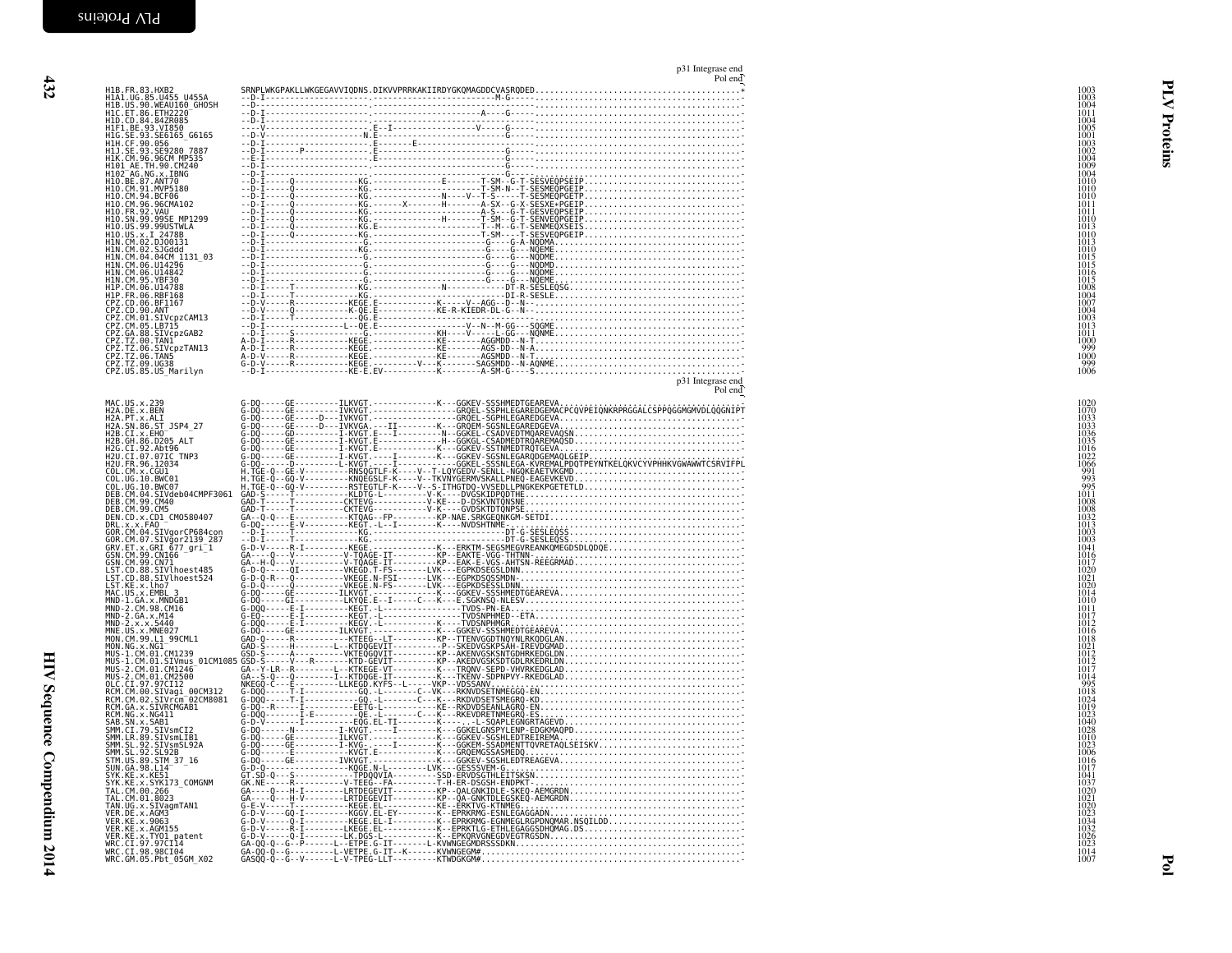<span id="page-22-0"></span>

|                                                                 | Vif start                                                                                     |                                               |                                              |                   |                                                                                                                                                                         |  |  |
|-----------------------------------------------------------------|-----------------------------------------------------------------------------------------------|-----------------------------------------------|----------------------------------------------|-------------------|-------------------------------------------------------------------------------------------------------------------------------------------------------------------------|--|--|
| 11R FR 83 HXR<br>H1A1 UG 85 U455 U455/                          | MENRWQVMIVWQVDRMRIRTWKSLVKHHMYVSGKARGWFYRHHYESPHP.RISSEVHIPLGDARLVITTYWGLHTGERDWHLGQGVSIEWRKK |                                               |                                              |                   |                                                                                                                                                                         |  |  |
| HIB.US.90.WEAU160_GHOSH<br>HIC.ET.86.ETH2220                    |                                                                                               |                                               |                                              |                   |                                                                                                                                                                         |  |  |
| 10.CD.84.84ZR085                                                |                                                                                               |                                               |                                              |                   |                                                                                                                                                                         |  |  |
| SE6165 G6165                                                    |                                                                                               |                                               |                                              |                   |                                                                                                                                                                         |  |  |
|                                                                 |                                                                                               |                                               |                                              |                   |                                                                                                                                                                         |  |  |
| 7887<br><b>SE9280</b><br>. CM . 96                              |                                                                                               |                                               |                                              |                   |                                                                                                                                                                         |  |  |
| 6.96CM MP535<br>TH.90.CM240<br>NG.x.IBNG                        |                                                                                               |                                               |                                              |                   |                                                                                                                                                                         |  |  |
| 87 ANT70                                                        |                                                                                               |                                               |                                              |                   |                                                                                                                                                                         |  |  |
|                                                                 |                                                                                               |                                               |                                              |                   |                                                                                                                                                                         |  |  |
| 96CMA102<br>VAII                                                |                                                                                               |                                               |                                              |                   |                                                                                                                                                                         |  |  |
| 99SE MP1299                                                     |                                                                                               |                                               |                                              |                   |                                                                                                                                                                         |  |  |
| .99USTWLA<br>410. IIS. 99<br>2478B                              |                                                                                               |                                               |                                              |                   |                                                                                                                                                                         |  |  |
| 100131                                                          |                                                                                               |                                               |                                              |                   |                                                                                                                                                                         |  |  |
| H1N.CM.04.04CM 1131 03                                          |                                                                                               |                                               |                                              |                   |                                                                                                                                                                         |  |  |
|                                                                 |                                                                                               |                                               |                                              |                   |                                                                                                                                                                         |  |  |
|                                                                 |                                                                                               |                                               |                                              |                   |                                                                                                                                                                         |  |  |
| 1P.FR.06.RBF168                                                 |                                                                                               |                                               |                                              |                   |                                                                                                                                                                         |  |  |
| BF1167<br>.CD.90.ANT                                            |                                                                                               |                                               |                                              |                   |                                                                                                                                                                         |  |  |
| SIVcpzCAM13                                                     |                                                                                               |                                               |                                              |                   |                                                                                                                                                                         |  |  |
| CM 05.<br><b>IR715</b><br>GA.88.SIVCDZGAB2                      |                                                                                               |                                               |                                              |                   |                                                                                                                                                                         |  |  |
| PZ.TZ.00.TAN1<br>PZ.TZ.06.SIVcpzTAN13                           |                                                                                               |                                               |                                              |                   |                                                                                                                                                                         |  |  |
| PZ.TZ.06.TAN5                                                   |                                                                                               |                                               |                                              |                   |                                                                                                                                                                         |  |  |
| CPZ.TZ.09.UG38<br>CPZ.US.85.US Marilyn                          |                                                                                               |                                               |                                              |                   |                                                                                                                                                                         |  |  |
|                                                                 | Vif start                                                                                     |                                               |                                              |                   |                                                                                                                                                                         |  |  |
| MAC.US.x.239                                                    |                                                                                               | IAVPT-RIPERLER-H--I-YLK-K.                    |                                              |                   |                                                                                                                                                                         |  |  |
| H2A.DE.x.BEN<br>H2A.PT.x.ALI                                    |                                                                                               |                                               |                                              |                   |                                                                                                                                                                         |  |  |
| SN.86.ST<br>H2A.<br>JSP4 27                                     |                                                                                               |                                               |                                              |                   |                                                                                                                                                                         |  |  |
|                                                                 |                                                                                               |                                               |                                              |                   |                                                                                                                                                                         |  |  |
| 12G.CI.92.Abt96<br>CI.07.07IC TNP                               |                                                                                               |                                               |                                              |                   |                                                                                                                                                                         |  |  |
| I2U.FR.96.12034                                                 |                                                                                               |                                               |                                              |                   |                                                                                                                                                                         |  |  |
|                                                                 |                                                                                               |                                               |                                              |                   |                                                                                                                                                                         |  |  |
| UG 10 BWC07<br>.CM.04.SIVdeb04CMPF306                           |                                                                                               |                                               |                                              |                   |                                                                                                                                                                         |  |  |
| DEB.CM.99.CM40<br>CM 99 CM5                                     |                                                                                               |                                               |                                              |                   |                                                                                                                                                                         |  |  |
| DEN.CD.x.CD1 CM0580407                                          | KE<br>.QNLGRENRTKE                                                                            |                                               |                                              |                   |                                                                                                                                                                         |  |  |
| RI x x FAO<br>.CM.04.SIVgorCP684cor                             |                                                                                               |                                               |                                              |                   |                                                                                                                                                                         |  |  |
| SIVğor2139 287                                                  |                                                                                               |                                               |                                              |                   |                                                                                                                                                                         |  |  |
| 677_gri_1<br>CM.99.CN166                                        |                                                                                               |                                               |                                              |                   |                                                                                                                                                                         |  |  |
| 19 CN71<br>ST.CD.88.SIVlhoest485-                               |                                                                                               |                                               |                                              |                   |                                                                                                                                                                         |  |  |
| SIVlhoest524                                                    |                                                                                               |                                               |                                              |                   |                                                                                                                                                                         |  |  |
| KF x 1ho7<br>IIS x FMRI                                         |                                                                                               |                                               |                                              |                   |                                                                                                                                                                         |  |  |
| $-1.GA.x.MNDGB1$<br>2. CM. 98. CM16                             |                                                                                               |                                               |                                              |                   |                                                                                                                                                                         |  |  |
| 2.GA.x.M14                                                      |                                                                                               |                                               |                                              |                   |                                                                                                                                                                         |  |  |
| $x \cdot x$<br>MNE027                                           |                                                                                               |                                               |                                              |                   |                                                                                                                                                                         |  |  |
| MON.CM.99.L1 99CML1<br>MON                                      |                                                                                               |                                               |                                              |                   |                                                                                                                                                                         |  |  |
| $-1.$ CM.01.CM1239<br>MUS<br>MUS<br>SIVmus 01CM1085<br>.1.CM.01 |                                                                                               |                                               |                                              |                   |                                                                                                                                                                         |  |  |
| CM.01.CM1246<br>MUS                                             |                                                                                               |                                               |                                              |                   |                                                                                                                                                                         |  |  |
| MŪŠ.<br>$-2.$ CM $-01.$ CM2500<br>OLC.CI.97.97CI12              |                                                                                               |                                               |                                              |                   |                                                                                                                                                                         |  |  |
| .CM.00.SIVagi<br>00CM312                                        |                                                                                               |                                               |                                              |                   |                                                                                                                                                                         |  |  |
| .GA.x.SIVRCMGAB1                                                |                                                                                               |                                               |                                              |                   |                                                                                                                                                                         |  |  |
| RCM.NG.x.NG411<br>SAB.SN.x.SAB1                                 |                                                                                               |                                               |                                              |                   |                                                                                                                                                                         |  |  |
| SMM.CI.79.SIVsmCI                                               |                                                                                               |                                               |                                              |                   |                                                                                                                                                                         |  |  |
| SMM.LR.89.SIVsmLIB1<br>SIVsmSL92A<br>. SL . 92                  |                                                                                               |                                               |                                              |                   |                                                                                                                                                                         |  |  |
| -92<br>SI 92R<br>TM.US.89.STM 37 16                             |                                                                                               |                                               |                                              |                   |                                                                                                                                                                         |  |  |
| SUN GA 98 L14                                                   |                                                                                               |                                               |                                              |                   |                                                                                                                                                                         |  |  |
| SYK.KE.x.KE51<br>/K.KE.x.SYK173 COMGNM                          |                                                                                               | .I-VLT-KLHPNQ-DKMQHIL-V-<br>Ī-VPT-RMTPRO-DRL  |                                              |                   | R-K:KOLEKAT-K:--OITWEWWTRAOWE--V-OGV-I-KE-HN-TP.-RGC<br>K-K-KELEKAT-K---OIEWOWYTYCOWT--V-GTTW--F-HN-TP.-GC<br>IHKTKYLOKLIWV--FOLR-ASYTOAKWIL--EEKDTRVEY-T--O--C-AP.DHGY |  |  |
|                                                                 |                                                                                               |                                               | TKYLQKLIWV--FQLRMASFTQAKWIL--EEKENRVEYIT--Q- |                   |                                                                                                                                                                         |  |  |
| TAN.UG.x.SIVagmTAN1                                             |                                                                                               | SGEH. . - DK - - GI - - Y -                   | NRLQD-T-LM--QCGWAWYTC-RFL----                |                   | .GEGKI-VDĆ--H-TP.                                                                                                                                                       |  |  |
| DE.x.AGM3<br>KE.x.9063                                          |                                                                                               | PEEL-TK-QGI-RYW<br>.VMRVT-K-SGDL-TK-QGI--YW-T | . TRKLD-K--M-<br>. KRNLK-Q-MM-               | OTNWAWYTMCRYI--I- | LEGETO-DC--H                                                                                                                                                            |  |  |
| KE.x.AGM155<br>KE.x.TY01_patent                                 |                                                                                               | ∙0EEV-TK∙<br>PGDI - TK - OG                   | KRNIK-F-KM-<br>ORNI K-N-YM-                  |                   | FHVDT -<br>KHGFTCVDL - - H-TP.                                                                                                                                          |  |  |
| WRC.CI.97.97CT14                                                |                                                                                               |                                               |                                              |                   | $\ldots$ QANFLWGS.WHAAAECFTRHI-K--IQGHWEMQ-RC--N-SP.                                                                                                                    |  |  |
|                                                                 |                                                                                               | KISKG-.FR-WSYWIAEL                            |                                              |                   | KASFLWGT.WHTQAECFTRYLLR---QGHWE-Q-RC--N-AP.-KG-LDTM-F                                                                                                                   |  |  |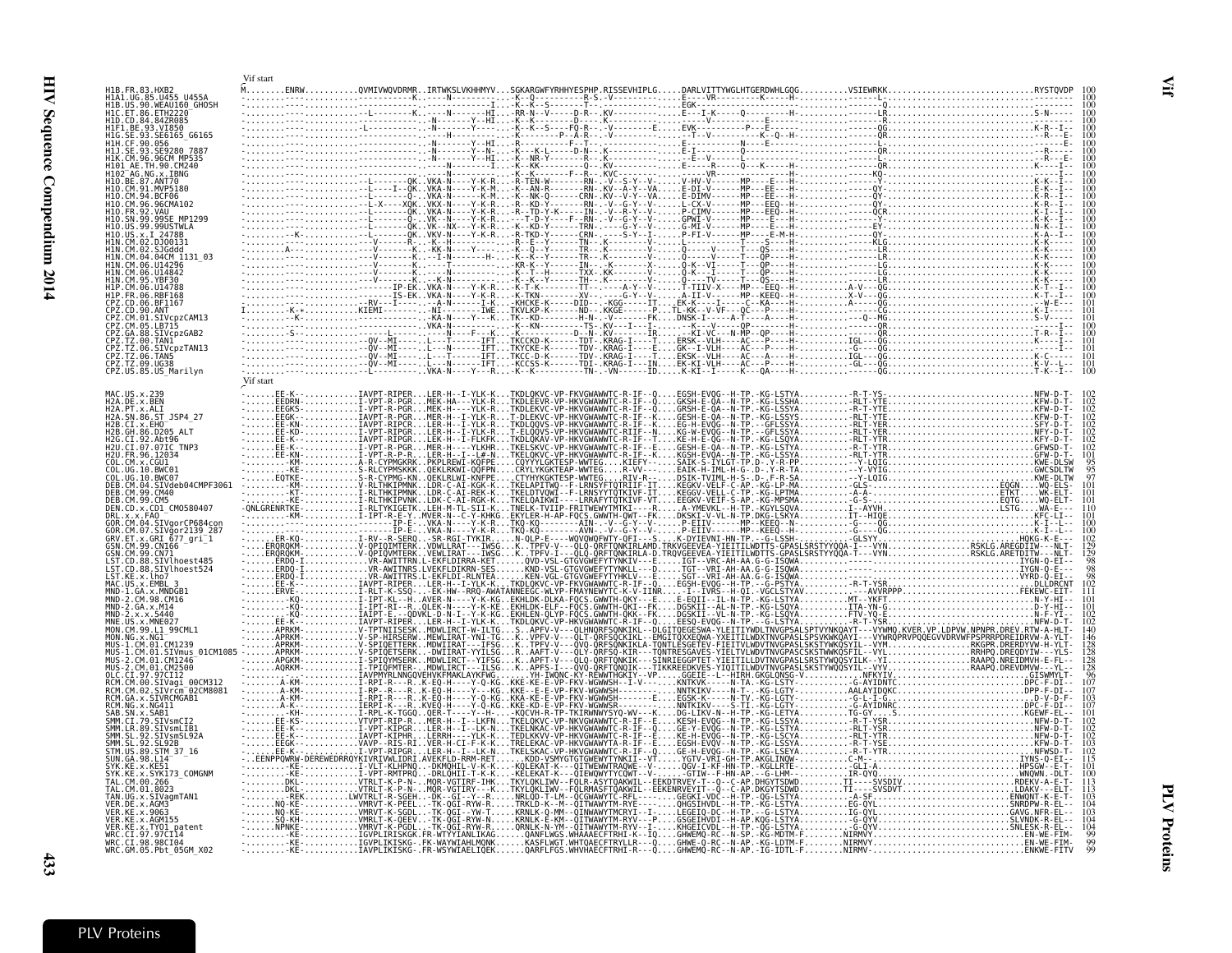| H1B.FR.83.HXB2<br>H1A1.UG.85.U455 U455A                                                                                                                                                                                                              |  |  |                                                             |
|------------------------------------------------------------------------------------------------------------------------------------------------------------------------------------------------------------------------------------------------------|--|--|-------------------------------------------------------------|
| HIB.US.90.WEAUI60_GHOSH<br>HIC.ET.86.ETH2220<br>HID.CD.84.84ZR085                                                                                                                                                                                    |  |  |                                                             |
| H1D. CD. 84.842R085<br>H1F1.BE.93.VI850<br>H1G.SE.93.SE6165_G6165<br>H1J. SE.93.SE9280_7887<br>H1J. SE.93.SE9280_7887<br>H1O. AE.1H.90.CM240<br>H1O. AE.87.ANT70<br>H1O. BE.87.ANT70<br>H1O. BE.87.ANT70<br>H1O. CM.91. MP5180<br>H1O. CM.91. MP5180 |  |  |                                                             |
|                                                                                                                                                                                                                                                      |  |  |                                                             |
|                                                                                                                                                                                                                                                      |  |  |                                                             |
| H10. CM. 94. BCF06                                                                                                                                                                                                                                   |  |  |                                                             |
| H10.CM.96.96CMA102<br>HIU.CM: 90.90CMAI02<br>HIO.FR.92.VAU<br>HIO.SN.99.99SE_MP1299<br>HIO.US.99.99USTWLA<br>HIN.CM.02.DJ00131<br>HIN.CM.02.DJ00131<br>HIN.CM.02.DJ00131                                                                             |  |  |                                                             |
|                                                                                                                                                                                                                                                      |  |  |                                                             |
| HIN.CM.04.04CM 1131 03                                                                                                                                                                                                                               |  |  |                                                             |
| H1N.CM.06.U14296                                                                                                                                                                                                                                     |  |  |                                                             |
|                                                                                                                                                                                                                                                      |  |  |                                                             |
| HIN.CM.06.U14296<br>HIN.CM.06.U14842<br>HIN.CM.95.YBF30<br>HIP.CM.06.U14788<br>CPZ.CD.06.BF1167<br>CPZ.CD.06.BF1167<br>CPZ.CD.09.ANT                                                                                                                 |  |  |                                                             |
| CPZ.CM.01.SIVcpzCAM13<br>CPZ.CM.05.LB715<br>CPZ.GA.88.SIVcpzGAB2                                                                                                                                                                                     |  |  |                                                             |
| CPZ.TZ.00.TAN1                                                                                                                                                                                                                                       |  |  |                                                             |
| ČPŽ. TŽ. 06. SIVCpzTAN13<br>CPZ. TZ. 06. TAN5<br>CPZ. TZ. 09. UG38                                                                                                                                                                                   |  |  |                                                             |
|                                                                                                                                                                                                                                                      |  |  |                                                             |
|                                                                                                                                                                                                                                                      |  |  |                                                             |
|                                                                                                                                                                                                                                                      |  |  |                                                             |
|                                                                                                                                                                                                                                                      |  |  |                                                             |
|                                                                                                                                                                                                                                                      |  |  |                                                             |
|                                                                                                                                                                                                                                                      |  |  |                                                             |
|                                                                                                                                                                                                                                                      |  |  |                                                             |
|                                                                                                                                                                                                                                                      |  |  |                                                             |
|                                                                                                                                                                                                                                                      |  |  |                                                             |
|                                                                                                                                                                                                                                                      |  |  |                                                             |
|                                                                                                                                                                                                                                                      |  |  |                                                             |
|                                                                                                                                                                                                                                                      |  |  |                                                             |
|                                                                                                                                                                                                                                                      |  |  |                                                             |
|                                                                                                                                                                                                                                                      |  |  |                                                             |
|                                                                                                                                                                                                                                                      |  |  |                                                             |
|                                                                                                                                                                                                                                                      |  |  |                                                             |
|                                                                                                                                                                                                                                                      |  |  |                                                             |
|                                                                                                                                                                                                                                                      |  |  |                                                             |
|                                                                                                                                                                                                                                                      |  |  |                                                             |
|                                                                                                                                                                                                                                                      |  |  |                                                             |
|                                                                                                                                                                                                                                                      |  |  |                                                             |
|                                                                                                                                                                                                                                                      |  |  |                                                             |
|                                                                                                                                                                                                                                                      |  |  |                                                             |
|                                                                                                                                                                                                                                                      |  |  | $\frac{232}{231}$<br>$\frac{232}{235}$<br>$\frac{235}{207}$ |
|                                                                                                                                                                                                                                                      |  |  |                                                             |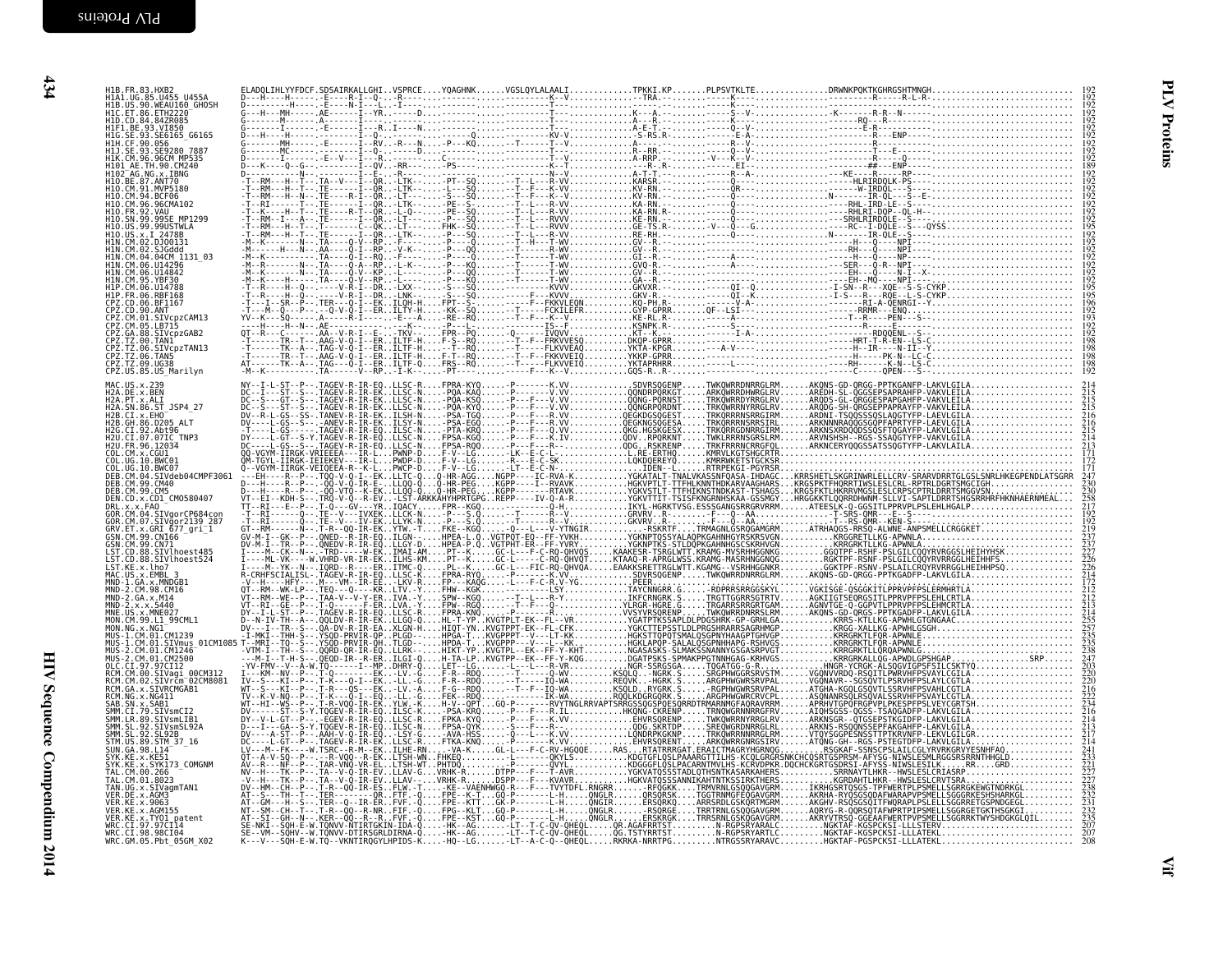|                                                                                                                                                                                                                                                                                              |                                                                                                                                                                                                                                                        | $\cdots$ *<br>$\cdots$                                                                                                                                                                                                                                                                                                                                                                                                                                               |
|----------------------------------------------------------------------------------------------------------------------------------------------------------------------------------------------------------------------------------------------------------------------------------------------|--------------------------------------------------------------------------------------------------------------------------------------------------------------------------------------------------------------------------------------------------------|----------------------------------------------------------------------------------------------------------------------------------------------------------------------------------------------------------------------------------------------------------------------------------------------------------------------------------------------------------------------------------------------------------------------------------------------------------------------|
|                                                                                                                                                                                                                                                                                              | H1B.FR.83.HXB2<br>H1A1.UG.85.U455 U455A<br>H1B.US.90.WEAU160 GHOSH<br>H1C.ET.86.ETH2220<br>H1D.CD.84.84ZR085<br>H1F1.BE.93.VEA165                                                                                                                      | $\epsilon \sim \epsilon^{-2}$<br>$\sim$ - $\sim$ $^{\circ}$                                                                                                                                                                                                                                                                                                                                                                                                          |
|                                                                                                                                                                                                                                                                                              |                                                                                                                                                                                                                                                        | $\sim 10^{-11}$<br>$\sim 1000$                                                                                                                                                                                                                                                                                                                                                                                                                                       |
|                                                                                                                                                                                                                                                                                              | H1G.SE.93.SE6165 G6165                                                                                                                                                                                                                                 | $\sim$ , $\sim$ $\sim$                                                                                                                                                                                                                                                                                                                                                                                                                                               |
|                                                                                                                                                                                                                                                                                              |                                                                                                                                                                                                                                                        | $\sim 100$<br>$\sim$ $\sim$ $\sim$ $\sim$                                                                                                                                                                                                                                                                                                                                                                                                                            |
|                                                                                                                                                                                                                                                                                              |                                                                                                                                                                                                                                                        | $\sim$ - $\sim$ $\sim$<br>$\epsilon \sim \epsilon^{-2}$                                                                                                                                                                                                                                                                                                                                                                                                              |
|                                                                                                                                                                                                                                                                                              | HIH. CF. 99. 056<br>HIJ. SE. 99. 056<br>HIJ. SE. 93. SE9280 7887<br>HIK. CM. 96. 96CM MP535<br>HI01_AE. TH. 99. CM240<br>HI02_AG. NG. x. IBNG<br>HI02_BG. 87. ANT79.90<br>HI0. BE. 87. ANT79.90                                                        | $\sim$ - $\sim$<br>$\sim$ $\sim$ $\sim$ $\sim$                                                                                                                                                                                                                                                                                                                                                                                                                       |
| H10.CM.91.MVP5180<br>H10.CM.94.BCF06                                                                                                                                                                                                                                                         |                                                                                                                                                                                                                                                        | $\ldots$ .<br>$\sim 10^{-11}$                                                                                                                                                                                                                                                                                                                                                                                                                                        |
| H10.CM.96.96CMA102                                                                                                                                                                                                                                                                           |                                                                                                                                                                                                                                                        | $\sim 10^{-11}$<br>$\sim 10^{-1}$                                                                                                                                                                                                                                                                                                                                                                                                                                    |
|                                                                                                                                                                                                                                                                                              | H10. FR. 92. VAU<br>H10. SN. 99. 99SE_MP1299<br>H10. US. 99. 99USTWLA<br>H10. US. x, I_2478B                                                                                                                                                           | $\sim$ $\sim$ $\sim$ $\sim$<br>$\sim$ $\sim$ $\sim$                                                                                                                                                                                                                                                                                                                                                                                                                  |
|                                                                                                                                                                                                                                                                                              |                                                                                                                                                                                                                                                        | $\sim$ $\sim$ $\sim$ $\sim$                                                                                                                                                                                                                                                                                                                                                                                                                                          |
|                                                                                                                                                                                                                                                                                              | H1N.CM.02.DJ00131<br>H1N.CM.02.SJGddd<br>H1N.CM.02.SJGddd<br>H1N.CM.04.04CM_1131_03<br>H1N.CM.06.U14296                                                                                                                                                | $\sim$ - $\sim$<br>$\sim$ - $\sim$ $^{\circ}$                                                                                                                                                                                                                                                                                                                                                                                                                        |
|                                                                                                                                                                                                                                                                                              |                                                                                                                                                                                                                                                        | $\ldots$ .<br>$\sim 1000$                                                                                                                                                                                                                                                                                                                                                                                                                                            |
| H1N.CM.06.U14842<br>H1N.CM.95.YBF30                                                                                                                                                                                                                                                          |                                                                                                                                                                                                                                                        | $\sim$ , $\sim$ $\sim$<br>$\cdots$                                                                                                                                                                                                                                                                                                                                                                                                                                   |
|                                                                                                                                                                                                                                                                                              |                                                                                                                                                                                                                                                        | $\sim$ $\sim$ $\sim$ $\sim$<br>$\sim$ - $\sim$                                                                                                                                                                                                                                                                                                                                                                                                                       |
|                                                                                                                                                                                                                                                                                              | H1P.CM.06.014788<br>H1P.FR.06.RBF168<br>CPZ.CD.06.RBF168<br>CPZ.CD.00.ANT<br>CPZ.CM.01.SIV <pr></pr> CPZ.CM13                                                                                                                                          | $\sim$ - $\sim$ $^{\circ}$<br>$\epsilon \sim \epsilon^{-2}$                                                                                                                                                                                                                                                                                                                                                                                                          |
|                                                                                                                                                                                                                                                                                              |                                                                                                                                                                                                                                                        | $\sim$ $\sim$ $\sim$ $\sim$                                                                                                                                                                                                                                                                                                                                                                                                                                          |
| CPZ.CM.05.LB715                                                                                                                                                                                                                                                                              |                                                                                                                                                                                                                                                        | $\sim$ , $\sim$<br>$\sim$ $\sim$ $\sim$ $\sim$                                                                                                                                                                                                                                                                                                                                                                                                                       |
|                                                                                                                                                                                                                                                                                              |                                                                                                                                                                                                                                                        | $\sim$ , $\sim$ $\sim$<br>$\sim 100$                                                                                                                                                                                                                                                                                                                                                                                                                                 |
|                                                                                                                                                                                                                                                                                              | CPZ. TZ. 00. TAN1<br>CPZ. TZ. 00. TAN1<br>CPZ. TZ. 06. SIVcpzTAN13<br>CPZ. TZ. 09. UG38                                                                                                                                                                | $\sim 1000$<br>$\sim 10^{-2}$                                                                                                                                                                                                                                                                                                                                                                                                                                        |
| CPZ.US.85.US_Marilyn                                                                                                                                                                                                                                                                         |                                                                                                                                                                                                                                                        | $\sim$ $\sim$ $\sim$ $\sim$                                                                                                                                                                                                                                                                                                                                                                                                                                          |
| MAC.US.x.239                                                                                                                                                                                                                                                                                 |                                                                                                                                                                                                                                                        | Vif end<br>1.117                                                                                                                                                                                                                                                                                                                                                                                                                                                     |
| H2A.DE.x.BEN<br>H2A.PT.x.ALI                                                                                                                                                                                                                                                                 |                                                                                                                                                                                                                                                        | $\sim$ $\sim$ $\sim$ $^{-1}$<br>$\ldots$ .                                                                                                                                                                                                                                                                                                                                                                                                                           |
| H2A.SN.86.ST_JSP4_27<br>H2B.CI.x.EH0                                                                                                                                                                                                                                                         |                                                                                                                                                                                                                                                        | $\sim 10^{-11}$                                                                                                                                                                                                                                                                                                                                                                                                                                                      |
| H2B.CL.X.EHU<br>H2B.CH.86.D205 ALT<br>H2G.CI.92.Abt96<br>H2U.CI.07.07IC TNP3<br>H2U.FR.96.12034<br>COL.CM.x.CGU1<br>COL.CM.x.CGU1                                                                                                                                                            |                                                                                                                                                                                                                                                        | $\ldots$ .<br>$\sim 10^{-1}$                                                                                                                                                                                                                                                                                                                                                                                                                                         |
|                                                                                                                                                                                                                                                                                              |                                                                                                                                                                                                                                                        | $\sim$ $\sim$ $\sim$ $\sim$<br>$\sim$ - $\sim$ $\sim$                                                                                                                                                                                                                                                                                                                                                                                                                |
|                                                                                                                                                                                                                                                                                              |                                                                                                                                                                                                                                                        | $\sim$ - $\sim$ $\sim$<br>$\sim$ - $\sim$ $\sim$                                                                                                                                                                                                                                                                                                                                                                                                                     |
|                                                                                                                                                                                                                                                                                              |                                                                                                                                                                                                                                                        | $\sim 1000$                                                                                                                                                                                                                                                                                                                                                                                                                                                          |
|                                                                                                                                                                                                                                                                                              | COL.UG.10.BWC07<br>DEB.CM.04.SIVdeb04CMPF3061 VLS-                                                                                                                                                                                                     | $\sim 10^{-11}$                                                                                                                                                                                                                                                                                                                                                                                                                                                      |
| DEB.CM.99.CM40<br>DEB.CM.99.CM5                                                                                                                                                                                                                                                              |                                                                                                                                                                                                                                                        | $\cdots$                                                                                                                                                                                                                                                                                                                                                                                                                                                             |
|                                                                                                                                                                                                                                                                                              | DED.CO.x, CD1<br>DEN.co.x, CD1<br>DRL.x.x, FA0<br>GOR.CM.04.51VgorCP684con<br>GOR.CM.07.51Vgor2139_287<br>GRV.ET.x, GRI G77_gri_1<br>CSN.CM.99.CNI66<br>CSN.CM.99.CNI66                                                                                | $\sim$ $\sim$ $\sim$ $\sim$<br>$\epsilon \sim \epsilon^{-2}$                                                                                                                                                                                                                                                                                                                                                                                                         |
|                                                                                                                                                                                                                                                                                              |                                                                                                                                                                                                                                                        | $\sim$ $\sim$ $\sim$ $\sim$<br>$\sim$ - $\sim$ $\sim$                                                                                                                                                                                                                                                                                                                                                                                                                |
|                                                                                                                                                                                                                                                                                              |                                                                                                                                                                                                                                                        | $\sim$ $\sim$ $\sim$ $\sim$                                                                                                                                                                                                                                                                                                                                                                                                                                          |
| GSN.CM.99.CN71                                                                                                                                                                                                                                                                               |                                                                                                                                                                                                                                                        |                                                                                                                                                                                                                                                                                                                                                                                                                                                                      |
|                                                                                                                                                                                                                                                                                              |                                                                                                                                                                                                                                                        |                                                                                                                                                                                                                                                                                                                                                                                                                                                                      |
|                                                                                                                                                                                                                                                                                              | LST.CD.88.SIVlhoest485                                                                                                                                                                                                                                 |                                                                                                                                                                                                                                                                                                                                                                                                                                                                      |
|                                                                                                                                                                                                                                                                                              |                                                                                                                                                                                                                                                        |                                                                                                                                                                                                                                                                                                                                                                                                                                                                      |
|                                                                                                                                                                                                                                                                                              |                                                                                                                                                                                                                                                        |                                                                                                                                                                                                                                                                                                                                                                                                                                                                      |
|                                                                                                                                                                                                                                                                                              | LST.CD.88.SIVLNoest485<br>LST.KE.x.lho7<br>MAC.US.x.EMBL 3<br>MND-1.GA.x.MNDGB1<br>MND-2.CM.98.CM16<br>MND-2.CM.98.CM16<br>MND-2.GA.x.M14                                                                                                              |                                                                                                                                                                                                                                                                                                                                                                                                                                                                      |
|                                                                                                                                                                                                                                                                                              |                                                                                                                                                                                                                                                        |                                                                                                                                                                                                                                                                                                                                                                                                                                                                      |
|                                                                                                                                                                                                                                                                                              |                                                                                                                                                                                                                                                        |                                                                                                                                                                                                                                                                                                                                                                                                                                                                      |
|                                                                                                                                                                                                                                                                                              |                                                                                                                                                                                                                                                        |                                                                                                                                                                                                                                                                                                                                                                                                                                                                      |
|                                                                                                                                                                                                                                                                                              |                                                                                                                                                                                                                                                        |                                                                                                                                                                                                                                                                                                                                                                                                                                                                      |
|                                                                                                                                                                                                                                                                                              |                                                                                                                                                                                                                                                        |                                                                                                                                                                                                                                                                                                                                                                                                                                                                      |
|                                                                                                                                                                                                                                                                                              |                                                                                                                                                                                                                                                        |                                                                                                                                                                                                                                                                                                                                                                                                                                                                      |
|                                                                                                                                                                                                                                                                                              | MON. CM. 99. L1. 99CML1<br>MON. CM. S. NG1<br>MUS-1. CM. 01. SI VMUS 01CM1085<br>MUS-2. CM. 01. SI VMUS 01CM1085<br>MUS-2. CM. 01. CM2346<br>MUS-2. CM. 01. CM2360<br>CM. CM. 00. SI VM311<br>RCM. CM. 00. SI VM311 00CM312<br>RCM. CM. 00. SI VM311 0 |                                                                                                                                                                                                                                                                                                                                                                                                                                                                      |
|                                                                                                                                                                                                                                                                                              |                                                                                                                                                                                                                                                        |                                                                                                                                                                                                                                                                                                                                                                                                                                                                      |
|                                                                                                                                                                                                                                                                                              |                                                                                                                                                                                                                                                        |                                                                                                                                                                                                                                                                                                                                                                                                                                                                      |
|                                                                                                                                                                                                                                                                                              |                                                                                                                                                                                                                                                        |                                                                                                                                                                                                                                                                                                                                                                                                                                                                      |
|                                                                                                                                                                                                                                                                                              |                                                                                                                                                                                                                                                        |                                                                                                                                                                                                                                                                                                                                                                                                                                                                      |
|                                                                                                                                                                                                                                                                                              | SYK.KE.X.KE51<br>SYK.KE.X.SYK173_COMGNM<br>TAL.CM.00.266                                                                                                                                                                                               | $\sim 1000$<br>$\sim 1000$<br>$\sim 10^{-11}$<br>$\sim 100$<br>$\sim$ $\sim$ $\sim$ $\sim$                                                                                                                                                                                                                                                                                                                                                                           |
| TAL.CM.01.8023                                                                                                                                                                                                                                                                               |                                                                                                                                                                                                                                                        | $\ldots$ .<br>$\sim$ , $\sim$ $\sim$<br>$\sim 100$<br>$\sim$ $\sim$ $\sim$ $\sim$<br>$\sim$ - $\sim$ $\sim$<br>$\sim$ $\sim$ $\sim$ $\sim$<br>$\sim$ - $\sim$ $\sim$<br>$\sim 100$ .<br>$\sim 1000$<br>$\sim$ $\sim$ $\sim$ $\sim$<br>$\sim$ $\sim$ $\sim$ $\sim$<br>$\sim$ - $\sim$ $\sim$<br>$\sim$ - $\sim$ $\sim$<br>$\sim$ - $\sim$ $\sim$<br>$\sim$ $\sim$ $\sim$ $\sim$<br>$\ldots$ .<br>$\sim 100$ km s $^{-1}$<br>$\sim 100$<br>$\sim$ $\sim$ $\sim$ $\sim$ |
|                                                                                                                                                                                                                                                                                              |                                                                                                                                                                                                                                                        | $\sim$ - $\sim$                                                                                                                                                                                                                                                                                                                                                                                                                                                      |
| MND-2.x.x.5440<br>MNE.US.x.MNE027<br>MON.CM.99.L1_99CML1<br>RGH. NU. X . NU41<br>SAB. SN. X . SAB1<br>SMM . CI . 79 . SIVSmCI23<br>SMM . CI . 92 . SIVSmSL92A<br>SMM . SL . 92 . SLVSmSL92A<br>STM . US . 89 . STM . 37<br>SUN . GA . 98 . LT4<br>SUN . GA . 98 . LT4<br>SUN . GA . 98 . LT4 |                                                                                                                                                                                                                                                        | $\sim$ $\sim$ $\sim$ $\sim$<br>$\sim$ - $\sim$                                                                                                                                                                                                                                                                                                                                                                                                                       |
|                                                                                                                                                                                                                                                                                              | TAN. UG. x. SIVagmTAN1<br>YER. DE. x. AGM3<br>VER. DE. x. AGM3<br>VER. KE. x. AGM155<br>VER. KE. x. AGM155<br>VER. KE. x. TY01 patent<br>WRC. CI. 97. 97CI14<br>WRC. CI. 97. 98CI04<br>WRC. CI. 98. 98CI04                                             | $\sim$ $\sim$ $\sim$ $^{-1}$<br>$\sim 1000$<br>$\sim 10^{-11}$                                                                                                                                                                                                                                                                                                                                                                                                       |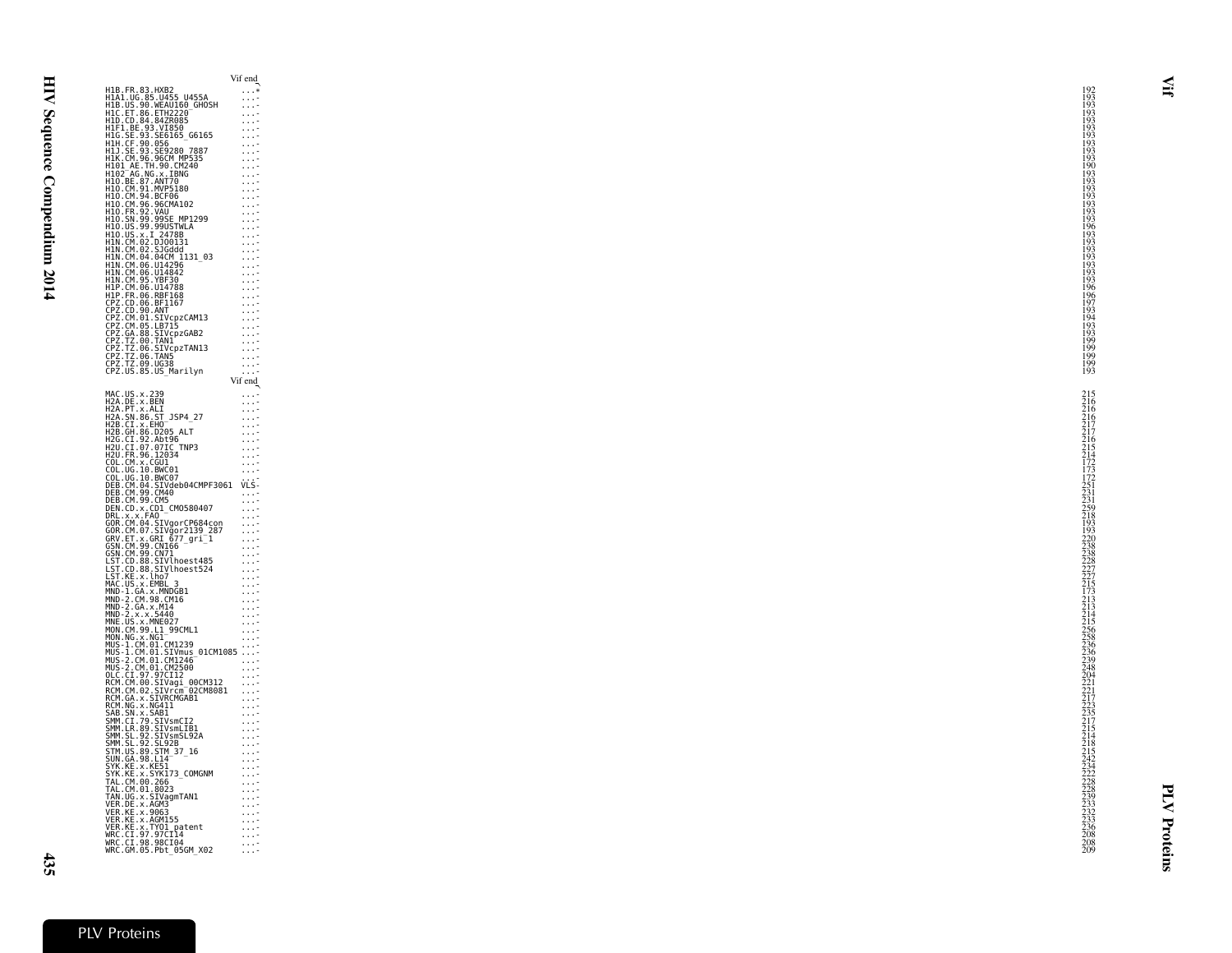<span id="page-25-0"></span>

|                                                  | Vpx start | V <sub>px</sub> end                                                                                                                                                                                                       |
|--------------------------------------------------|-----------|---------------------------------------------------------------------------------------------------------------------------------------------------------------------------------------------------------------------------|
| MAC. US. x. 239                                  |           | MSDPRERIPPGNSGEETIGEAFEWLNRTVEEINREAVNHLPRELIFOVWORSWEYWHDEOGMSPSYVKYRYLCLIOKALFMHCKKGCRCLGEGHGAGGW.RPGPPPPPPGLA*                                                                                                         |
| H2A.DE.x.BEN                                     |           |                                                                                                                                                                                                                           |
| H <sub>2</sub> A.PT.x.ALT                        |           |                                                                                                                                                                                                                           |
| H2A.SN.86.ST JSP4 27                             |           |                                                                                                                                                                                                                           |
| H <sub>2</sub> B.CI.x.EHO                        |           |                                                                                                                                                                                                                           |
| H2B. GH. 86. D205 ALT                            |           | - - - - V - - - - D - - - V - - - A - E - IT - L - V - - - - - - - - - - - - - - A - RE- - - - I - T - T - - - L - M - - M - V - Y - - - - 0 - - - D - - - P - - . - S - - - - - -                                        |
| H2G.CI.92.Abt96                                  |           |                                                                                                                                                                                                                           |
| H2U.CI.07.07IC TNP3<br>H2U.FR.96.12034           |           |                                                                                                                                                                                                                           |
| DRL.x.x.FAO                                      |           |                                                                                                                                                                                                                           |
| MAC.US.x.251 1A11                                |           |                                                                                                                                                                                                                           |
| MAC. US. x. 251 <sup>-</sup> BK28                |           |                                                                                                                                                                                                                           |
| MND-2.CM.98.CM16                                 |           | -AEGA-EIPE-AGEVDLN.T--E-SL-K--O--RL-FHP-FL-RL-NACI-H---RHOR-L--A-----L-MN--M-T-MOOE-P-RSG.-P-.-----MV-                                                                                                                    |
| $MND-2.GA.x.M14$                                 |           | -AE-A-EAPO-AGEV-LE.O--E-SL-OV----OL-FHP-FL-RL-NTCV-H---RLRRTLN-A-----L-M---M-V-MOO--P-RSG.-S--                                                                                                                            |
| $MD-2.x.x.5440$                                  |           | -AE-A-EAPÈ-AGEV-LE.Q--ETSL-R-----RL-FHP-FL-RL-NTCV-H---RHOR-LD-A-----L-MH--MYT-MQQ--P-RNG.RPR----M--                                                                                                                      |
| MNE.US.x.MNE027                                  |           |                                                                                                                                                                                                                           |
| RCM.CM.00.SIVagi 00CM312                         |           | -AE-A-E-PT-AGEVEFOPWLARMLY-INOEA.RL-F-G-F--HL-RTCV--------RTLE-AG----L-M-----T-MRS--KLR--DPPR.OR-ERV-IL--MO-                                                                                                              |
| RCM.CM.02.SIVrcm 02CM8081                        |           | -AE-A-EVPT-AGEVEFOPWLARMLY-INOEA.RL-FHP-F--RL-RTCV-H----L-R-LE-AG----L-M-----T-MRS---LR--DPPR.OR-ERV-IL--MO-                                                                                                              |
| RCM.GA.x.SIVRCMGAB1                              |           | A-EVPT-AGEAEFOPWLRDMLEKVNLEA.RL-FHP-F--RL-RTCV-H---VHOR-LE-AA----L-M-----I--OT--SOR--PNPR.AV-ERITIL--M<br>-AEG---V-EAPT-AGDVEF-PWLHRMLT-VNLEA.RL-FHP-F--RL-RTCV-H---RL-R-LE-AG----L-M-----I--OS--SOR--O-OAREA-ERIOIL--M.- |
| RCM.NG.x.NG411<br>SMM.CI.79.SIVsmCI2             |           |                                                                                                                                                                                                                           |
| SMM.LR.89.SIVsmLIB1                              |           |                                                                                                                                                                                                                           |
| SMM.SL.92.SIVsmSL92A                             |           |                                                                                                                                                                                                                           |
| SMM.SL.92.SIVsmSL92B                             |           |                                                                                                                                                                                                                           |
| SMM. SL. 92. SL92B                               |           |                                                                                                                                                                                                                           |
| SMM. U.S. 04. G078                               |           |                                                                                                                                                                                                                           |
| SMM. US. 04. G932                                |           |                                                                                                                                                                                                                           |
| SMM. U.S. 04. M919                               |           |                                                                                                                                                                                                                           |
| SMM.US.04.M922                                   |           |                                                                                                                                                                                                                           |
| SMM. US. 04. M923<br>SMM. U.S. 04. M926          |           |                                                                                                                                                                                                                           |
| SMM.US.04.M934                                   |           |                                                                                                                                                                                                                           |
| SMM. US. 04. M935                                |           |                                                                                                                                                                                                                           |
| SMM.US.04.M940                                   |           |                                                                                                                                                                                                                           |
| SMM. U.S. 04. M946                               |           |                                                                                                                                                                                                                           |
| SMM. U.S. 04. M947                               |           |                                                                                                                                                                                                                           |
| SMM.US.04.M949                                   |           |                                                                                                                                                                                                                           |
| SMM. US. 04. M950                                |           |                                                                                                                                                                                                                           |
| SMM. U.S. 04. M951<br>SMM.US.04.M952             |           |                                                                                                                                                                                                                           |
| SMM. US. 05. D215                                |           |                                                                                                                                                                                                                           |
| SMM.US.06.FTg                                    |           |                                                                                                                                                                                                                           |
| SMM.US.11.SIVsmE660 FL10                         |           |                                                                                                                                                                                                                           |
| SMM.US.11.SIVsmE660 <sup>-</sup> FL14            |           |                                                                                                                                                                                                                           |
| SMM.US.11.SIVsmE660 FL6                          |           |                                                                                                                                                                                                                           |
| SMM.US.11.SIVsmE660 <sup>-</sup> FL8             |           |                                                                                                                                                                                                                           |
| SMM.US.86.CFU212                                 |           |                                                                                                                                                                                                                           |
| SMM. US. x.H9                                    |           |                                                                                                                                                                                                                           |
| SMM.US.x.PGM53                                   |           |                                                                                                                                                                                                                           |
| SMM.US.x.SIVsmH635F L3<br>SMM. x. x. pE660. CG7G |           |                                                                                                                                                                                                                           |
| SMM.x.x.pE660.CG7V                               |           |                                                                                                                                                                                                                           |
| STM.US.89.STM 37 16                              |           |                                                                                                                                                                                                                           |
|                                                  |           |                                                                                                                                                                                                                           |

 $\mathbf{v}_{\text{px}}$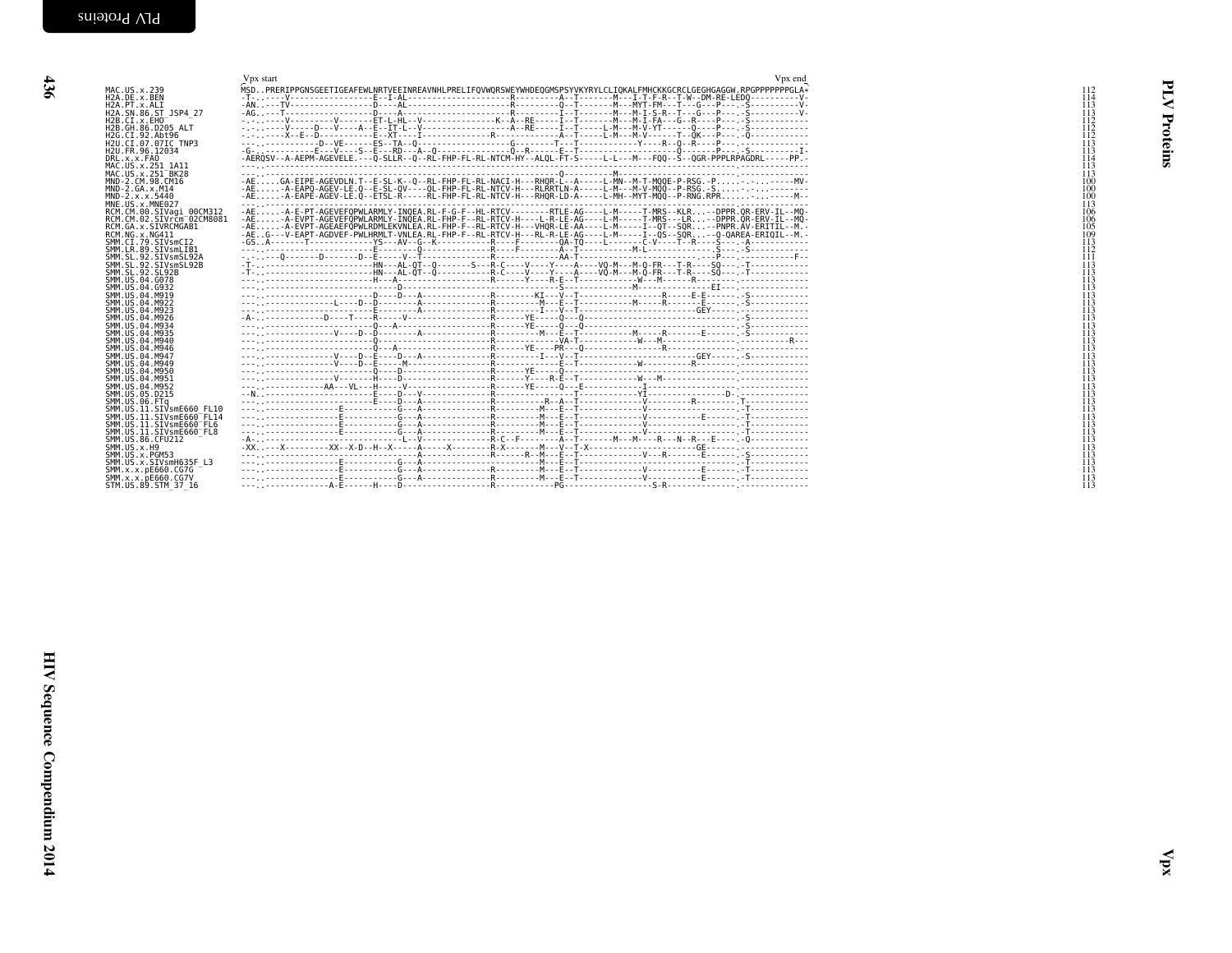<span id="page-26-0"></span>

|                                                                                                      |           | amphipathic $\alpha$ -helix<br>oligomerization | H(S/N)RIG motifs                      |         |
|------------------------------------------------------------------------------------------------------|-----------|------------------------------------------------|---------------------------------------|---------|
|                                                                                                      | Vpr start |                                                | Vpr end in HXB2<br>frameshift in HXB2 | Vpr end |
| H1B.FR.83.HXB2<br>H1A1.UG.85.U455 U455A<br>H1B.US.90.WEAU160 GHOSH<br>H1C.ET.86.ETH2220              |           |                                                |                                       |         |
| H1D.CD.84.84ZR085                                                                                    |           |                                                |                                       |         |
| H1F1.BE.93.VZK850<br>H1F1.BE.93.SE6165_G6165<br>H1H.CF.90.056<br>H1J.SE.93.SE9280_7887               |           |                                                |                                       |         |
| HIK.CM.96.96CM MP535                                                                                 |           |                                                |                                       |         |
| H101 AE.TH.90.CM240<br>H101 AE.TH.90.CM240<br>H102 AG.NG.x.IBNG                                      |           |                                                |                                       |         |
| H10. BE. 87. ANT70<br>H10. BE. 87. ANT70<br>H10. CM. 91. MVP5180<br>H10. CM. 96. 96CMA102            |           |                                                |                                       |         |
| H10.FR.92.VAU                                                                                        |           |                                                |                                       |         |
| H10.SN.99.99SE_MP1299<br>HIO.US.99.99USTWLA<br>H1O.US.x.I 2478B                                      |           |                                                |                                       |         |
| H1O.US.x.I 2478B<br>H1N.CM.02.DJ00131<br>H1N.CM.02.SJGddd                                            |           |                                                |                                       |         |
| H1N.CM.04.04CM 1131 03                                                                               |           |                                                |                                       |         |
| H1N.CM.06.U14296<br>H1N.CM.06.U14296<br>H1N.CM.06.U14842<br>H1P.CM.06.U14788                         |           |                                                |                                       |         |
| H1P. FR. 06. RBF168                                                                                  |           |                                                |                                       |         |
| nr.r.n.00.06.BF1167<br>CPZ.CD.06.BF1167<br>CPZ.CD.90.ANT<br>CPZ.CM.01.SIVcpzCAM13<br>CPZ.CM.05.LB715 |           |                                                |                                       |         |
| CPZ.GA.88.SIVcpzGAB2                                                                                 |           |                                                |                                       |         |
| CPZ.TZ.00.TAN1                                                                                       |           |                                                |                                       |         |
| CPZ.TZ.06.SIVCpzTAN13<br>CPZ.TZ.06.SIVCpzTAN13<br>CPZ.TZ.00.TAN5<br>CPZ.US.85.US_Marilyn             |           |                                                |                                       |         |
|                                                                                                      | Vpr start |                                                |                                       | Vpr end |
|                                                                                                      |           |                                                |                                       |         |
|                                                                                                      |           |                                                |                                       |         |
|                                                                                                      |           |                                                |                                       |         |
|                                                                                                      |           |                                                |                                       |         |
|                                                                                                      |           |                                                |                                       |         |
|                                                                                                      |           |                                                |                                       |         |
|                                                                                                      |           |                                                |                                       |         |
|                                                                                                      |           |                                                |                                       |         |
|                                                                                                      |           |                                                |                                       |         |
|                                                                                                      |           |                                                |                                       |         |
|                                                                                                      |           |                                                |                                       |         |
|                                                                                                      |           |                                                |                                       |         |
|                                                                                                      |           |                                                |                                       |         |
|                                                                                                      |           |                                                |                                       |         |
|                                                                                                      |           |                                                |                                       |         |
|                                                                                                      |           |                                                |                                       |         |
|                                                                                                      |           |                                                |                                       |         |
|                                                                                                      |           |                                                |                                       |         |
|                                                                                                      |           |                                                |                                       |         |
|                                                                                                      |           |                                                |                                       |         |
|                                                                                                      |           |                                                |                                       |         |
|                                                                                                      |           |                                                |                                       |         |
|                                                                                                      |           |                                                |                                       |         |
|                                                                                                      |           |                                                |                                       |         |
|                                                                                                      |           |                                                |                                       |         |
|                                                                                                      |           |                                                |                                       |         |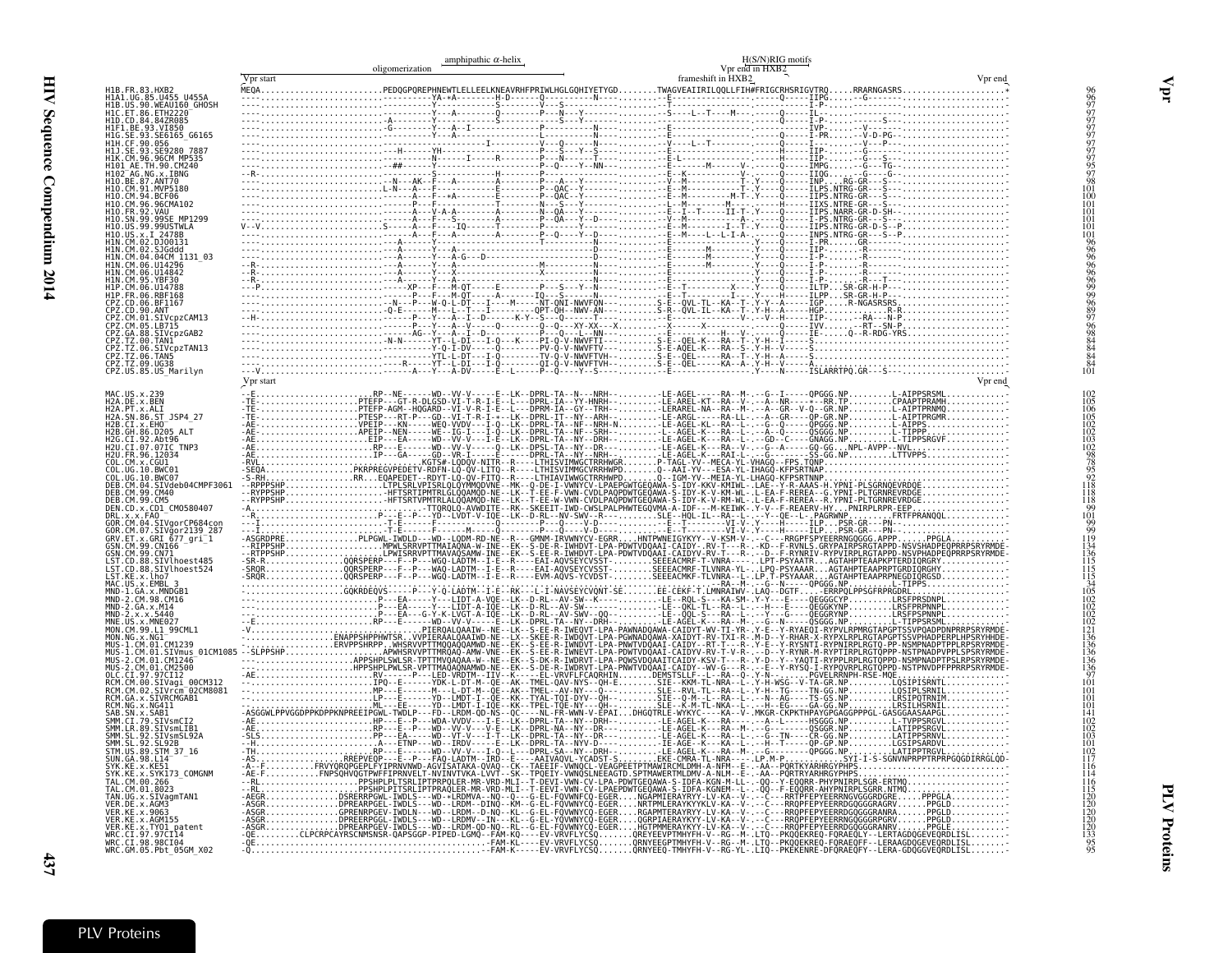<span id="page-27-0"></span>

| H1B.FR.83.HXB2                                                                                                                                                              | Tat start | C-rich region | nuclear localization | exon 1 end exon 2 start |                                                |
|-----------------------------------------------------------------------------------------------------------------------------------------------------------------------------|-----------|---------------|----------------------|-------------------------|------------------------------------------------|
| H1A1.UG.85.U455 U455A<br>H1A1.UG.85.U455 U455A<br>H1B.US.90.WEAU160 GH0SH<br>H1C.ET.86.ETH2220                                                                              |           |               |                      |                         | 101<br>100                                     |
| H1D.CD.84.84ZR085<br>HIF1.BE.93.VI850                                                                                                                                       |           |               |                      |                         | 86                                             |
| SE.93.SE6165_G6165<br>HIH.CF.90.056<br>H1J.SE.93.SE9280_7887<br>H1K.CM.96.96CM_MP535                                                                                        |           |               |                      |                         | QC                                             |
| H101 AE.TH.90.CM240<br>H102 AG.NG.x.IBNG                                                                                                                                    |           |               |                      |                         | 101<br>101                                     |
| H10.BE.87.ANT70                                                                                                                                                             |           |               |                      |                         |                                                |
| H10.CM.91.MVP5180<br>H10.CM.94.BCF06<br>HĨŎ.ČM.96.96CMĂ102                                                                                                                  |           |               |                      |                         |                                                |
| H10. FR. 92. VAU<br>H10.SN.99.99SE_MP1299                                                                                                                                   |           |               |                      |                         | 106<br>107<br>92<br>78<br>79<br>79<br>79<br>79 |
| H10.US.99.99USTWLA<br>H10.US.x.I 2478B<br>H1N.CM.02.DJ00131                                                                                                                 |           |               |                      |                         |                                                |
| H1N.CM.02.SJGddd<br>H1N.CM.04.04CM 1131 03                                                                                                                                  |           |               |                      |                         |                                                |
| H1N.CM.06.U14296<br>H1N.CM.06.U14842                                                                                                                                        |           |               |                      |                         |                                                |
| HIN.CM.95.YBF30<br>HIP.CM.06.U14788<br>HIP. FR. 06. RBF168                                                                                                                  |           |               |                      |                         |                                                |
| CPZ.CD.06.BF1167<br>CPZ.CD.90.ANT                                                                                                                                           |           |               |                      |                         | 73<br>99                                       |
| CPZ.CM.01.SIVcpzCAM13<br>CPZ.CM.05.LB715<br>CPZ.GA.88.SIVcpzGAB2                                                                                                            |           |               |                      |                         | 102<br>99                                      |
| CPZ.TZ.00.TAN1<br>CPZ.TZ.00.SIVCPzTAN13                                                                                                                                     |           |               |                      |                         | 106                                            |
| CPZ.TZ.06.TAN5<br>CPZ.TZ.09.UG38<br>CPZ.US.85.US_Marilyn                                                                                                                    |           |               |                      |                         | 106<br>106                                     |
|                                                                                                                                                                             |           |               |                      | exon 1 end exon 2 start |                                                |
| MAC.US.x.239<br>H2A.DE.x.BEN                                                                                                                                                |           |               |                      |                         | 130                                            |
| H2A . PT . x . ALI<br>H2A . SN . 86 . ST_JSP4_27<br>H2B . CI . x . EH0<br>H2B . GH . 86 . D205_ALT                                                                          |           |               |                      |                         | 134                                            |
| 12G.CI.92.Abt96                                                                                                                                                             |           |               |                      |                         | 130<br>132<br>128<br>112                       |
| H2U.CI.07.07IC_TNP3<br>H2U.FR.96.12034<br>COL.CM.x.CGU1                                                                                                                     |           |               |                      |                         | 121                                            |
| COL. UG. 10. BWC01<br>COL.UG.10.BWC07                                                                                                                                       |           |               |                      |                         |                                                |
| DEB.CM.04.SIVdeb04CMPF3061<br>DEB.CM.99.CM40<br>DEB.CM.99.CM5                                                                                                               |           |               |                      |                         |                                                |
|                                                                                                                                                                             |           |               |                      |                         |                                                |
| DEB.CM.99.CM<br>DEN.CD.x.CD1_CM0580407<br>DRL.x.x.FA0 -<br>GR.CM.04.SIVgorCP684con<br>GOR.CM.07.SIVgor2139_287<br>GSN.CM.99.CM156<br>GSN.CM.99.CM156                        |           |               |                      |                         | 1179556661026882482282294                      |
| GSN. CM. 99. CN71                                                                                                                                                           |           |               |                      |                         | 112<br>115                                     |
| LST.CD.88.SIVlhoest485<br>LST.CD.88.SIVlhoest524                                                                                                                            |           |               |                      |                         |                                                |
| LST.KE.x.lho7<br>MAC.US.x.EMBL_3<br>MND-1.GA.x.MNDGB1<br>MND-1.GA.x.MNDGB1                                                                                                  |           |               |                      |                         | 111<br>117                                     |
| 2.GA.x.M14                                                                                                                                                                  |           |               |                      |                         | 115<br>122<br>87                               |
|                                                                                                                                                                             |           |               |                      |                         |                                                |
| MUS-1.CM.01.CM1239                                                                                                                                                          |           |               |                      |                         |                                                |
| MUS-1.CM.01.STV<br>MUS-1.CM.01.STV<br>MUS-2.CM.01.CM1246<br>MUS-2.CM.01.CM2500                                                                                              |           |               |                      |                         | $\frac{110}{109}$<br>$\frac{109}{107}$         |
| OLC.CI.97.97CI12<br>RCM.CM.00.SIVagi_00CM312<br>RCM.CM.02.SIVrcm <sup>-</sup> 02CM8081                                                                                      |           |               |                      |                         |                                                |
|                                                                                                                                                                             |           |               |                      |                         | 111<br>$\frac{105}{114}$                       |
| RCM.CH.UZZ.S1VRCMGAB1<br>RCM.GA.x.SIVRCMGAB1<br>RCM.NG.x.NG411<br>SAB.SN.x.SAB1<br>SMM.CI.79.SIVSmCI2<br>SMM.CR.89.SIVSmLIB1<br>SMM.SL.92.SIVSmLIB1                         |           |               |                      |                         | 132                                            |
| SL.92.SIVsmSL92A                                                                                                                                                            |           |               |                      |                         |                                                |
|                                                                                                                                                                             |           |               |                      |                         | 102<br>104<br>131<br>102<br>98                 |
| SMM. SL. 92. SLVSMSL92A<br>SMM. SL. 92. SL92B<br>STM. US. 89. STM 37_16<br>SUN. GA. 98. L14<br>SYK. KE. x. KES1<br>SYK. KE. x. KES1<br>TAL. CM. 09. 266<br>TAL. CM. 09. 266 |           |               |                      |                         |                                                |
| TAL.CM.01.8023                                                                                                                                                              |           |               |                      |                         |                                                |
| TAN.UG.x.SIVagmTAN1<br>VER.DE.x.AGM3<br>VER. KE. x. 9063                                                                                                                    |           |               |                      |                         | iŏ9<br>ĨÕ9                                     |
| VER.KE.x.AGM155                                                                                                                                                             |           |               |                      |                         | 100                                            |
| VER.KE.X.TYO1 patent<br>WRC.CI.97.97CI14<br>WRC.CI.98.98CI04<br>WRC.GM.05.Pbt_05GM_X02                                                                                      |           |               |                      |                         |                                                |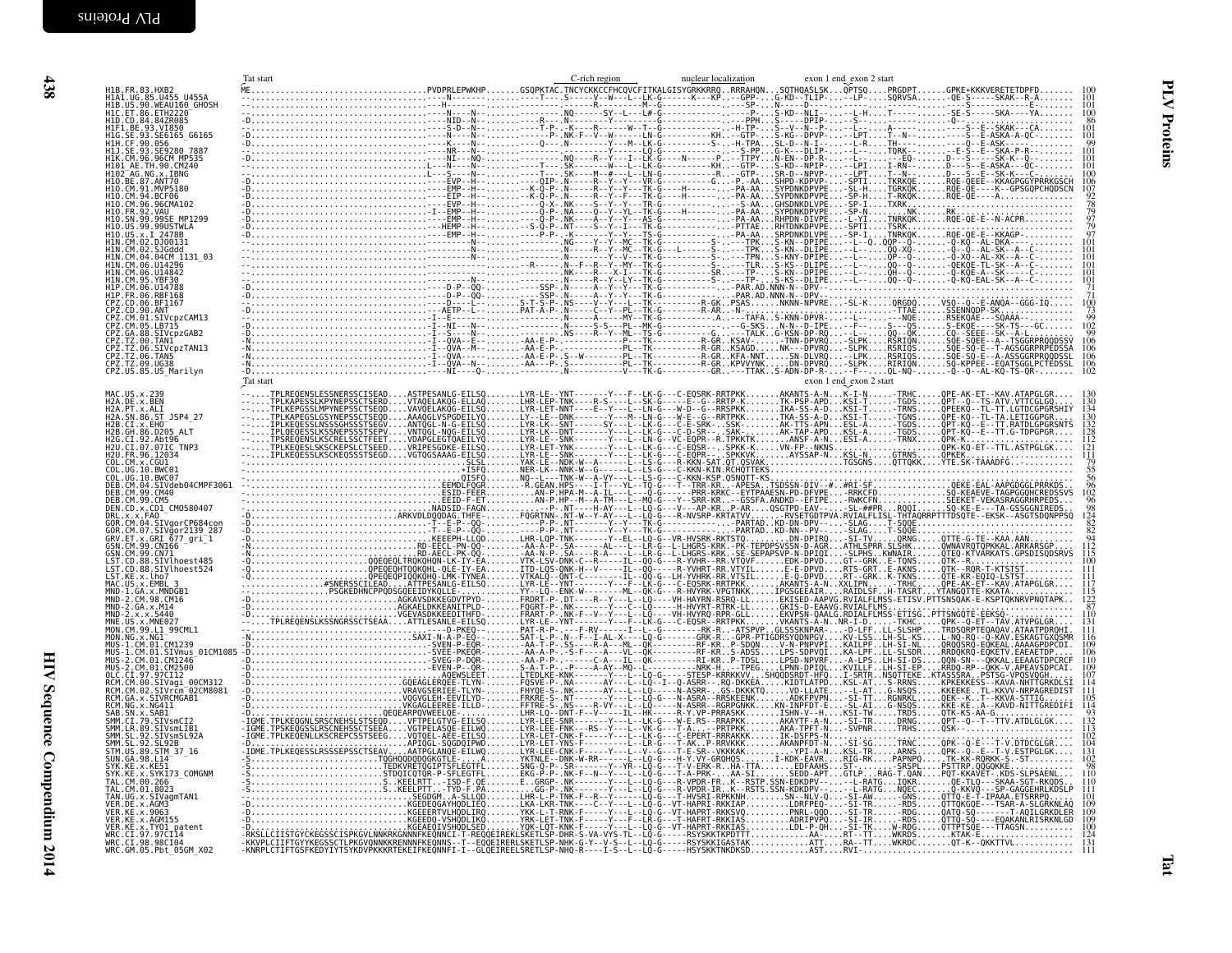|                                                                                                                                                                                                                                                           | таг спи                                                                                                                                                                                                                                                                                                                                                                                            |  |
|-----------------------------------------------------------------------------------------------------------------------------------------------------------------------------------------------------------------------------------------------------------|----------------------------------------------------------------------------------------------------------------------------------------------------------------------------------------------------------------------------------------------------------------------------------------------------------------------------------------------------------------------------------------------------|--|
|                                                                                                                                                                                                                                                           |                                                                                                                                                                                                                                                                                                                                                                                                    |  |
|                                                                                                                                                                                                                                                           |                                                                                                                                                                                                                                                                                                                                                                                                    |  |
|                                                                                                                                                                                                                                                           |                                                                                                                                                                                                                                                                                                                                                                                                    |  |
|                                                                                                                                                                                                                                                           |                                                                                                                                                                                                                                                                                                                                                                                                    |  |
|                                                                                                                                                                                                                                                           |                                                                                                                                                                                                                                                                                                                                                                                                    |  |
|                                                                                                                                                                                                                                                           |                                                                                                                                                                                                                                                                                                                                                                                                    |  |
| H1B.FR.83.HXB2<br>H1A1.UG.85.U455 U455A<br>H1B.US.90.WEAU160 GHOSH<br>H1C.ET.86.ETH2220<br>H1D.CD.84.84ZR085<br>H1F1.BE.93.VI850                                                                                                                          |                                                                                                                                                                                                                                                                                                                                                                                                    |  |
|                                                                                                                                                                                                                                                           |                                                                                                                                                                                                                                                                                                                                                                                                    |  |
| HIG.SE.93.SE6165_G6165<br>H1H.CF.90.056                                                                                                                                                                                                                   |                                                                                                                                                                                                                                                                                                                                                                                                    |  |
| 93.SE9280 7887                                                                                                                                                                                                                                            |                                                                                                                                                                                                                                                                                                                                                                                                    |  |
| HIK.CM.96.96CM MP535                                                                                                                                                                                                                                      |                                                                                                                                                                                                                                                                                                                                                                                                    |  |
|                                                                                                                                                                                                                                                           |                                                                                                                                                                                                                                                                                                                                                                                                    |  |
| H101 AE.TH.90.CM240<br>H101 AE.TH.90.CM240<br>H10.BE.87.ANT70<br>H10.BE.87.ANT70                                                                                                                                                                          |                                                                                                                                                                                                                                                                                                                                                                                                    |  |
|                                                                                                                                                                                                                                                           |                                                                                                                                                                                                                                                                                                                                                                                                    |  |
|                                                                                                                                                                                                                                                           |                                                                                                                                                                                                                                                                                                                                                                                                    |  |
| H10.CM.91.MVP5180<br>H10.CM.94.BCF06<br>H10.CM.96.96CMA102<br>H10.FR.92.VAU                                                                                                                                                                               | $\overbrace{CCTR1560}^{CCTR156}, \overbrace{CTR1560}^{CCTR156}, \overbrace{CTR1560}^{CCTR156}, \overbrace{CTR1560}^{CCTR156}, \overbrace{CTR1560}^{CCTR156}, \overbrace{CTR1560}^{CCTR156}, \overbrace{CTR1560}^{CCTR156}, \overbrace{CTR1560}^{CCTR156}, \overbrace{CTR1560}^{CCTR156}, \overbrace{CTR1560}^{CCTR156}, \overbrace{CTR1560}^{CCTR156}, \overbrace{CTR1560}^{CCTR156}, \overbrace{$ |  |
|                                                                                                                                                                                                                                                           |                                                                                                                                                                                                                                                                                                                                                                                                    |  |
|                                                                                                                                                                                                                                                           |                                                                                                                                                                                                                                                                                                                                                                                                    |  |
|                                                                                                                                                                                                                                                           |                                                                                                                                                                                                                                                                                                                                                                                                    |  |
|                                                                                                                                                                                                                                                           |                                                                                                                                                                                                                                                                                                                                                                                                    |  |
| H10.SN.99.<br>.<br>99SE MP1299                                                                                                                                                                                                                            |                                                                                                                                                                                                                                                                                                                                                                                                    |  |
| H10.US.99.99USTWLA                                                                                                                                                                                                                                        |                                                                                                                                                                                                                                                                                                                                                                                                    |  |
| H10.US.x.I 2478B<br>H1N.CM.02.DJ00131                                                                                                                                                                                                                     |                                                                                                                                                                                                                                                                                                                                                                                                    |  |
|                                                                                                                                                                                                                                                           |                                                                                                                                                                                                                                                                                                                                                                                                    |  |
|                                                                                                                                                                                                                                                           |                                                                                                                                                                                                                                                                                                                                                                                                    |  |
| HIN.CM.02.SJGddd<br>HIN.CM.04.04CM_1131_03                                                                                                                                                                                                                |                                                                                                                                                                                                                                                                                                                                                                                                    |  |
|                                                                                                                                                                                                                                                           |                                                                                                                                                                                                                                                                                                                                                                                                    |  |
| H1N.CM.06.U14296                                                                                                                                                                                                                                          |                                                                                                                                                                                                                                                                                                                                                                                                    |  |
| H1N.CM.06.U14842                                                                                                                                                                                                                                          |                                                                                                                                                                                                                                                                                                                                                                                                    |  |
| H1N.CM.95.YBF30                                                                                                                                                                                                                                           |                                                                                                                                                                                                                                                                                                                                                                                                    |  |
|                                                                                                                                                                                                                                                           |                                                                                                                                                                                                                                                                                                                                                                                                    |  |
| H1P.CM.06.U14788<br>H1P.FR.06.RBF168<br>CPZ.CD.06.BF1167<br>CPZ.CD.90.ANT                                                                                                                                                                                 |                                                                                                                                                                                                                                                                                                                                                                                                    |  |
|                                                                                                                                                                                                                                                           |                                                                                                                                                                                                                                                                                                                                                                                                    |  |
|                                                                                                                                                                                                                                                           |                                                                                                                                                                                                                                                                                                                                                                                                    |  |
|                                                                                                                                                                                                                                                           |                                                                                                                                                                                                                                                                                                                                                                                                    |  |
| CPZ.CM.01.SIVcpzCAM13                                                                                                                                                                                                                                     |                                                                                                                                                                                                                                                                                                                                                                                                    |  |
| CPZ.CM.05.LB715                                                                                                                                                                                                                                           |                                                                                                                                                                                                                                                                                                                                                                                                    |  |
|                                                                                                                                                                                                                                                           |                                                                                                                                                                                                                                                                                                                                                                                                    |  |
|                                                                                                                                                                                                                                                           |                                                                                                                                                                                                                                                                                                                                                                                                    |  |
|                                                                                                                                                                                                                                                           |                                                                                                                                                                                                                                                                                                                                                                                                    |  |
| CPZ.GA.88.SIVcpzGAB2<br>CPZ.GA.88.SIVcpzGAB2<br>CPZ.TZ.00.TAN1                                                                                                                                                                                            |                                                                                                                                                                                                                                                                                                                                                                                                    |  |
| CPZ.TZ.06.TAN5                                                                                                                                                                                                                                            | SSGRTSGTSSSGYTRPFKTSSGSSGSACKH-<br>SSGRTSGTSSSGSTRPVSTSSGCWGPYSKP-<br>SSGWTSETSSSGYTRPVETSSGSCGASCKP-                                                                                                                                                                                                                                                                                              |  |
| CPZ.TZ.09.UG38                                                                                                                                                                                                                                            | SSGRTSGPSSCGSTRPVKTSAGSSGRS-                                                                                                                                                                                                                                                                                                                                                                       |  |
|                                                                                                                                                                                                                                                           |                                                                                                                                                                                                                                                                                                                                                                                                    |  |
| CPZ.US.85.US_Marilyn                                                                                                                                                                                                                                      |                                                                                                                                                                                                                                                                                                                                                                                                    |  |
|                                                                                                                                                                                                                                                           | Tat end                                                                                                                                                                                                                                                                                                                                                                                            |  |
| MAC.US.x.239                                                                                                                                                                                                                                              |                                                                                                                                                                                                                                                                                                                                                                                                    |  |
|                                                                                                                                                                                                                                                           |                                                                                                                                                                                                                                                                                                                                                                                                    |  |
|                                                                                                                                                                                                                                                           |                                                                                                                                                                                                                                                                                                                                                                                                    |  |
|                                                                                                                                                                                                                                                           |                                                                                                                                                                                                                                                                                                                                                                                                    |  |
|                                                                                                                                                                                                                                                           |                                                                                                                                                                                                                                                                                                                                                                                                    |  |
| H2A.DE.x.BEN<br>H2A.PT.x.ALI<br>H2A.SN.86.ST_JSP4_27<br>H2B.CI.x.EH0______                                                                                                                                                                                |                                                                                                                                                                                                                                                                                                                                                                                                    |  |
| H2B.GH.86.D205 ALT<br>H2G.CI.92.Abt96<br>H2U.CI.07.07IC TNP3<br>H2U.FR.96.12034                                                                                                                                                                           |                                                                                                                                                                                                                                                                                                                                                                                                    |  |
|                                                                                                                                                                                                                                                           |                                                                                                                                                                                                                                                                                                                                                                                                    |  |
|                                                                                                                                                                                                                                                           |                                                                                                                                                                                                                                                                                                                                                                                                    |  |
|                                                                                                                                                                                                                                                           |                                                                                                                                                                                                                                                                                                                                                                                                    |  |
|                                                                                                                                                                                                                                                           |                                                                                                                                                                                                                                                                                                                                                                                                    |  |
| COL.CM.x.CGU1                                                                                                                                                                                                                                             |                                                                                                                                                                                                                                                                                                                                                                                                    |  |
| COL.UG.10.BWC01                                                                                                                                                                                                                                           |                                                                                                                                                                                                                                                                                                                                                                                                    |  |
| COL.UG.10.BWC07                                                                                                                                                                                                                                           |                                                                                                                                                                                                                                                                                                                                                                                                    |  |
|                                                                                                                                                                                                                                                           |                                                                                                                                                                                                                                                                                                                                                                                                    |  |
|                                                                                                                                                                                                                                                           | SGRISNNC                                                                                                                                                                                                                                                                                                                                                                                           |  |
| DEB.CM.04.SIVdeb04CMPF3061<br>DEB.CM.99.CM40<br>DEB.CM.99.CM5<br>DEN.CD.x.CD1_CM0580407                                                                                                                                                                   |                                                                                                                                                                                                                                                                                                                                                                                                    |  |
|                                                                                                                                                                                                                                                           |                                                                                                                                                                                                                                                                                                                                                                                                    |  |
|                                                                                                                                                                                                                                                           |                                                                                                                                                                                                                                                                                                                                                                                                    |  |
| DRL.x.x.FAO<br>GOR.CM.04.SIVgorCP684con                                                                                                                                                                                                                   |                                                                                                                                                                                                                                                                                                                                                                                                    |  |
|                                                                                                                                                                                                                                                           |                                                                                                                                                                                                                                                                                                                                                                                                    |  |
|                                                                                                                                                                                                                                                           |                                                                                                                                                                                                                                                                                                                                                                                                    |  |
|                                                                                                                                                                                                                                                           |                                                                                                                                                                                                                                                                                                                                                                                                    |  |
| GOR.CM.07.SIVgor2139_287<br>GRV.ET.x.GRI_677_gri_1                                                                                                                                                                                                        |                                                                                                                                                                                                                                                                                                                                                                                                    |  |
| GSN.CM.99.CN166                                                                                                                                                                                                                                           |                                                                                                                                                                                                                                                                                                                                                                                                    |  |
| GSN.CM.99.CN71                                                                                                                                                                                                                                            |                                                                                                                                                                                                                                                                                                                                                                                                    |  |
| LST.CD.88.SIVlhoest485                                                                                                                                                                                                                                    |                                                                                                                                                                                                                                                                                                                                                                                                    |  |
| LST.CD.88.SIVlhoest524                                                                                                                                                                                                                                    |                                                                                                                                                                                                                                                                                                                                                                                                    |  |
|                                                                                                                                                                                                                                                           | $\begin{picture}(20,10) \put(0,0){\vector(1,0){100}} \put(15,0){\vector(1,0){100}} \put(15,0){\vector(1,0){100}} \put(15,0){\vector(1,0){100}} \put(15,0){\vector(1,0){100}} \put(15,0){\vector(1,0){100}} \put(15,0){\vector(1,0){100}} \put(15,0){\vector(1,0){100}} \put(15,0){\vector(1,0){100}} \put(15,0){\vector(1,0){100}} \put(15,0){\vector(1,0){100}} \$                                |  |
| LST.KE.x.lho7                                                                                                                                                                                                                                             |                                                                                                                                                                                                                                                                                                                                                                                                    |  |
| MAC.US.x.EMBL 3                                                                                                                                                                                                                                           |                                                                                                                                                                                                                                                                                                                                                                                                    |  |
|                                                                                                                                                                                                                                                           |                                                                                                                                                                                                                                                                                                                                                                                                    |  |
|                                                                                                                                                                                                                                                           |                                                                                                                                                                                                                                                                                                                                                                                                    |  |
|                                                                                                                                                                                                                                                           |                                                                                                                                                                                                                                                                                                                                                                                                    |  |
|                                                                                                                                                                                                                                                           |                                                                                                                                                                                                                                                                                                                                                                                                    |  |
| MAC. US. A. EMBLE<br>MND-1. GA. X. MNDGB1<br>MND-2. CM. 98. CM16<br>MND-2. SA. X. MNE027<br>MND-2. X. X. MNE027<br>MND-US. X. MNE027<br>MND-US. A. MNE027                                                                                                 |                                                                                                                                                                                                                                                                                                                                                                                                    |  |
|                                                                                                                                                                                                                                                           |                                                                                                                                                                                                                                                                                                                                                                                                    |  |
| MON.CM.99.LI_99CML1<br>MON.NG.x.NG1                                                                                                                                                                                                                       |                                                                                                                                                                                                                                                                                                                                                                                                    |  |
|                                                                                                                                                                                                                                                           |                                                                                                                                                                                                                                                                                                                                                                                                    |  |
| MUS-1.CM.01.CM1239                                                                                                                                                                                                                                        |                                                                                                                                                                                                                                                                                                                                                                                                    |  |
|                                                                                                                                                                                                                                                           |                                                                                                                                                                                                                                                                                                                                                                                                    |  |
|                                                                                                                                                                                                                                                           |                                                                                                                                                                                                                                                                                                                                                                                                    |  |
|                                                                                                                                                                                                                                                           |                                                                                                                                                                                                                                                                                                                                                                                                    |  |
|                                                                                                                                                                                                                                                           |                                                                                                                                                                                                                                                                                                                                                                                                    |  |
| MUS-1.CM.01.51Vmus<br>MUS-2.CM.01.51Vmus-01CM1085<br>MUS-2.CM.01.CM2560<br>MUS-2.CM.01.CM2500<br>RCM.CM.00.51V102500<br>RCM.CM.00.51V70712<br>RCM.CM.02.51VrCm-02CM8081<br>RCM.66.2.51VrCm-02CM8081<br>RCM.66.2.51VrCm-02CM8081<br>RCM.66.2.51VrCm-02CM80 |                                                                                                                                                                                                                                                                                                                                                                                                    |  |
|                                                                                                                                                                                                                                                           |                                                                                                                                                                                                                                                                                                                                                                                                    |  |
|                                                                                                                                                                                                                                                           |                                                                                                                                                                                                                                                                                                                                                                                                    |  |
|                                                                                                                                                                                                                                                           |                                                                                                                                                                                                                                                                                                                                                                                                    |  |
|                                                                                                                                                                                                                                                           | <u> \$</u> .                                                                                                                                                                                                                                                                                                                                                                                       |  |
| SAB.SN.x.SAB1                                                                                                                                                                                                                                             |                                                                                                                                                                                                                                                                                                                                                                                                    |  |
| SMM.CI.79.SIVsmCI2                                                                                                                                                                                                                                        |                                                                                                                                                                                                                                                                                                                                                                                                    |  |
|                                                                                                                                                                                                                                                           |                                                                                                                                                                                                                                                                                                                                                                                                    |  |
| SMM.LR.89.SIVsmLIB1<br>SMM.SL.92.SIVsmSL92A                                                                                                                                                                                                               |                                                                                                                                                                                                                                                                                                                                                                                                    |  |
| SMM. SL. 92. SIVSMSL92<br>SMM. SL. 92. SL92B<br>STM. US. 89. STM_37_16                                                                                                                                                                                    |                                                                                                                                                                                                                                                                                                                                                                                                    |  |
|                                                                                                                                                                                                                                                           |                                                                                                                                                                                                                                                                                                                                                                                                    |  |
|                                                                                                                                                                                                                                                           |                                                                                                                                                                                                                                                                                                                                                                                                    |  |
| SUN. GA. 98. L14                                                                                                                                                                                                                                          |                                                                                                                                                                                                                                                                                                                                                                                                    |  |
|                                                                                                                                                                                                                                                           |                                                                                                                                                                                                                                                                                                                                                                                                    |  |
| SYK.KE.x.KE5                                                                                                                                                                                                                                              |                                                                                                                                                                                                                                                                                                                                                                                                    |  |
| SYK.KE.x.SYK173_COMGNM                                                                                                                                                                                                                                    |                                                                                                                                                                                                                                                                                                                                                                                                    |  |
|                                                                                                                                                                                                                                                           | LSGRTSTASSATVTRP                                                                                                                                                                                                                                                                                                                                                                                   |  |
|                                                                                                                                                                                                                                                           |                                                                                                                                                                                                                                                                                                                                                                                                    |  |
|                                                                                                                                                                                                                                                           |                                                                                                                                                                                                                                                                                                                                                                                                    |  |
|                                                                                                                                                                                                                                                           |                                                                                                                                                                                                                                                                                                                                                                                                    |  |
|                                                                                                                                                                                                                                                           |                                                                                                                                                                                                                                                                                                                                                                                                    |  |
|                                                                                                                                                                                                                                                           |                                                                                                                                                                                                                                                                                                                                                                                                    |  |
| TAL.CM.00.266<br>TAL.CM.01.8023<br>TAN.UG.x.SIVagmTAN1<br>VER.DE.x.AGM3                                                                                                                                                                                   |                                                                                                                                                                                                                                                                                                                                                                                                    |  |
| VER.KE.x.9063<br>VER.KE.x.AGM155                                                                                                                                                                                                                          |                                                                                                                                                                                                                                                                                                                                                                                                    |  |
|                                                                                                                                                                                                                                                           | CONTRACTORS<br>ORGANICADO<br>DICARATORANA<br>ETRGPVGAGN                                                                                                                                                                                                                                                                                                                                            |  |
|                                                                                                                                                                                                                                                           |                                                                                                                                                                                                                                                                                                                                                                                                    |  |
|                                                                                                                                                                                                                                                           |                                                                                                                                                                                                                                                                                                                                                                                                    |  |
| VER.RE.x.TYO1 patent<br>WRC.CI.97.97CI14<br>WRC.CI.98.98CI04<br>WRC.CM.05.Pbt_05GM_X02                                                                                                                                                                    |                                                                                                                                                                                                                                                                                                                                                                                                    |  |

|                                                                                                                                                                               |                                                                                                                                                                                                                                                                    | Tat end                                                                                                                                                                                                                                                                                                                                                                                                                                                                                                                                                                                              |
|-------------------------------------------------------------------------------------------------------------------------------------------------------------------------------|--------------------------------------------------------------------------------------------------------------------------------------------------------------------------------------------------------------------------------------------------------------------|------------------------------------------------------------------------------------------------------------------------------------------------------------------------------------------------------------------------------------------------------------------------------------------------------------------------------------------------------------------------------------------------------------------------------------------------------------------------------------------------------------------------------------------------------------------------------------------------------|
| H1B.FR.83.HXB2                                                                                                                                                                | H1A1.UG.85.U455 U455A                                                                                                                                                                                                                                              |                                                                                                                                                                                                                                                                                                                                                                                                                                                                                                                                                                                                      |
|                                                                                                                                                                               | HIB.US.90.WEAU160_GHOSH<br>HIC.ET.86.ETH2220                                                                                                                                                                                                                       |                                                                                                                                                                                                                                                                                                                                                                                                                                                                                                                                                                                                      |
| H1D.CD.84.84ZR085                                                                                                                                                             |                                                                                                                                                                                                                                                                    |                                                                                                                                                                                                                                                                                                                                                                                                                                                                                                                                                                                                      |
|                                                                                                                                                                               | HID.CU.&4.842KW85<br>HIEL.BE.93.VE850<br>HIG.SE.93.SE6165_G6165<br>HIJ.SE.93.SE6165_G6165<br>HIJ.SE.93.SE9280_7887<br>HIM.CM.96.96CMPMP535<br>HIQ1_AE.TH.90.CM240<br>HIQ2_AG.NG.XI.IBNG                                                                            |                                                                                                                                                                                                                                                                                                                                                                                                                                                                                                                                                                                                      |
|                                                                                                                                                                               |                                                                                                                                                                                                                                                                    |                                                                                                                                                                                                                                                                                                                                                                                                                                                                                                                                                                                                      |
|                                                                                                                                                                               |                                                                                                                                                                                                                                                                    | $\overbrace{ccritise} \overbrace{ccritise} \overbrace{ccritise} \overbrace{ccritise} \overbrace{ccritise} \overbrace{ccritise} \overbrace{ccritise} \overbrace{ccritise} \overbrace{ccritise} \overbrace{ccritise} \overbrace{ccritise} \overbrace{ccritise} \overbrace{ccritise} \overbrace{ccritise} \overbrace{ccritise} \overbrace{ccritise} \overbrace{ccritise} \overbrace{ccritise} \overbrace{ccritise} \overbrace{ccritise} \overbrace{ccritise} \overbrace{ccritise} \overbrace{ccritise} \overbrace{ccritise} \overbrace{ccritise} \overbrace{ccritise} \overbrace{ccritise} \overbrace{$ |
| H10.BE.87.ANT70                                                                                                                                                               |                                                                                                                                                                                                                                                                    |                                                                                                                                                                                                                                                                                                                                                                                                                                                                                                                                                                                                      |
| H10.CM.91.MVP5180<br>H10.CM.91.MVP5180                                                                                                                                        |                                                                                                                                                                                                                                                                    |                                                                                                                                                                                                                                                                                                                                                                                                                                                                                                                                                                                                      |
|                                                                                                                                                                               | H10.CM.96.96CMA102                                                                                                                                                                                                                                                 |                                                                                                                                                                                                                                                                                                                                                                                                                                                                                                                                                                                                      |
|                                                                                                                                                                               | H10.FR.92.VAU<br>H10.FR.92.VAU<br>H10.SN.99.99SE MP1299<br>H10.US.99.99USTWLA                                                                                                                                                                                      |                                                                                                                                                                                                                                                                                                                                                                                                                                                                                                                                                                                                      |
|                                                                                                                                                                               |                                                                                                                                                                                                                                                                    |                                                                                                                                                                                                                                                                                                                                                                                                                                                                                                                                                                                                      |
| H10.US.x.1 2478B<br>H10.US.x.1 2478B<br>H1N.CM.02.DJ00131<br>H1N.CM.02.SJGddd                                                                                                 |                                                                                                                                                                                                                                                                    |                                                                                                                                                                                                                                                                                                                                                                                                                                                                                                                                                                                                      |
|                                                                                                                                                                               |                                                                                                                                                                                                                                                                    |                                                                                                                                                                                                                                                                                                                                                                                                                                                                                                                                                                                                      |
|                                                                                                                                                                               | H1N.CM.04.04CM 1131 03                                                                                                                                                                                                                                             |                                                                                                                                                                                                                                                                                                                                                                                                                                                                                                                                                                                                      |
|                                                                                                                                                                               |                                                                                                                                                                                                                                                                    |                                                                                                                                                                                                                                                                                                                                                                                                                                                                                                                                                                                                      |
| HIN. CM. 06. U14296<br>HIN. CM. 06. U14296<br>HIN. CM. 06. U14842<br>HIN. CM. 05. YBF30<br>HIP. CM. 06. U14788<br>HIP. FR. 06. RBF168<br>CPZ. CD. 00. ANT<br>CPZ. CD. 00. ANT |                                                                                                                                                                                                                                                                    |                                                                                                                                                                                                                                                                                                                                                                                                                                                                                                                                                                                                      |
|                                                                                                                                                                               |                                                                                                                                                                                                                                                                    |                                                                                                                                                                                                                                                                                                                                                                                                                                                                                                                                                                                                      |
|                                                                                                                                                                               |                                                                                                                                                                                                                                                                    |                                                                                                                                                                                                                                                                                                                                                                                                                                                                                                                                                                                                      |
| CPZ.CM.05.LB715                                                                                                                                                               | ČPŽ.ČM.01.SIVcpzCAM13                                                                                                                                                                                                                                              |                                                                                                                                                                                                                                                                                                                                                                                                                                                                                                                                                                                                      |
|                                                                                                                                                                               | ČPŽ.GA.88.SIVCPZGAB2<br>CPZ.TZ.00.TAN1                                                                                                                                                                                                                             |                                                                                                                                                                                                                                                                                                                                                                                                                                                                                                                                                                                                      |
|                                                                                                                                                                               | CPZ.TZ.06.SIVcpzTAN13<br>CPZ.TZ.06.TAN5                                                                                                                                                                                                                            | SSGRTSGTSSSGYTRPFKTSSGSSGSACKH-<br>SSGRTSGTSSSGSTRPVSTSSGCWGPYSKP-<br>SSGWTSETSSSGYTRPVETSSGSCGASCKP-<br>SSGRTSGPSSCGSTRPVKTSAGSSGRS-                                                                                                                                                                                                                                                                                                                                                                                                                                                                |
|                                                                                                                                                                               |                                                                                                                                                                                                                                                                    |                                                                                                                                                                                                                                                                                                                                                                                                                                                                                                                                                                                                      |
|                                                                                                                                                                               | ČPŽ.TŽ.09.UG38<br>CPZ.US.85.US_Marilyn                                                                                                                                                                                                                             |                                                                                                                                                                                                                                                                                                                                                                                                                                                                                                                                                                                                      |
|                                                                                                                                                                               |                                                                                                                                                                                                                                                                    | Tat end                                                                                                                                                                                                                                                                                                                                                                                                                                                                                                                                                                                              |
| MAC.US.x.239                                                                                                                                                                  |                                                                                                                                                                                                                                                                    |                                                                                                                                                                                                                                                                                                                                                                                                                                                                                                                                                                                                      |
| H2A.DE.x.BEN<br>H2A.PT.x.ALI                                                                                                                                                  |                                                                                                                                                                                                                                                                    | $\overbrace{ \texttt{ISRFAN}}^{ \texttt{IS}} \overbrace{ \texttt{ISRFAN}}^{ \texttt{S}} \overbrace{ \texttt{ISRFAN}}^{ \texttt{S}} \overbrace{ \texttt{S}}^{ \texttt{S}} \overbrace{ \texttt{S}}^{ \texttt{S}} \overbrace{ \texttt{S}}^{ \texttt{S}} \overbrace{ \texttt{S}}^{ \texttt{S}} \overbrace{ \texttt{S}}^{ \texttt{S}} \overbrace{ \texttt{S}}^{ \texttt{S}} \overbrace{ \texttt{S}}^{ \texttt{S}} \overbrace{ \texttt{S}}^{ \texttt{S}} \overbrace{ \texttt{S}}^{ \texttt{S}} \overbrace{ \texttt{$                                                                                       |
|                                                                                                                                                                               | H2A.SN.86.ST_JSP4_27<br>H2B.CI.x.EHO                                                                                                                                                                                                                               |                                                                                                                                                                                                                                                                                                                                                                                                                                                                                                                                                                                                      |
|                                                                                                                                                                               | H2B.GH.86.D205 ALT<br>H2G.CI.92.Abt96                                                                                                                                                                                                                              |                                                                                                                                                                                                                                                                                                                                                                                                                                                                                                                                                                                                      |
|                                                                                                                                                                               |                                                                                                                                                                                                                                                                    |                                                                                                                                                                                                                                                                                                                                                                                                                                                                                                                                                                                                      |
|                                                                                                                                                                               |                                                                                                                                                                                                                                                                    |                                                                                                                                                                                                                                                                                                                                                                                                                                                                                                                                                                                                      |
|                                                                                                                                                                               | H2v. L. 92. ADT90<br>H2U. CT. 97. 071C<br>COL. CM. x. CGU1<br>COL. UG. 10. BWC01<br>COL. UG. 10. BWC01<br>DEB. CM. 04. SIVdeb04CMPF3061<br>DEB. CM. 04. SIVdeb04CMPF3061<br>DEB. CM. 04. SIVdeb04CMPF3061<br>DEB. CM. 04. CM5                                      |                                                                                                                                                                                                                                                                                                                                                                                                                                                                                                                                                                                                      |
|                                                                                                                                                                               |                                                                                                                                                                                                                                                                    |                                                                                                                                                                                                                                                                                                                                                                                                                                                                                                                                                                                                      |
| DEB.CM.99.CM5                                                                                                                                                                 |                                                                                                                                                                                                                                                                    |                                                                                                                                                                                                                                                                                                                                                                                                                                                                                                                                                                                                      |
|                                                                                                                                                                               |                                                                                                                                                                                                                                                                    |                                                                                                                                                                                                                                                                                                                                                                                                                                                                                                                                                                                                      |
|                                                                                                                                                                               |                                                                                                                                                                                                                                                                    |                                                                                                                                                                                                                                                                                                                                                                                                                                                                                                                                                                                                      |
|                                                                                                                                                                               | DEB.CM.99.CM<br>DEN.CD.x.CD1_CM0580407<br>DRL.x.x.FA0_<br>GOR.CM.04.SIVgorCP684con<br>GOR.CM.07.SIVgor2139_287<br>GSN.CM.99.CN166_<br>GSN.CM.99.CN166_<br>CSN.CM.99.CN166                                                                                          |                                                                                                                                                                                                                                                                                                                                                                                                                                                                                                                                                                                                      |
|                                                                                                                                                                               |                                                                                                                                                                                                                                                                    |                                                                                                                                                                                                                                                                                                                                                                                                                                                                                                                                                                                                      |
|                                                                                                                                                                               | LST.CD.88.SIVlhoest485                                                                                                                                                                                                                                             | $\begin{picture}(20,10) \put(0,0){\vector(1,0){100}} \put(15,0){\vector(1,0){100}} \put(15,0){\vector(1,0){100}} \put(15,0){\vector(1,0){100}} \put(15,0){\vector(1,0){100}} \put(15,0){\vector(1,0){100}} \put(15,0){\vector(1,0){100}} \put(15,0){\vector(1,0){100}} \put(15,0){\vector(1,0){100}} \put(15,0){\vector(1,0){100}} \put(15,0){\vector(1,0){100}} \$                                                                                                                                                                                                                                  |
|                                                                                                                                                                               | LST.CD.88.SIVlhoest524                                                                                                                                                                                                                                             |                                                                                                                                                                                                                                                                                                                                                                                                                                                                                                                                                                                                      |
|                                                                                                                                                                               |                                                                                                                                                                                                                                                                    |                                                                                                                                                                                                                                                                                                                                                                                                                                                                                                                                                                                                      |
|                                                                                                                                                                               | LST.CD.80.SIV.noest:<br>LST.KE.x.lho7<br>MAC.US.x.EMBL 3<br>MND-1.GA.x.MNDGB1<br>MND-2.CM.98.CM16<br>MND-2.CA.x.M14<br>MNE.US.x.M140<br>MNE.US.x.MNE027<br>MON.CM.99.L1 99CML1<br>MON.CM.99.L1 99CML1                                                              |                                                                                                                                                                                                                                                                                                                                                                                                                                                                                                                                                                                                      |
|                                                                                                                                                                               |                                                                                                                                                                                                                                                                    |                                                                                                                                                                                                                                                                                                                                                                                                                                                                                                                                                                                                      |
|                                                                                                                                                                               |                                                                                                                                                                                                                                                                    |                                                                                                                                                                                                                                                                                                                                                                                                                                                                                                                                                                                                      |
|                                                                                                                                                                               |                                                                                                                                                                                                                                                                    | $\begin{bmatrix} 1 & 0 & 0 & 0 \\ 0 & 0 & 0 & 0 \\ 0 & 0 & 0 & 0 \\ 0 & 0 & 0 & 0 \\ 0 & 0 & 0 & 0 \\ 0 & 0 & 0 & 0 \\ 0 & 0 & 0 & 0 \\ 0 & 0 & 0 & 0 \\ 0 & 0 & 0 & 0 \\ 0 & 0 & 0 & 0 \\ 0 & 0 & 0 & 0 \\ 0 & 0 & 0 & 0 & 0 \\ 0 & 0 & 0 & 0 & 0 \\ 0 & 0 & 0 & 0 & 0 \\ 0 & 0 & 0 & 0 & 0 \\ 0 & 0 & 0 & 0 & 0 \\ 0 & 0 & $                                                                                                                                                                                                                                                                       |
|                                                                                                                                                                               | MON.CM.99.LL 99CML1<br>MON.NG.x.NG1<br>MUS-1.CM.01.SIVmus 01CM1085<br>MUS-2.CM.01.SIVmus 01CM1085<br>MUS-2.CM.01.CM2500<br>OLC.CI.97.97.CI12<br>RCM.CM.00.SIVagi 00CM312<br>RCM.CM.00.SIVagi 00CM312<br>RCM.CM.02.SIVFOGGB1                                        |                                                                                                                                                                                                                                                                                                                                                                                                                                                                                                                                                                                                      |
|                                                                                                                                                                               |                                                                                                                                                                                                                                                                    |                                                                                                                                                                                                                                                                                                                                                                                                                                                                                                                                                                                                      |
|                                                                                                                                                                               |                                                                                                                                                                                                                                                                    |                                                                                                                                                                                                                                                                                                                                                                                                                                                                                                                                                                                                      |
|                                                                                                                                                                               |                                                                                                                                                                                                                                                                    |                                                                                                                                                                                                                                                                                                                                                                                                                                                                                                                                                                                                      |
|                                                                                                                                                                               |                                                                                                                                                                                                                                                                    | $\begin{array}{ccc}\n\vdots & \vdots & \vdots & \vdots \\ \vdots & \vdots & \vdots & \vdots \\ \vdots & \vdots & \vdots & \vdots \\ \vdots & \vdots & \vdots & \vdots \\ \vdots & \vdots & \vdots & \vdots \\ \vdots & \vdots & \vdots & \vdots \\ \vdots & \vdots & \vdots & \vdots \\ \vdots & \vdots & \vdots & \vdots \\ \vdots & \vdots & \vdots & \vdots \\ \vdots & \vdots & \vdots & \vdots \\ \vdots & \vdots & \vdots & \vdots \\ \vdots & \vdots & \vdots & \vdots \\ \vdots & \vdots & \vdots & \vdots \\ \vdots &$                                                                      |
|                                                                                                                                                                               | RCM.GA.x.SIVRCMGAB1                                                                                                                                                                                                                                                |                                                                                                                                                                                                                                                                                                                                                                                                                                                                                                                                                                                                      |
|                                                                                                                                                                               |                                                                                                                                                                                                                                                                    |                                                                                                                                                                                                                                                                                                                                                                                                                                                                                                                                                                                                      |
|                                                                                                                                                                               | SMM.CI.79.SIVsmCI2<br>SMM.CI.79.SIVsmCI2<br>SMM.SL.92.SIVsmSL92A<br>SMM.SL.92.SL92B<br>SMM.SL.92.SL92B                                                                                                                                                             |                                                                                                                                                                                                                                                                                                                                                                                                                                                                                                                                                                                                      |
|                                                                                                                                                                               |                                                                                                                                                                                                                                                                    |                                                                                                                                                                                                                                                                                                                                                                                                                                                                                                                                                                                                      |
|                                                                                                                                                                               |                                                                                                                                                                                                                                                                    |                                                                                                                                                                                                                                                                                                                                                                                                                                                                                                                                                                                                      |
|                                                                                                                                                                               |                                                                                                                                                                                                                                                                    |                                                                                                                                                                                                                                                                                                                                                                                                                                                                                                                                                                                                      |
|                                                                                                                                                                               |                                                                                                                                                                                                                                                                    |                                                                                                                                                                                                                                                                                                                                                                                                                                                                                                                                                                                                      |
|                                                                                                                                                                               | SMM . SL. 92. SL.92B<br>STM. US. 89. L14<br>SYK. KE. x. KE51<br>SYK. KE. x. KE51<br>TAL. CM. 00. 266<br>TAL. CM. 00. 266<br>TAL. CM. 00. 265<br>TAL. CM. 00. 251<br>VER. KE. x. 9003<br>VER. KE. x. 9003<br>VER. KE. x. 9003<br>VER. KE. x. 9003<br>VER. KE. x. 90 | LSGRTSTASSATVTRP                                                                                                                                                                                                                                                                                                                                                                                                                                                                                                                                                                                     |
|                                                                                                                                                                               |                                                                                                                                                                                                                                                                    |                                                                                                                                                                                                                                                                                                                                                                                                                                                                                                                                                                                                      |
|                                                                                                                                                                               |                                                                                                                                                                                                                                                                    | CONSTANT CONTRACT CONTRACT CONTRACT CONTRACT CONTRACT CONTRACT CONTRACT CONTRACT CONTRACT CONTRACT CONTRACT CONTRACT CONTRACT CONTRACT CONTRACT CONTRACT CONTRACT CONTRACT CONTRACT CONTRACT CONTRACT CONTRACT CONTRACT CONTRA                                                                                                                                                                                                                                                                                                                                                                       |
|                                                                                                                                                                               |                                                                                                                                                                                                                                                                    |                                                                                                                                                                                                                                                                                                                                                                                                                                                                                                                                                                                                      |
|                                                                                                                                                                               |                                                                                                                                                                                                                                                                    |                                                                                                                                                                                                                                                                                                                                                                                                                                                                                                                                                                                                      |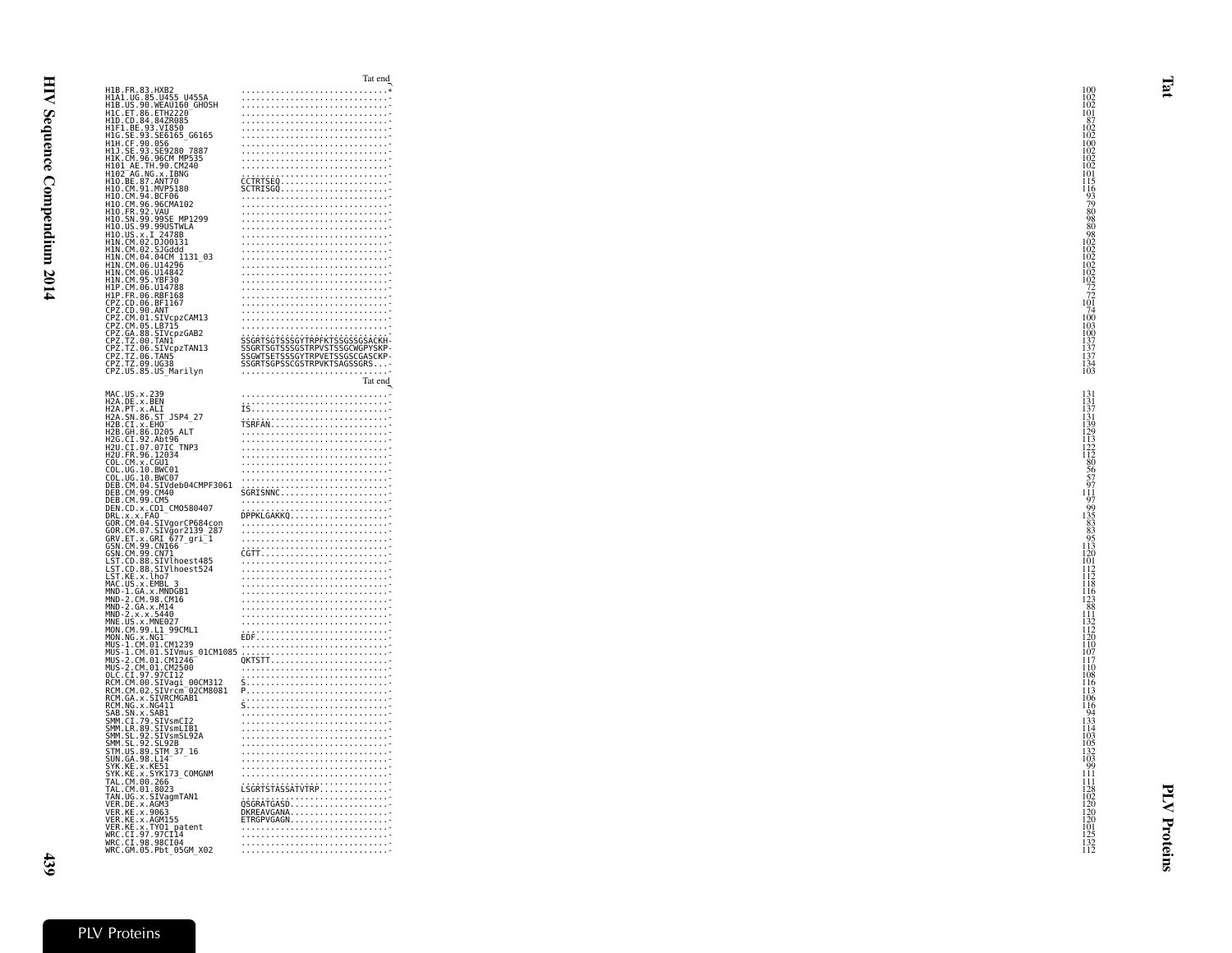<span id="page-29-0"></span>

|                                                                                                   | Rev start | exon 1 end exon 2 start | NLS | Leu-rich effector domain |     |
|---------------------------------------------------------------------------------------------------|-----------|-------------------------|-----|--------------------------|-----|
| H1B.FR.83.HXB2<br>HIA1.UG.85.U455 U455A                                                           |           |                         |     |                          |     |
| H1B.US.90.WEAU160 GHOSH<br>H1C.ET.86.ETH2220                                                      |           |                         |     |                          |     |
| H1D.CD.84.84ZR085                                                                                 |           |                         |     |                          |     |
| H1F1.BE.93.VI850<br>H1F1.BE.93.SE6165_G6165<br>H1H.CF.90.056<br>H1J.SE.93.SE9280_7887             |           |                         |     |                          |     |
| H1K.CM.96.96CM MP535                                                                              |           |                         |     |                          |     |
| H101 AE.TH.90.CM240<br>H101 AE.TH.90.CM240<br>H10.BE.87.ANT70<br>H10.CM.91.MVP5180                |           |                         |     |                          |     |
|                                                                                                   |           |                         |     |                          |     |
| H10.CM.94.BCF06<br>H10.CM.96.96CMA102                                                             |           |                         |     |                          |     |
| H10.FR.92.VAU<br>H10.FR.92.VAU<br>H10.SN.99.99SE_MP1299<br>H10.US.x.I_2478B_<br>H10.US.x.I_2478B_ |           |                         |     |                          |     |
|                                                                                                   |           |                         |     |                          |     |
| H1N.CM.02.DJ00131<br>H1N.CM.02.SJGddd                                                             |           |                         |     |                          |     |
| H1N.CM.04.04CM_1131_03                                                                            |           |                         |     |                          |     |
| HIN.CM.06.U14296<br>H1N.CM.06.U14842<br>H1N.CM.95.YBF30                                           |           |                         |     |                          |     |
| H1P.CM.06.U14788<br>H1P.FR.06.RBF168                                                              |           |                         |     |                          |     |
|                                                                                                   |           |                         |     |                          |     |
|                                                                                                   |           |                         |     |                          |     |
| CPZ.GA.88.SIVcpzGAB2<br>CPZ.GA.88.SIVcpzGAB2                                                      |           |                         |     |                          |     |
| ČPŽ.TŽ.06.SIVCpzTAN13<br>CPZ.TZ.06.TAN5<br>CPZ.TZ.09.UG38                                         |           |                         |     |                          |     |
| ČPŽ.US.85.US Marilyn                                                                              |           |                         |     |                          |     |
|                                                                                                   |           |                         |     |                          |     |
|                                                                                                   |           |                         |     |                          |     |
|                                                                                                   |           |                         |     |                          |     |
|                                                                                                   |           |                         |     |                          |     |
|                                                                                                   |           |                         |     |                          |     |
|                                                                                                   |           |                         |     |                          | 108 |
|                                                                                                   |           |                         |     |                          |     |
|                                                                                                   |           |                         |     |                          |     |
|                                                                                                   |           |                         |     |                          |     |
|                                                                                                   |           |                         |     |                          |     |
|                                                                                                   |           |                         |     |                          |     |
|                                                                                                   |           |                         |     |                          |     |
|                                                                                                   |           |                         |     |                          |     |
|                                                                                                   |           |                         |     |                          |     |
|                                                                                                   |           |                         |     |                          |     |
|                                                                                                   |           |                         |     |                          |     |
|                                                                                                   |           |                         |     |                          |     |
|                                                                                                   |           |                         |     |                          |     |
|                                                                                                   |           |                         |     |                          |     |
|                                                                                                   |           |                         |     |                          |     |
|                                                                                                   |           |                         |     |                          |     |
|                                                                                                   |           |                         |     |                          |     |
|                                                                                                   |           |                         |     |                          |     |
|                                                                                                   |           |                         |     |                          |     |
|                                                                                                   |           |                         |     |                          |     |
|                                                                                                   |           |                         |     |                          |     |
|                                                                                                   |           |                         |     |                          |     |
|                                                                                                   |           |                         |     |                          |     |
|                                                                                                   |           |                         |     |                          |     |
|                                                                                                   |           |                         |     |                          |     |
|                                                                                                   |           |                         |     |                          |     |
|                                                                                                   |           |                         |     |                          |     |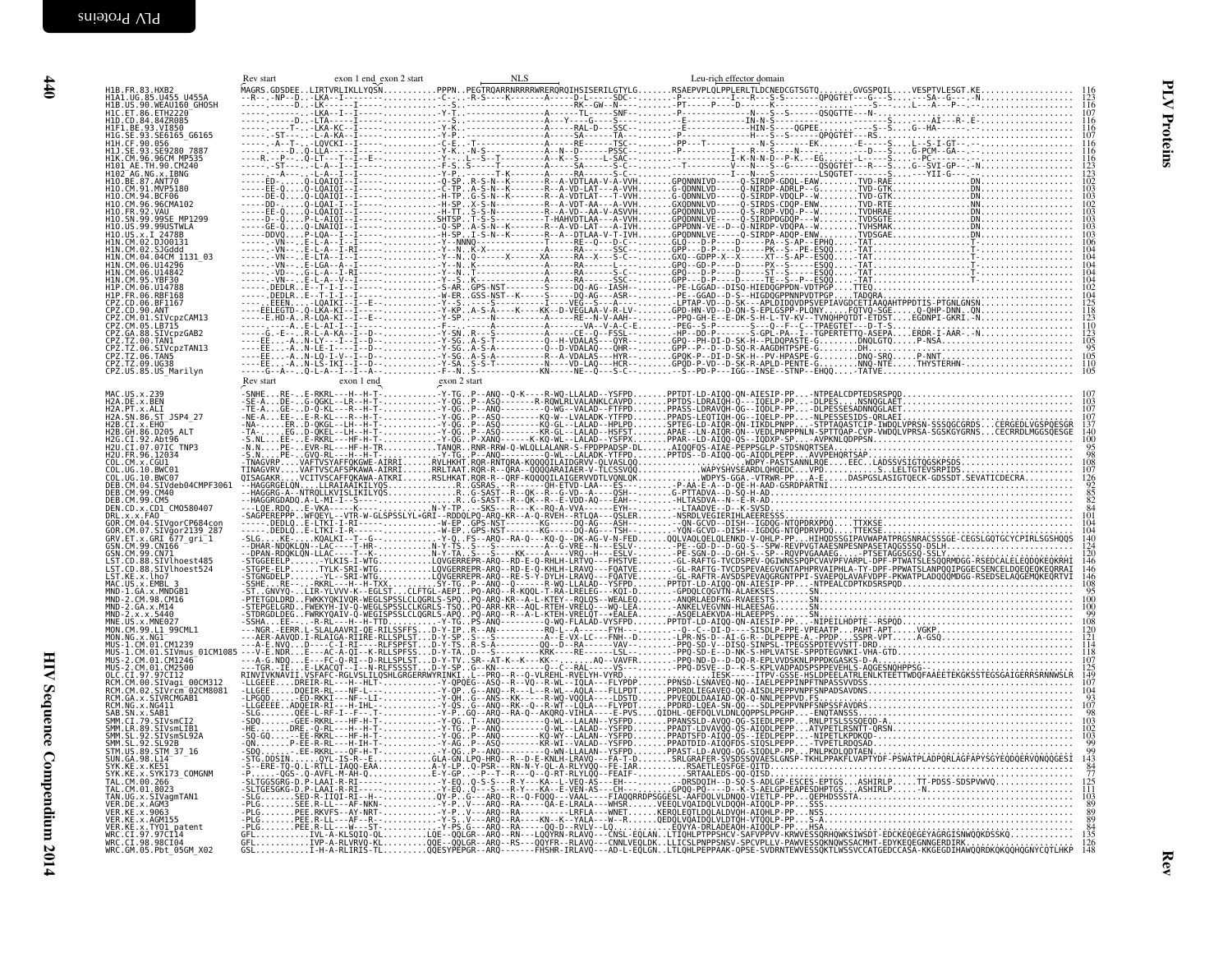|                                                                                                                                                                                                                                                                                                      |                                                                                                                                                                                 | Rev end                      |
|------------------------------------------------------------------------------------------------------------------------------------------------------------------------------------------------------------------------------------------------------------------------------------------------------|---------------------------------------------------------------------------------------------------------------------------------------------------------------------------------|------------------------------|
|                                                                                                                                                                                                                                                                                                      | H1B.FR.83.HXB2<br>H1A1.UG.85.U455 U455A<br>H1B.US.90.WEAU160_GH0SH                                                                                                              |                              |
|                                                                                                                                                                                                                                                                                                      |                                                                                                                                                                                 |                              |
|                                                                                                                                                                                                                                                                                                      | H1C.ET.86.ETH2220                                                                                                                                                               |                              |
|                                                                                                                                                                                                                                                                                                      | H1D.CD.84.84ZR085<br>H1F1.BE.93.VI850<br>H1F1.BE.93.VI850<br>H1G.SE.93.SE6165_G6165<br>H1H.CF.90.056                                                                            |                              |
|                                                                                                                                                                                                                                                                                                      |                                                                                                                                                                                 |                              |
|                                                                                                                                                                                                                                                                                                      |                                                                                                                                                                                 |                              |
|                                                                                                                                                                                                                                                                                                      |                                                                                                                                                                                 |                              |
|                                                                                                                                                                                                                                                                                                      | H11.SE.99.SE9280 7887<br>H11.SE.99.SE9280 7887<br>H101 AE.TH.90.CM240<br>H102_AG.NG.x.IBNG                                                                                      |                              |
|                                                                                                                                                                                                                                                                                                      |                                                                                                                                                                                 |                              |
|                                                                                                                                                                                                                                                                                                      |                                                                                                                                                                                 |                              |
|                                                                                                                                                                                                                                                                                                      | H10.BE.87.ANT70<br>H10.BE.87.ANT70<br>H10.CM.91.MVP5180                                                                                                                         |                              |
|                                                                                                                                                                                                                                                                                                      |                                                                                                                                                                                 |                              |
|                                                                                                                                                                                                                                                                                                      | H10.CM.94.BCF06<br>H10.CM.96.96CMA102<br>H10.CM.96.96CMA102<br>H10.SN.99.99SE MP1299<br>H10.US.99.99USTWLA<br>H10.US.99.99USTWLA                                                |                              |
|                                                                                                                                                                                                                                                                                                      |                                                                                                                                                                                 |                              |
|                                                                                                                                                                                                                                                                                                      |                                                                                                                                                                                 |                              |
|                                                                                                                                                                                                                                                                                                      |                                                                                                                                                                                 |                              |
|                                                                                                                                                                                                                                                                                                      |                                                                                                                                                                                 |                              |
|                                                                                                                                                                                                                                                                                                      | H10. US. x. 1 2478B<br>H1N. CM. 02. DJ00131<br>H1N. CM. 02. SJGddd<br>H1N. CM. 04. 04CM<br>H1N. CM. 06. U14296                                                                  |                              |
|                                                                                                                                                                                                                                                                                                      |                                                                                                                                                                                 |                              |
|                                                                                                                                                                                                                                                                                                      |                                                                                                                                                                                 |                              |
|                                                                                                                                                                                                                                                                                                      |                                                                                                                                                                                 |                              |
|                                                                                                                                                                                                                                                                                                      |                                                                                                                                                                                 |                              |
|                                                                                                                                                                                                                                                                                                      | H1N.CM.06.U14842<br>H1N.CM.95.YBF30                                                                                                                                             |                              |
|                                                                                                                                                                                                                                                                                                      |                                                                                                                                                                                 |                              |
|                                                                                                                                                                                                                                                                                                      | HIP.CM.06.UI4788<br>HIP.FR.06.RBF168                                                                                                                                            |                              |
|                                                                                                                                                                                                                                                                                                      | HP. F. H. 00. REF168<br>CPZ. CD. 90. ANT<br>CPZ. CM. 01. STVCp2CAM13<br>CPZ. CM. 05. LB715<br>CPZ. CM. 05. LB715<br>CPZ. TZ. 00. TAN1<br>CPZ. TZ. 00. TAN1<br>CPZ. TZ. 00. TAN1 |                              |
|                                                                                                                                                                                                                                                                                                      |                                                                                                                                                                                 |                              |
|                                                                                                                                                                                                                                                                                                      |                                                                                                                                                                                 |                              |
|                                                                                                                                                                                                                                                                                                      |                                                                                                                                                                                 |                              |
|                                                                                                                                                                                                                                                                                                      |                                                                                                                                                                                 |                              |
|                                                                                                                                                                                                                                                                                                      |                                                                                                                                                                                 |                              |
|                                                                                                                                                                                                                                                                                                      | CPZ.TZ.06.SIVCpzTAN13<br>CPZ.TZ.06.TAN5                                                                                                                                         |                              |
|                                                                                                                                                                                                                                                                                                      |                                                                                                                                                                                 |                              |
|                                                                                                                                                                                                                                                                                                      | CPZ.TZ.09.UG38<br>CPZ.US.85.US_Marilyn                                                                                                                                          |                              |
|                                                                                                                                                                                                                                                                                                      |                                                                                                                                                                                 |                              |
|                                                                                                                                                                                                                                                                                                      |                                                                                                                                                                                 | Rev end                      |
|                                                                                                                                                                                                                                                                                                      |                                                                                                                                                                                 |                              |
| MAC.US.x.239                                                                                                                                                                                                                                                                                         |                                                                                                                                                                                 |                              |
| H2A.DE.x.BEN                                                                                                                                                                                                                                                                                         |                                                                                                                                                                                 |                              |
| H2A.PT.x.ALI                                                                                                                                                                                                                                                                                         |                                                                                                                                                                                 |                              |
|                                                                                                                                                                                                                                                                                                      | H2A.SN.86.ST_JSP4_27                                                                                                                                                            |                              |
| H2B.CI.X.EHO                                                                                                                                                                                                                                                                                         |                                                                                                                                                                                 |                              |
|                                                                                                                                                                                                                                                                                                      |                                                                                                                                                                                 |                              |
|                                                                                                                                                                                                                                                                                                      |                                                                                                                                                                                 |                              |
|                                                                                                                                                                                                                                                                                                      | H2B.GH.86.D205 ALT<br>H2G.CI.92.Abt96<br>H2U.CI.07.07IC TNP3<br>H2U.FR.96.12034                                                                                                 |                              |
| COL.CM.x.CGU1                                                                                                                                                                                                                                                                                        |                                                                                                                                                                                 |                              |
|                                                                                                                                                                                                                                                                                                      |                                                                                                                                                                                 |                              |
|                                                                                                                                                                                                                                                                                                      | COL. UG. 10. BWC01<br>COL.UG.10.BWC07                                                                                                                                           |                              |
|                                                                                                                                                                                                                                                                                                      |                                                                                                                                                                                 |                              |
|                                                                                                                                                                                                                                                                                                      | DEB.CM.04.SIVdeb04CMPF3061<br>DEB.CM.99.CM40                                                                                                                                    |                              |
|                                                                                                                                                                                                                                                                                                      |                                                                                                                                                                                 |                              |
|                                                                                                                                                                                                                                                                                                      |                                                                                                                                                                                 |                              |
|                                                                                                                                                                                                                                                                                                      |                                                                                                                                                                                 |                              |
|                                                                                                                                                                                                                                                                                                      | DEB.CM.99.CM49<br>DEN.CD.x.CD1_CM0580407<br>DEN.CD.x.CD1_CM0580407<br>GOR.CM.04.SIVgorCP684con<br>GOR.CM.04.SIVgorCP684con<br>GOR.CM.07.SIVgor2139_287<br>GSN.CM.99.CN166_911_1 |                              |
|                                                                                                                                                                                                                                                                                                      |                                                                                                                                                                                 |                              |
|                                                                                                                                                                                                                                                                                                      |                                                                                                                                                                                 | KKSAARP                      |
|                                                                                                                                                                                                                                                                                                      | GSN. CM. 99. CN166                                                                                                                                                              |                              |
| GSN.CM.99.CN71                                                                                                                                                                                                                                                                                       |                                                                                                                                                                                 |                              |
|                                                                                                                                                                                                                                                                                                      | LST.CD.88.SIVlhoest485                                                                                                                                                          | SSSCERHOTGTKEKMEIQIOREKWVSQ- |
|                                                                                                                                                                                                                                                                                                      | LST.CD.88.SIVlhoest524                                                                                                                                                          |                              |
| LST.KE.x. <u>lho</u> 7                                                                                                                                                                                                                                                                               |                                                                                                                                                                                 |                              |
|                                                                                                                                                                                                                                                                                                      | LST. K. E. X. LND<br>MAC. US. X. EMBL 3<br>MND-1. GA. X. MNDGB1<br>MND-2. CM. 98. CM16<br>MND-2. X. X. 5440<br>MND-2. X. X. 5440<br>MNE. US. X. MNE027<br>MNE. US. X. MNE027    |                              |
|                                                                                                                                                                                                                                                                                                      |                                                                                                                                                                                 |                              |
|                                                                                                                                                                                                                                                                                                      |                                                                                                                                                                                 |                              |
|                                                                                                                                                                                                                                                                                                      |                                                                                                                                                                                 |                              |
|                                                                                                                                                                                                                                                                                                      |                                                                                                                                                                                 |                              |
|                                                                                                                                                                                                                                                                                                      | MON.CM.99.L1_99CML1                                                                                                                                                             |                              |
|                                                                                                                                                                                                                                                                                                      |                                                                                                                                                                                 |                              |
|                                                                                                                                                                                                                                                                                                      | MON.NG.x.NG1-<br>MUS-1.CM.01.CM1239                                                                                                                                             |                              |
|                                                                                                                                                                                                                                                                                                      |                                                                                                                                                                                 |                              |
|                                                                                                                                                                                                                                                                                                      |                                                                                                                                                                                 |                              |
|                                                                                                                                                                                                                                                                                                      |                                                                                                                                                                                 |                              |
|                                                                                                                                                                                                                                                                                                      |                                                                                                                                                                                 |                              |
|                                                                                                                                                                                                                                                                                                      |                                                                                                                                                                                 |                              |
|                                                                                                                                                                                                                                                                                                      |                                                                                                                                                                                 |                              |
|                                                                                                                                                                                                                                                                                                      |                                                                                                                                                                                 |                              |
|                                                                                                                                                                                                                                                                                                      |                                                                                                                                                                                 |                              |
|                                                                                                                                                                                                                                                                                                      |                                                                                                                                                                                 |                              |
|                                                                                                                                                                                                                                                                                                      |                                                                                                                                                                                 |                              |
|                                                                                                                                                                                                                                                                                                      | SMM.CI.79.SIVsmCI2                                                                                                                                                              |                              |
|                                                                                                                                                                                                                                                                                                      |                                                                                                                                                                                 |                              |
|                                                                                                                                                                                                                                                                                                      |                                                                                                                                                                                 |                              |
|                                                                                                                                                                                                                                                                                                      |                                                                                                                                                                                 |                              |
|                                                                                                                                                                                                                                                                                                      | SMM.CR. 89. SIVSMCIB1<br>SMM.CR. 92. SIVSMCIB1<br>SMM.SL. 92. SIVSMSL92A<br>SMM.SL. 92. SL92B<br>STM. US. 89. STM_37_16                                                         |                              |
|                                                                                                                                                                                                                                                                                                      |                                                                                                                                                                                 |                              |
|                                                                                                                                                                                                                                                                                                      |                                                                                                                                                                                 | IVSEGKK                      |
| MUS.<br>MÙS.<br>MUS - 2 . CM . 01 . CM 2500<br>RCC . CI . 97 . 97CI12<br>RCM . CM . 00 . SIVagi . 00CM312<br>RCM . CM . 02 . SIVRGT . 02CM8081<br>RCM . GA . x . NG4RT<br>RCM . NG . x . NG4RT<br>RCM . NG . x . NG4RT<br>RCM . NG . x . NG4RT<br>SAB.SN.x.SAB1<br>SUN. GA. 98. L14<br>SYK.KE.x.KE51 |                                                                                                                                                                                 |                              |
|                                                                                                                                                                                                                                                                                                      |                                                                                                                                                                                 |                              |
|                                                                                                                                                                                                                                                                                                      |                                                                                                                                                                                 |                              |
|                                                                                                                                                                                                                                                                                                      |                                                                                                                                                                                 |                              |
|                                                                                                                                                                                                                                                                                                      | SYK. KE: x. SYK173_COMGNM<br>TAL. CM. 00. 266<br>TAL. CM. 00. 266<br>TAN. UG. x. SIVagmTAN1<br>VER. DE. x. AGM3                                                                 |                              |
|                                                                                                                                                                                                                                                                                                      |                                                                                                                                                                                 |                              |
|                                                                                                                                                                                                                                                                                                      | VER.KE.x.9063<br>VER.KE.x.8063                                                                                                                                                  |                              |
|                                                                                                                                                                                                                                                                                                      |                                                                                                                                                                                 |                              |
|                                                                                                                                                                                                                                                                                                      |                                                                                                                                                                                 |                              |
|                                                                                                                                                                                                                                                                                                      | VER.KE.X.TY01 patent<br>WRC.CI.97.97CI14<br>WRC.CI.98.98CI04<br>WRC.GM.05.Pbt 05GM X02                                                                                          |                              |

Rev end

Rev

 $\sharp$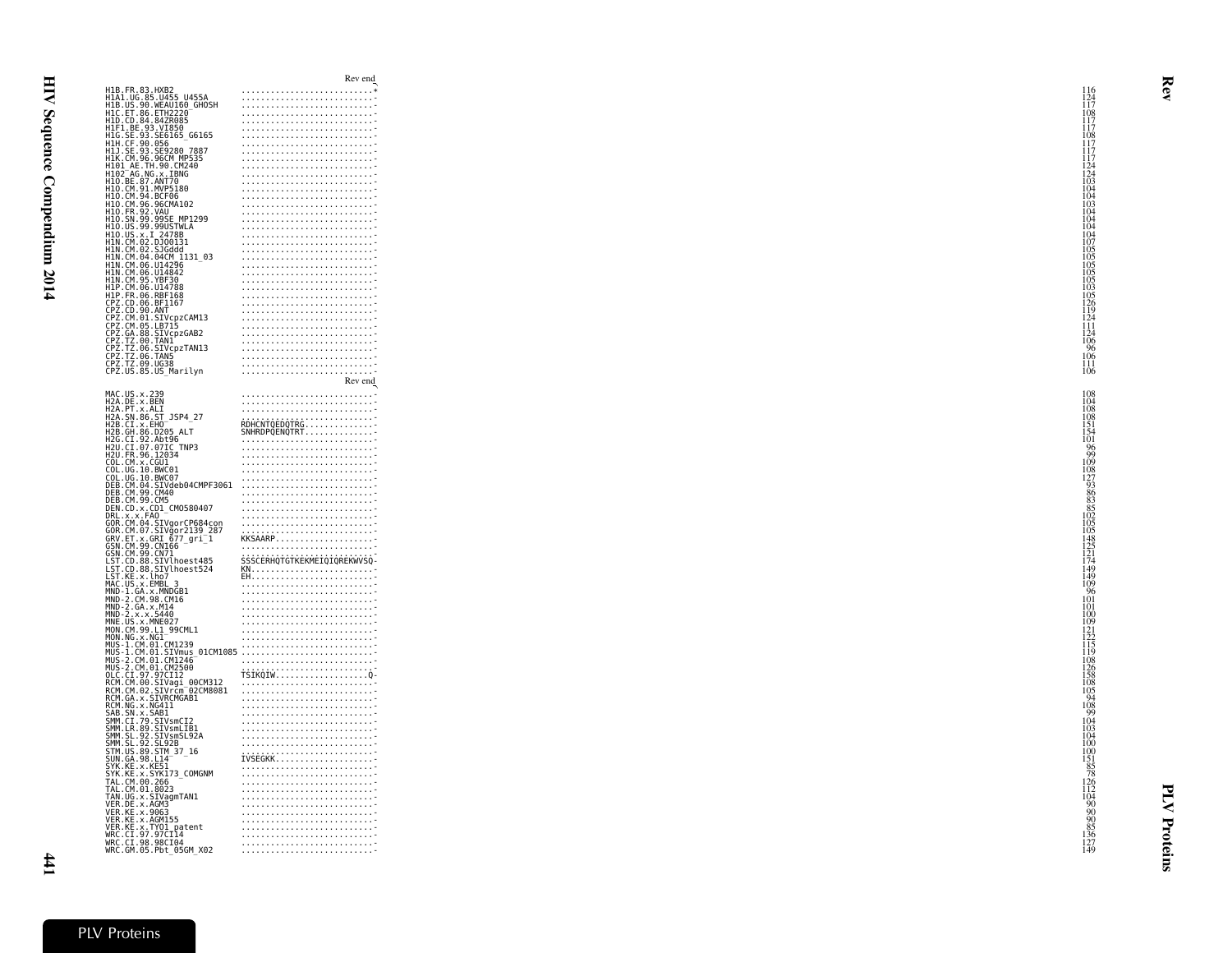<span id="page-31-0"></span>

|  |  |  | 82<br>82<br>82<br>87                   |
|--|--|--|----------------------------------------|
|  |  |  | 83<br>82<br>82<br>81<br>82<br>81       |
|  |  |  |                                        |
|  |  |  | 81<br>82<br>782<br>86<br>86            |
|  |  |  | $\frac{86}{86}$                        |
|  |  |  | 86<br>86<br>84<br>84<br>86             |
|  |  |  | $\frac{86}{87}$                        |
|  |  |  | 86<br>$\frac{86}{84}$<br>86            |
|  |  |  | 86<br>86                               |
|  |  |  | $\frac{86}{86}$<br>$\frac{86}{86}$     |
|  |  |  | 86<br>87<br>77<br>77<br>77<br>87       |
|  |  |  |                                        |
|  |  |  | 66758475799288888                      |
|  |  |  |                                        |
|  |  |  | $\frac{81}{82}$<br>$\frac{82}{80}$     |
|  |  |  | $80^{\circ}$<br>87                     |
|  |  |  | 83<br>$\frac{83}{87}$                  |
|  |  |  | $\frac{86}{87}$<br>$\frac{89}{89}$     |
|  |  |  | 84<br>84<br>84<br>84                   |
|  |  |  |                                        |
|  |  |  | 843<br>883<br>65<br>80<br>$80^{\circ}$ |
|  |  |  |                                        |
|  |  |  | 80977889977788                         |
|  |  |  |                                        |
|  |  |  |                                        |
|  |  |  |                                        |
|  |  |  |                                        |
|  |  |  |                                        |
|  |  |  |                                        |
|  |  |  |                                        |

phos phos s<br>
phos phos cytoplasmic domain<br>
phos cytoplasmic domain

transmembrane domain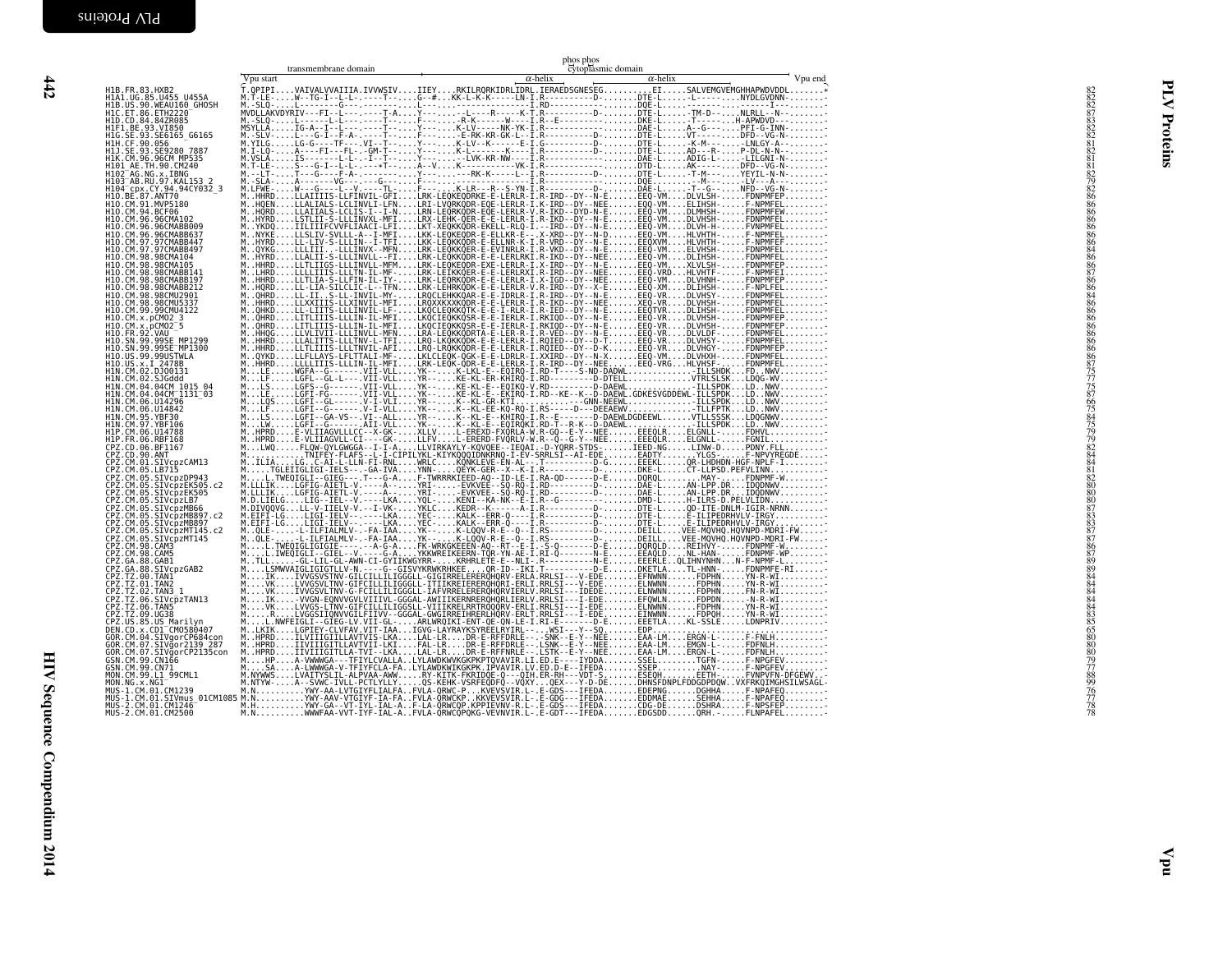HIV Sequence Compendium 2014 HIV Sequence Compendium 2014

<span id="page-32-0"></span>

|                                      |                                       |                                   | signal peptide end gp120 start                                                                                                                      |  |                                                           |                                | glycosy <u>latio</u> n NVT |                                            |                                                    |  |
|--------------------------------------|---------------------------------------|-----------------------------------|-----------------------------------------------------------------------------------------------------------------------------------------------------|--|-----------------------------------------------------------|--------------------------------|----------------------------|--------------------------------------------|----------------------------------------------------|--|
|                                      |                                       |                                   |                                                                                                                                                     |  |                                                           |                                |                            |                                            |                                                    |  |
|                                      |                                       |                                   |                                                                                                                                                     |  |                                                           |                                |                            |                                            |                                                    |  |
|                                      |                                       |                                   |                                                                                                                                                     |  |                                                           |                                |                            |                                            |                                                    |  |
|                                      |                                       |                                   |                                                                                                                                                     |  |                                                           |                                |                            |                                            |                                                    |  |
|                                      |                                       |                                   |                                                                                                                                                     |  |                                                           |                                |                            |                                            |                                                    |  |
|                                      |                                       |                                   |                                                                                                                                                     |  |                                                           |                                |                            |                                            |                                                    |  |
|                                      |                                       |                                   |                                                                                                                                                     |  |                                                           |                                |                            |                                            |                                                    |  |
|                                      |                                       |                                   |                                                                                                                                                     |  |                                                           |                                |                            |                                            |                                                    |  |
|                                      |                                       |                                   |                                                                                                                                                     |  |                                                           |                                |                            |                                            |                                                    |  |
|                                      |                                       |                                   |                                                                                                                                                     |  |                                                           |                                |                            |                                            |                                                    |  |
|                                      |                                       |                                   |                                                                                                                                                     |  |                                                           |                                |                            |                                            |                                                    |  |
|                                      |                                       |                                   |                                                                                                                                                     |  |                                                           |                                |                            |                                            |                                                    |  |
|                                      |                                       |                                   |                                                                                                                                                     |  |                                                           |                                |                            |                                            |                                                    |  |
|                                      |                                       |                                   |                                                                                                                                                     |  |                                                           |                                |                            |                                            |                                                    |  |
|                                      |                                       |                                   |                                                                                                                                                     |  |                                                           |                                |                            |                                            |                                                    |  |
|                                      |                                       |                                   |                                                                                                                                                     |  |                                                           |                                |                            |                                            |                                                    |  |
|                                      |                                       |                                   |                                                                                                                                                     |  |                                                           |                                |                            |                                            |                                                    |  |
|                                      |                                       |                                   |                                                                                                                                                     |  |                                                           |                                |                            |                                            |                                                    |  |
|                                      |                                       |                                   |                                                                                                                                                     |  |                                                           |                                |                            |                                            |                                                    |  |
|                                      |                                       |                                   |                                                                                                                                                     |  |                                                           |                                |                            |                                            |                                                    |  |
|                                      |                                       |                                   |                                                                                                                                                     |  |                                                           |                                |                            |                                            |                                                    |  |
| TAN5                                 |                                       |                                   |                                                                                                                                                     |  |                                                           |                                |                            |                                            |                                                    |  |
| Z.TZ.09.UG38<br>CPZ.US.85.US Marilyn |                                       |                                   |                                                                                                                                                     |  |                                                           |                                |                            |                                            |                                                    |  |
|                                      |                                       |                                   | signal peptide end gp120 start                                                                                                                      |  |                                                           |                                |                            |                                            |                                                    |  |
|                                      |                                       |                                   |                                                                                                                                                     |  |                                                           |                                |                            |                                            |                                                    |  |
| DE.x.BEN                             |                                       |                                   |                                                                                                                                                     |  |                                                           |                                |                            |                                            | --AI--VWO-FET-I------S---ITMR-NKSET-RWGLTK-ITTTAST |  |
| 2A.                                  |                                       |                                   |                                                                                                                                                     |  |                                                           |                                |                            |                                            |                                                    |  |
|                                      |                                       |                                   |                                                                                                                                                     |  |                                                           |                                |                            |                                            |                                                    |  |
| 2R GH 86 D205 ALT                    |                                       |                                   |                                                                                                                                                     |  |                                                           |                                |                            |                                            |                                                    |  |
|                                      |                                       |                                   |                                                                                                                                                     |  |                                                           |                                |                            |                                            |                                                    |  |
|                                      |                                       |                                   |                                                                                                                                                     |  |                                                           |                                |                            |                                            |                                                    |  |
|                                      |                                       |                                   |                                                                                                                                                     |  |                                                           |                                |                            |                                            |                                                    |  |
|                                      | SIVdeb04CMPF3061                      |                                   |                                                                                                                                                     |  |                                                           |                                |                            |                                            |                                                    |  |
|                                      |                                       |                                   |                                                                                                                                                     |  |                                                           |                                |                            |                                            |                                                    |  |
|                                      |                                       |                                   |                                                                                                                                                     |  |                                                           |                                |                            |                                            |                                                    |  |
|                                      | $.04. SI$ Vaor $CP684$ con            |                                   |                                                                                                                                                     |  |                                                           |                                |                            |                                            |                                                    |  |
|                                      | IVăor2139 287<br>7_gri <sup>-</sup> 1 |                                   |                                                                                                                                                     |  |                                                           |                                |                            |                                            |                                                    |  |
|                                      |                                       |                                   |                                                                                                                                                     |  |                                                           |                                |                            |                                            |                                                    |  |
|                                      | SIVlhoest485                          |                                   |                                                                                                                                                     |  |                                                           |                                |                            |                                            |                                                    |  |
|                                      | SIVlhoest524                          |                                   |                                                                                                                                                     |  |                                                           |                                |                            |                                            |                                                    |  |
|                                      |                                       |                                   |                                                                                                                                                     |  |                                                           |                                |                            |                                            |                                                    |  |
|                                      |                                       |                                   |                                                                                                                                                     |  |                                                           |                                |                            |                                            |                                                    |  |
|                                      |                                       |                                   |                                                                                                                                                     |  |                                                           |                                |                            |                                            |                                                    |  |
|                                      |                                       |                                   |                                                                                                                                                     |  |                                                           |                                |                            |                                            |                                                    |  |
|                                      | 99CML1                                |                                   |                                                                                                                                                     |  |                                                           |                                |                            |                                            |                                                    |  |
|                                      |                                       |                                   |                                                                                                                                                     |  |                                                           |                                |                            |                                            |                                                    |  |
|                                      |                                       |                                   |                                                                                                                                                     |  |                                                           |                                |                            |                                            |                                                    |  |
|                                      |                                       |                                   |                                                                                                                                                     |  |                                                           |                                |                            |                                            |                                                    |  |
|                                      |                                       |                                   |                                                                                                                                                     |  |                                                           |                                |                            |                                            |                                                    |  |
|                                      | iIVrčm <sup>−</sup> 02CM8081          |                                   |                                                                                                                                                     |  |                                                           |                                |                            |                                            |                                                    |  |
|                                      |                                       |                                   |                                                                                                                                                     |  |                                                           |                                |                            |                                            |                                                    |  |
|                                      |                                       |                                   |                                                                                                                                                     |  |                                                           |                                |                            |                                            |                                                    |  |
|                                      |                                       |                                   |                                                                                                                                                     |  |                                                           |                                |                            |                                            |                                                    |  |
|                                      |                                       |                                   | GNQL-IAIL-Vaniu-Listy<br>GNQL-IAIL-LSA-E.IFCTOY---F----A-RN--IP-----QNRDI-G-IQ-L-.DNGDYS-LAL----A-DA-<br>GLHL-IDILFLSVLG.TWCAQY--IF--I-A-RN--IP---- |  |                                                           |                                |                            | FET-I----------IAM-<br>FET-I----------IAMR |                                                    |  |
|                                      |                                       |                                   |                                                                                                                                                     |  |                                                           |                                |                            |                                            |                                                    |  |
|                                      |                                       |                                   |                                                                                                                                                     |  |                                                           |                                |                            |                                            |                                                    |  |
|                                      |                                       |                                   |                                                                                                                                                     |  |                                                           | $S - QNL - \ldots$             |                            |                                            |                                                    |  |
|                                      |                                       |                                   |                                                                                                                                                     |  |                                                           | $\overline{D}$ -HDYT- $\ldots$ |                            |                                            |                                                    |  |
| 9063                                 |                                       | . LLTG I - LIGI<br>. LGIV LIAIIGI |                                                                                                                                                     |  |                                                           |                                |                            |                                            |                                                    |  |
|                                      |                                       |                                   |                                                                                                                                                     |  |                                                           |                                |                            |                                            |                                                    |  |
|                                      | 701 patent                            |                                   |                                                                                                                                                     |  | .INSSVOA.-MPTTSL-<br>Y--------Q-EDS-DF-L----NRSL-VSTR-I-. |                                |                            |                                            |                                                    |  |
| WRC.CI.98.98CI04                     |                                       |                                   | ILISIV-IGL.GIG-QYI-------Q-E-SKDF-L---NRSL-VSTH-I-.HIEHWE-QY-P--K---TRKVAD-QIIQ-AWTGVT-MI-TI------I--Y--KMT-                                        |  |                                                           |                                |                            |                                            |                                                    |  |
|                                      |                                       |                                   |                                                                                                                                                     |  | GIGL.GLG-0YI--------0-E--KDFML--                          |                                |                            |                                            |                                                    |  |

Env

glycosy<u>latio</u>n NDT<br>V1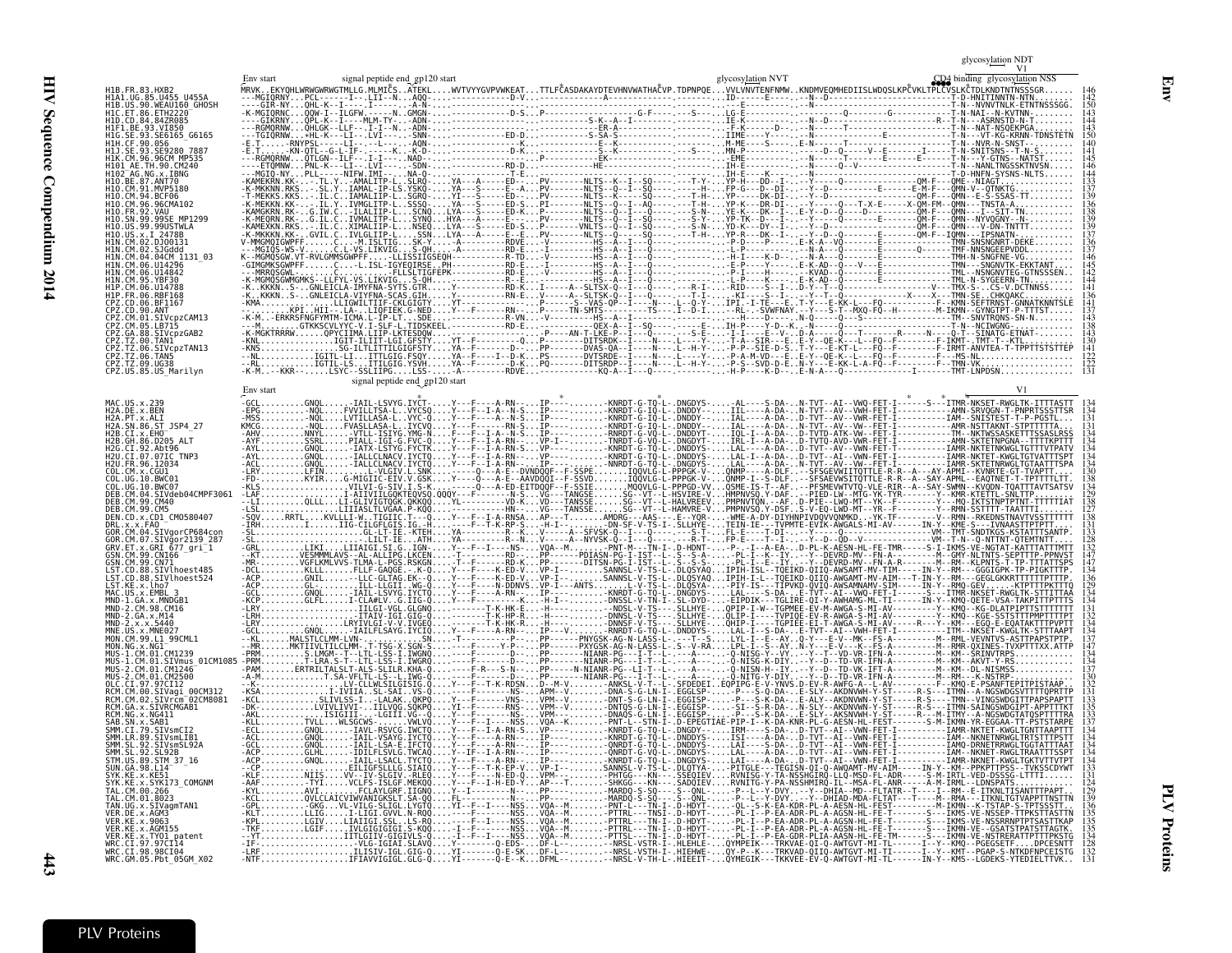|  | glycosylation NIS<br>glycosylation NCS | CD <sub>4</sub> binding | glycosylation NVS |
|--|----------------------------------------|-------------------------|-------------------|
|  |                                        |                         |                   |
|  |                                        |                         |                   |
|  |                                        |                         |                   |
|  |                                        |                         |                   |
|  |                                        |                         |                   |
|  |                                        |                         |                   |
|  |                                        |                         |                   |
|  |                                        |                         |                   |
|  |                                        |                         |                   |
|  |                                        |                         |                   |
|  |                                        |                         |                   |
|  |                                        |                         |                   |
|  |                                        |                         |                   |
|  |                                        |                         |                   |
|  |                                        |                         |                   |
|  |                                        |                         |                   |
|  |                                        |                         |                   |
|  |                                        |                         |                   |
|  |                                        |                         |                   |
|  |                                        |                         |                   |
|  |                                        |                         |                   |
|  |                                        |                         |                   |
|  |                                        |                         |                   |
|  |                                        |                         |                   |
|  |                                        |                         |                   |
|  |                                        |                         |                   |
|  |                                        |                         |                   |
|  |                                        |                         |                   |
|  |                                        |                         |                   |
|  |                                        |                         |                   |
|  |                                        |                         |                   |
|  |                                        |                         |                   |
|  |                                        |                         |                   |
|  |                                        |                         |                   |
|  |                                        |                         |                   |
|  |                                        |                         |                   |
|  |                                        |                         |                   |
|  |                                        |                         |                   |
|  |                                        |                         |                   |
|  |                                        |                         |                   |
|  |                                        |                         |                   |
|  |                                        |                         |                   |
|  |                                        |                         |                   |
|  |                                        |                         |                   |
|  |                                        |                         |                   |

PLV Proteins

**PLV Proteins**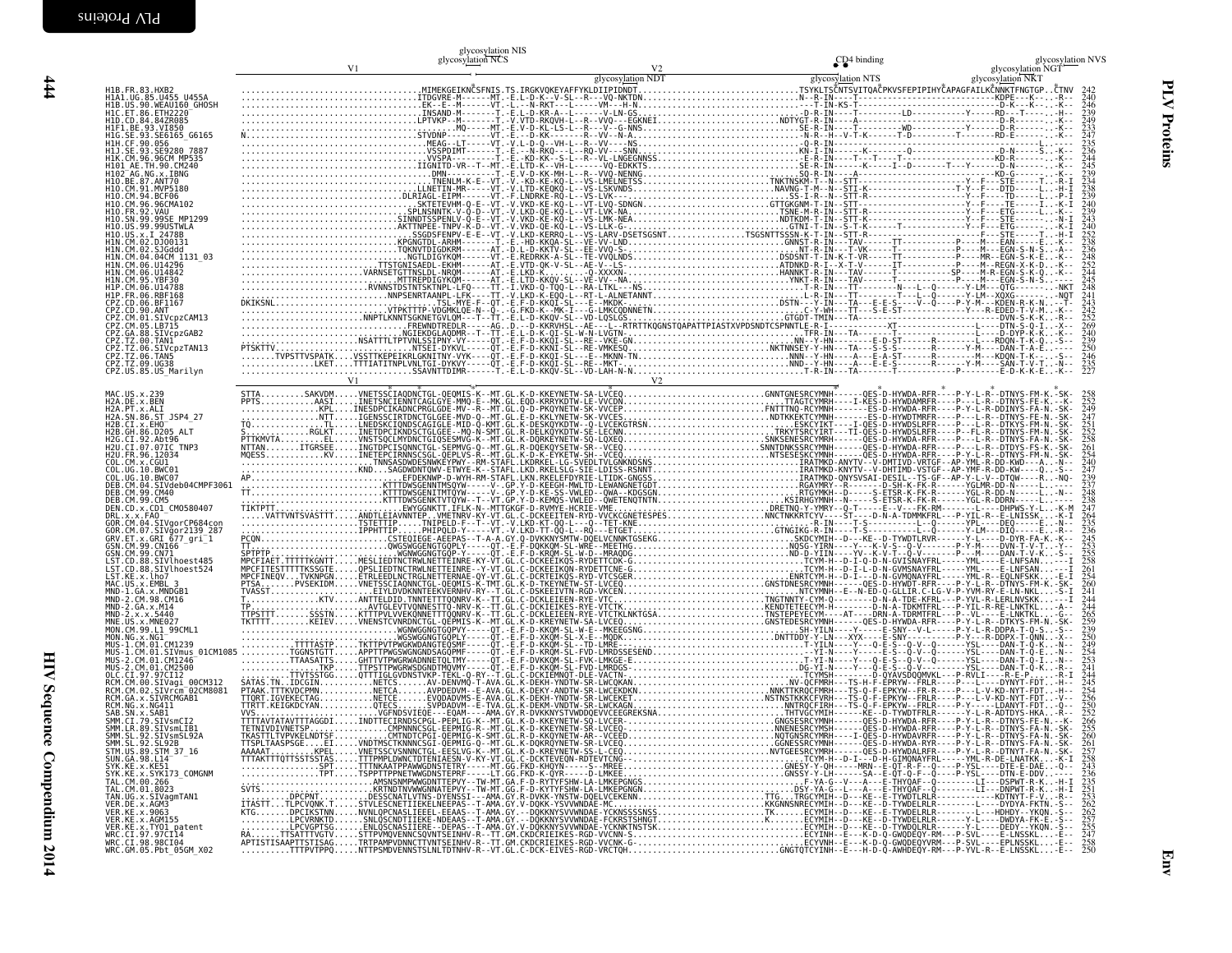#### glycosylation NVS

| glycosylation NVS                                                                                                                                                                                                              |                   | $CD4$ binding<br>g glycosy <u>lati</u> on NNT<br>glycos <u>ylatio</u> n NCT | $\frac{\text{V3 tip}}{\text{V3}}$ |                                     |               |
|--------------------------------------------------------------------------------------------------------------------------------------------------------------------------------------------------------------------------------|-------------------|-----------------------------------------------------------------------------|-----------------------------------|-------------------------------------|---------------|
|                                                                                                                                                                                                                                | glycosylation NGS | glycosylation NFT<br>glycosylation NTS                                      |                                   | glycosylation NNT glycosylation NKT | $CD4$ binding |
| H1B.FR.83.HXB2<br>H1A1.UG.85.U455_U455A<br>H1B.US.90.WEAU160 GHOSH                                                                                                                                                             |                   |                                                                             |                                   |                                     |               |
| HIC.ET.86.ETH2220<br>H1D.CD.84.84ZR085                                                                                                                                                                                         |                   |                                                                             |                                   |                                     |               |
| HIP. UP. 04. 0425003<br>HIF1. BE. 93. VI850<br>HIH. CF. 99. 056<br>HIH. CF. 90. 056                                                                                                                                            |                   |                                                                             |                                   |                                     |               |
| H1J.SE.93.SE9280 7887<br>IK.CM.96.96CM MP535                                                                                                                                                                                   |                   |                                                                             |                                   |                                     |               |
| 1101 AE.TH.90.CM240                                                                                                                                                                                                            |                   |                                                                             |                                   |                                     |               |
| H10. BE.87.ANT70<br>H10. BE.87.ANT70<br>H10. CM.91.MVP5180<br>H10. CM.94.BCF06                                                                                                                                                 |                   |                                                                             |                                   |                                     |               |
| H10.CM.96.96CMA102<br>H10.FR.92.VAU                                                                                                                                                                                            |                   |                                                                             |                                   |                                     |               |
| H10.FK.92.VAU<br>H10.SN.99.995E MP1299<br>H10.US.99.99USTWLA<br>H1N.CM.02.D100131<br>H1N.CM.02.D100131<br>H1N.CM.04.04CM 1131_03<br>H1N.CM.04.04CM 1131_03<br>H1N.CM.06.U14296                                                 |                   |                                                                             |                                   |                                     |               |
|                                                                                                                                                                                                                                |                   |                                                                             |                                   |                                     |               |
| H1N.CM.06.ŬĪ4842<br>H1N.CM.95.YBF30                                                                                                                                                                                            |                   |                                                                             |                                   |                                     |               |
| H1P.CM.06.U14788                                                                                                                                                                                                               |                   |                                                                             |                                   |                                     |               |
| CPZ.CD.06.BF1167                                                                                                                                                                                                               |                   |                                                                             |                                   |                                     |               |
| CPZ.CD.90.ANT<br>CPZ.CM.01.SIVcpzCAM13<br>CPZ.CM.05.LB715                                                                                                                                                                      |                   |                                                                             |                                   |                                     |               |
| CPZ.GA.88.SIVcpzGAB2<br>CPZ.TZ.00.TAN1<br>PZ.TZ.06.SIVcpzTAN13                                                                                                                                                                 |                   |                                                                             |                                   |                                     |               |
| CPZ.TZ.06.TAN5<br>CPZ.TZ.06.TAN5<br>CPZ.TZ.09.UG38<br>CPZ.US.85.US_Marilyn                                                                                                                                                     |                   |                                                                             |                                   |                                     |               |
|                                                                                                                                                                                                                                |                   |                                                                             | V3 tip                            |                                     |               |
| MAC.US.x.239<br>H2A.DE.x.BEN<br>H2A.PT.x.ALI                                                                                                                                                                                   |                   |                                                                             |                                   |                                     |               |
| H2A.SN.86.ST_JSP4_27<br>H2B.CI.x.EHO                                                                                                                                                                                           |                   |                                                                             |                                   |                                     |               |
| H2B.GH.86.D205_ALT                                                                                                                                                                                                             |                   |                                                                             |                                   |                                     |               |
| H2G.CI.92.Abt96<br>H2U.CI.07.07IC TNP3<br>H2U.FR.96.12034                                                                                                                                                                      |                   |                                                                             |                                   |                                     |               |
| COL.CM.x.CGU1<br>COL.UG.10.BWC01<br>COL.UG.10.BWC07                                                                                                                                                                            |                   |                                                                             |                                   |                                     |               |
| DEB.CM.04.SIVdeb04CMPF3061<br>EB.CM.99.CM40                                                                                                                                                                                    |                   |                                                                             |                                   |                                     |               |
| DEB.CM.99.CM5<br>DEN.CD.x.CD1 CM0580407                                                                                                                                                                                        |                   |                                                                             |                                   |                                     |               |
| DRL.x.x.FAO ¯<br>GOR.CM.04.SIVgorCP684con                                                                                                                                                                                      |                   |                                                                             |                                   |                                     |               |
| GRV.CT.87.31107-2139-26<br>GRV.CT.x.GRI 677-9r1-1<br>GSN.CM.99.CN166<br>LST.CD.88.SIVlhoest485<br>LST.CD.88.SIVlhoest524                                                                                                       |                   |                                                                             |                                   |                                     |               |
|                                                                                                                                                                                                                                |                   |                                                                             |                                   |                                     |               |
| LST.KE.x.lho7<br>MAC.US.x.EMBL 3<br>MND-1.GA.x.MNDGB1                                                                                                                                                                          |                   |                                                                             |                                   |                                     |               |
| MND-2.CM.98.CM16<br>MND-2.GA.x.M14                                                                                                                                                                                             |                   |                                                                             |                                   |                                     |               |
| JS.x.MNE027<br>MON.CM.99.L1_99CML1                                                                                                                                                                                             |                   |                                                                             |                                   |                                     |               |
| MON.NG.x.NG1<br>MUS-1.CM.01.CM1239<br>MUS-1.CM.01.SIVmus 01CM108                                                                                                                                                               |                   |                                                                             |                                   |                                     |               |
| MUS-2.CM.01.CM1246<br>MUS-2.CM.01.CM2500                                                                                                                                                                                       |                   |                                                                             |                                   |                                     |               |
| OLC.CI.97.97CI12<br>CM.CM.00.SIVaqi 00CM312<br>CM.CM.02.SIVrcm <sup>-</sup> 02CM8081                                                                                                                                           |                   |                                                                             |                                   |                                     |               |
| RCM.GA.x.SIVRCMGAB1<br>RCM.NG.x.NG411                                                                                                                                                                                          |                   |                                                                             |                                   |                                     |               |
| SAB.SN.x.SAB1<br>SAB.SN.x.SAB1<br>SMM.CI.79.SIVsmCI2<br>SMM.LR.89.SIVsmLIB1                                                                                                                                                    |                   |                                                                             |                                   |                                     |               |
| SMM.SL.92.                                                                                                                                                                                                                     |                   |                                                                             |                                   |                                     |               |
|                                                                                                                                                                                                                                |                   |                                                                             |                                   |                                     |               |
| SMM. SL. 92. SLVSMSL92A<br>SMM. SL. 92. SLMS 37_16<br>SUN. GA. 98. L14<br>SVN. GA. 98. L14<br>SYK. KE. x. SYK173_COMGNM<br>TAL. CM. 00. 266<br>TAL. CM. 01. 8023<br>TAL. CM. 01. 8023<br>TAL. CM. 01. 8023<br>VFR. DE. x. AGM3 |                   |                                                                             |                                   |                                     |               |
|                                                                                                                                                                                                                                |                   |                                                                             |                                   |                                     |               |
| TAN.00.x.51VagmiAN1<br>VER.0E.x.4GM3<br>VER.KE.x.4GM3<br>VER.KE.x.4GM155<br>WER.KE.x.TY01 patent<br>MRC.CI.98.98CI04<br>WRC.CI.98.98CI04<br>WRC.CM.05.Pbt_05GM_X02                                                             |                   |                                                                             |                                   |                                     |               |
|                                                                                                                                                                                                                                |                   |                                                                             |                                   |                                     |               |
|                                                                                                                                                                                                                                |                   |                                                                             |                                   |                                     |               |

 $445$ 

Env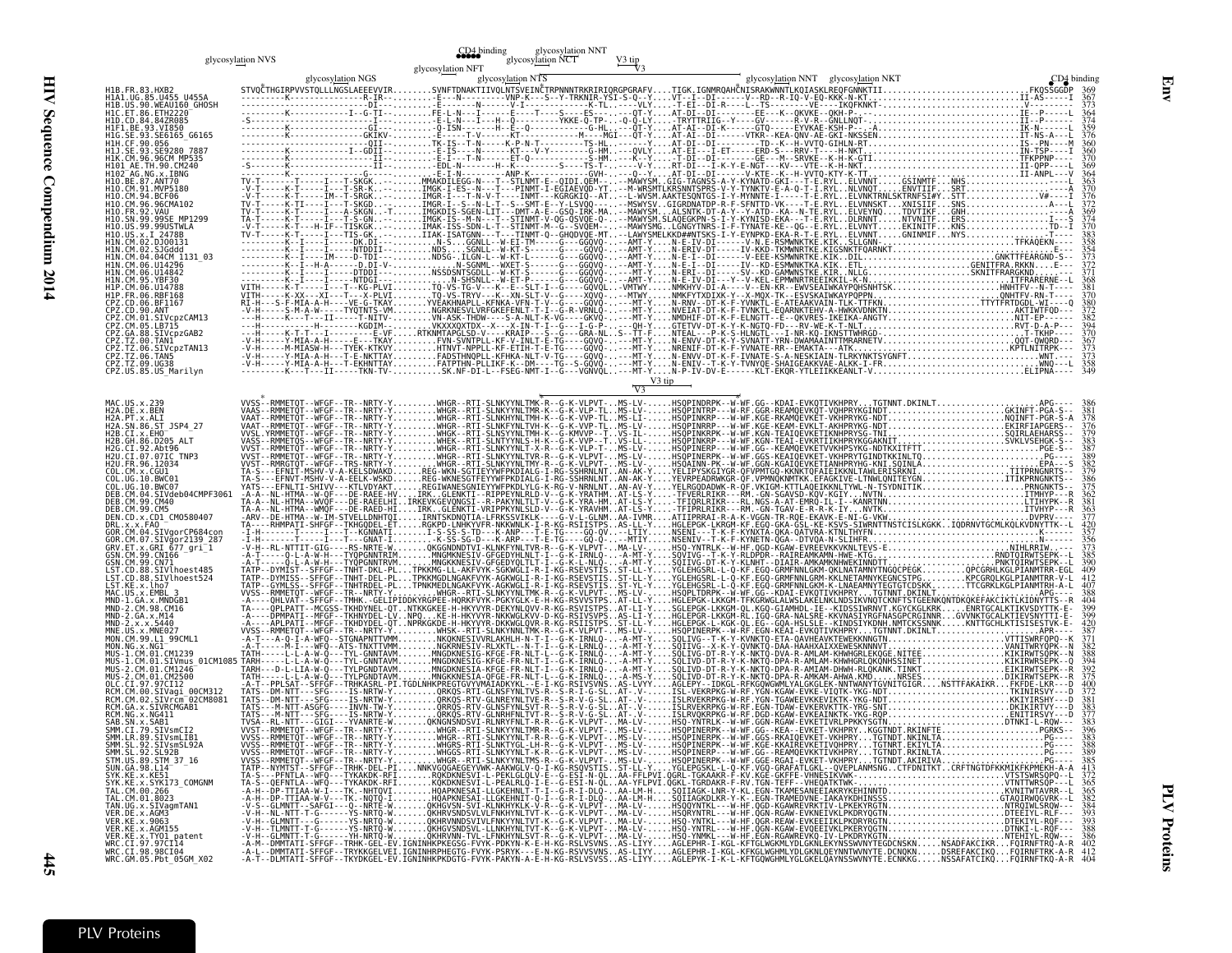|                                                                                                                                                                                                                                                                 | glycosylation NST |  |  |  |
|-----------------------------------------------------------------------------------------------------------------------------------------------------------------------------------------------------------------------------------------------------------------|-------------------|--|--|--|
|                                                                                                                                                                                                                                                                 |                   |  |  |  |
| H1B.FR.83.HXB2<br>H1A1.UG.85.U455_U455A                                                                                                                                                                                                                         |                   |  |  |  |
| <b>HIB. US. 90. WEAU160_GHOSH<br/>H1C. ET. 86. ETH2220<br/>H1D. CD. 84. 842R085<br/>H1F1. BE. 93. VI850</b>                                                                                                                                                     |                   |  |  |  |
| HIG.SE.93.SE6165 G6165                                                                                                                                                                                                                                          |                   |  |  |  |
| H1H. ČF. 90. 056<br>H1J. SE. 93. SE9280_7887                                                                                                                                                                                                                    |                   |  |  |  |
| HIK.CM.96.96CM MP535<br>H101 AE.TH.90.CM240<br>$+102^-$ AG.NG.x.IBNG                                                                                                                                                                                            |                   |  |  |  |
| H1O.CM.91.MVP5180                                                                                                                                                                                                                                               |                   |  |  |  |
| H10.CM.94.BCF06<br>H10.CM.96.96CMA102                                                                                                                                                                                                                           |                   |  |  |  |
| SN.99.99SE MP1299<br>H10.US.99.99USTWLA                                                                                                                                                                                                                         |                   |  |  |  |
| H10.US.x.I 2478B<br>H1N.CM.02.DJ00131<br>11N.CM.02.SJGddd                                                                                                                                                                                                       |                   |  |  |  |
| 41N CM 06 1114296                                                                                                                                                                                                                                               |                   |  |  |  |
| 41N CM 06 1114842                                                                                                                                                                                                                                               |                   |  |  |  |
| HIP .FR.06.RBF168<br>CPZ.CD.06.BF1167<br>CPZ.CD.00.ANT<br>CPZ.CM.01.SIVcpzCAM13                                                                                                                                                                                 |                   |  |  |  |
| CM.05.LB715                                                                                                                                                                                                                                                     |                   |  |  |  |
| CPZ.GA.88.SIVCpzGAB2<br>CPZ.TZ.00.TAN1<br>CPZ.TZ.06.SIVCpzTAN13<br>CPZ.TZ.06.TAN5                                                                                                                                                                               |                   |  |  |  |
|                                                                                                                                                                                                                                                                 |                   |  |  |  |
| CPZ.TZ.09.UG38<br>CPZ.TZ.09.UG38<br>CPZ.US.85.US Marilyn                                                                                                                                                                                                        |                   |  |  |  |
|                                                                                                                                                                                                                                                                 |                   |  |  |  |
| PIAC. US. X. 259<br>H2A. DE. X. ALI<br>H2A. PT. X. ALI<br>H2A. SN. 86. ST_JSP4_27<br>H2B. CI. X. EH0<br>H2B. CH. 86. D205_ALT                                                                                                                                   |                   |  |  |  |
|                                                                                                                                                                                                                                                                 |                   |  |  |  |
|                                                                                                                                                                                                                                                                 |                   |  |  |  |
| H2B. GH. 86. D295 AL<br>H2G. CT. 97. 071C<br>H2U. CT. 07. 07IC_TNP3<br>COL. CM. x. CGU1<br>COL. CM. x. CGU1<br>COL. UG. 10. BWC01<br>COL. UG. 10. BWC07<br>REB. CM. 04. SAVAG094CMPF3061<br>REB. CM. 04. SAVAGb04CMPF3061                                       |                   |  |  |  |
|                                                                                                                                                                                                                                                                 |                   |  |  |  |
| DEB.CM.99.CM40<br>DEB.CM.99.CM5<br>DEB.CM.99.CM5<br>DEN.CD.x.CD1_CM0580407                                                                                                                                                                                      |                   |  |  |  |
| DRL.x.x.FAO<br>DRL.x.x.FAO<br>GOR.CM.04.SIVgorCP684con<br>GOR.CM.07.SIVgor2139_287                                                                                                                                                                              |                   |  |  |  |
| GRV.ET.x.GRI 677_gri_1<br>GSN.CM.99.CN166                                                                                                                                                                                                                       |                   |  |  |  |
| USN.CM.99.CN100<br>LST.CD.88.SIVlhoest485<br>LST.CD.88.SIVlhoest485<br>LST.CD.88.SIVlhoest524<br>LST.KE.x.lho7<br>MAC.US.x.EMBL                                                                                                                                 |                   |  |  |  |
|                                                                                                                                                                                                                                                                 |                   |  |  |  |
| MAC. US. x. EMBL. 3<br>MND - 1 . GA. x. MNDGB1<br>MND - 2 . CM. 98 . CM14<br>MND - 2 . CM. 98 . CM14<br>MND - 2 . x. x. MNE627<br>MND . US. x. MNE627<br>MON . NG. x. NG1<br>MUS - 1 . CM. 01 . CM1239<br>MIS - 1 . CM. 01 . CM1239<br>MIS - 1 . CM. 01 .       |                   |  |  |  |
|                                                                                                                                                                                                                                                                 |                   |  |  |  |
|                                                                                                                                                                                                                                                                 |                   |  |  |  |
| 01CM1085<br>2.CM.01.CM1246                                                                                                                                                                                                                                      |                   |  |  |  |
| CM.01.CM2500                                                                                                                                                                                                                                                    |                   |  |  |  |
| POST-2.001.012.02020<br>RCM.CM.00.SIVagi_00CM312<br>RCM.CM.00.SIVagi_00CM312<br>RCM.CM.02.SIVrcm <sup>-</sup> 02CM8081<br>RCM.GA.x.SIVRCMGAB1                                                                                                                   |                   |  |  |  |
|                                                                                                                                                                                                                                                                 |                   |  |  |  |
|                                                                                                                                                                                                                                                                 |                   |  |  |  |
| RCM. GA. x. STVRCMGAB1<br>SAM. GA. x. SAB1<br>SMM. CI. 79. STVSmCI2<br>SMM. CI. 79. STVSmCI2<br>SMM. CI. 79. STVSmCI2<br>SMM. SL. 92. STVSmSI<br>STV. I. S. 92. STV<br>STVK. KE. x. KE51<br>STVK. KE. x. KE51<br>STVK. KE. x. KE51<br>TA1. CM. 80. 2067<br>TA1. |                   |  |  |  |
|                                                                                                                                                                                                                                                                 |                   |  |  |  |
| TAL.CM.01.8023                                                                                                                                                                                                                                                  |                   |  |  |  |
| TAN.UG.x.SIVagmTAN1<br>VER.DE.x.AGM3<br><b>VER. KE. x. 9063</b>                                                                                                                                                                                                 |                   |  |  |  |
| VER.KE.x.AGM155<br>VER.KE.x.TY01 patent                                                                                                                                                                                                                         |                   |  |  |  |
| WRC.CI.97.97CI14<br>WRC.CI.98.98CI04<br>WRC.GM.05.Pbt_05GM_X02                                                                                                                                                                                                  |                   |  |  |  |

PLV Proteins

**PLV Proteins**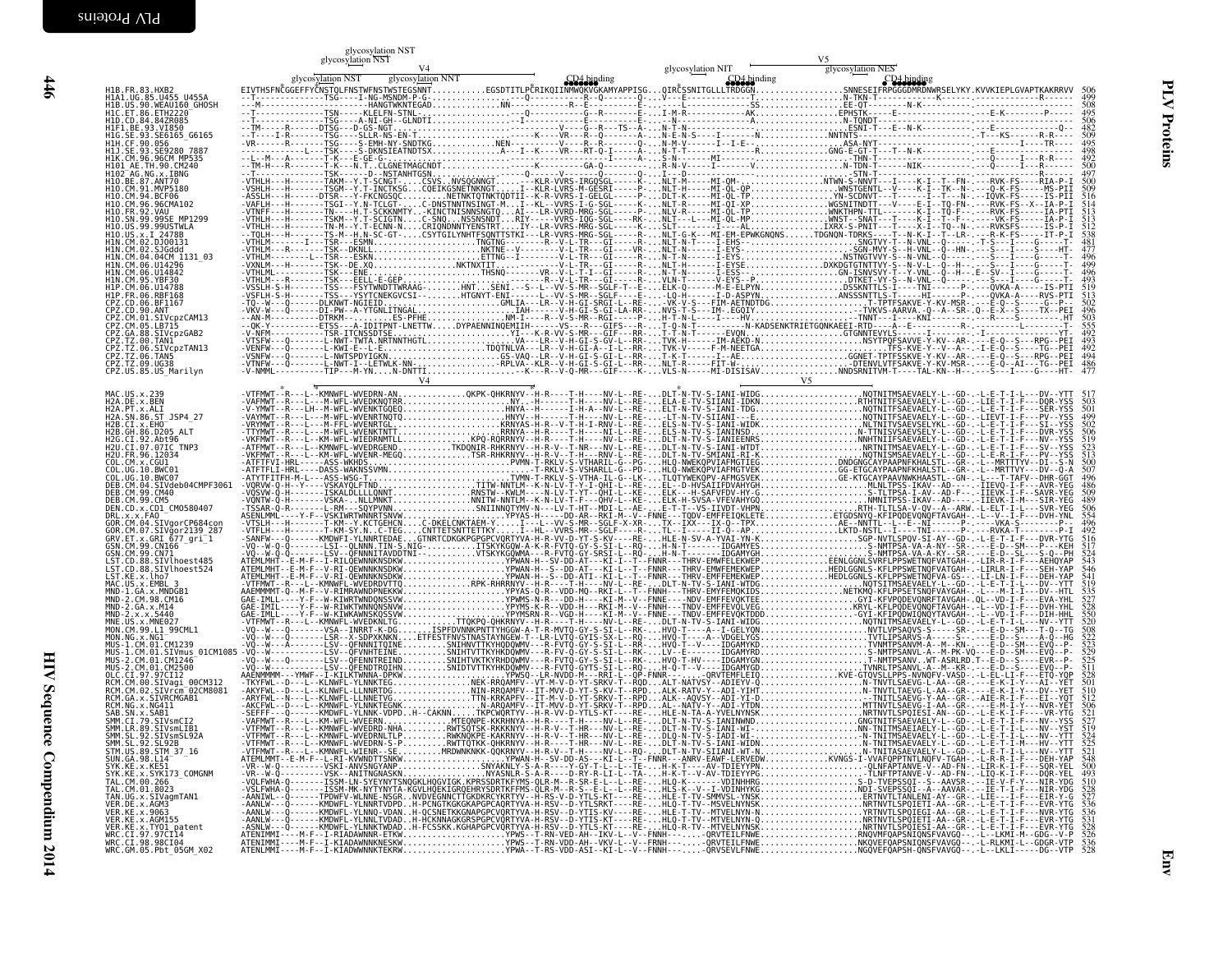|              | 90.CM240                               |                                                   |                                                                                                                                                                                                                                                                                  |                                                                                                                                                                                                                                                                                                                                                                                                                                                  |                              |
|--------------|----------------------------------------|---------------------------------------------------|----------------------------------------------------------------------------------------------------------------------------------------------------------------------------------------------------------------------------------------------------------------------------------|--------------------------------------------------------------------------------------------------------------------------------------------------------------------------------------------------------------------------------------------------------------------------------------------------------------------------------------------------------------------------------------------------------------------------------------------------|------------------------------|
|              |                                        |                                                   |                                                                                                                                                                                                                                                                                  |                                                                                                                                                                                                                                                                                                                                                                                                                                                  |                              |
|              |                                        |                                                   |                                                                                                                                                                                                                                                                                  |                                                                                                                                                                                                                                                                                                                                                                                                                                                  |                              |
|              |                                        |                                                   |                                                                                                                                                                                                                                                                                  |                                                                                                                                                                                                                                                                                                                                                                                                                                                  |                              |
|              |                                        |                                                   |                                                                                                                                                                                                                                                                                  |                                                                                                                                                                                                                                                                                                                                                                                                                                                  |                              |
|              |                                        |                                                   |                                                                                                                                                                                                                                                                                  |                                                                                                                                                                                                                                                                                                                                                                                                                                                  |                              |
|              |                                        |                                                   |                                                                                                                                                                                                                                                                                  |                                                                                                                                                                                                                                                                                                                                                                                                                                                  |                              |
|              |                                        |                                                   |                                                                                                                                                                                                                                                                                  |                                                                                                                                                                                                                                                                                                                                                                                                                                                  |                              |
|              |                                        |                                                   |                                                                                                                                                                                                                                                                                  |                                                                                                                                                                                                                                                                                                                                                                                                                                                  |                              |
|              |                                        |                                                   |                                                                                                                                                                                                                                                                                  |                                                                                                                                                                                                                                                                                                                                                                                                                                                  |                              |
|              |                                        |                                                   |                                                                                                                                                                                                                                                                                  |                                                                                                                                                                                                                                                                                                                                                                                                                                                  |                              |
|              |                                        |                                                   |                                                                                                                                                                                                                                                                                  |                                                                                                                                                                                                                                                                                                                                                                                                                                                  |                              |
| Z.TZ.09.UG38 | <b>TAN5</b>                            |                                                   |                                                                                                                                                                                                                                                                                  |                                                                                                                                                                                                                                                                                                                                                                                                                                                  |                              |
|              | :PZ.US.85.US Marilvn                   |                                                   |                                                                                                                                                                                                                                                                                  |                                                                                                                                                                                                                                                                                                                                                                                                                                                  |                              |
|              |                                        |                                                   |                                                                                                                                                                                                                                                                                  |                                                                                                                                                                                                                                                                                                                                                                                                                                                  |                              |
|              |                                        |                                                   |                                                                                                                                                                                                                                                                                  |                                                                                                                                                                                                                                                                                                                                                                                                                                                  |                              |
|              |                                        |                                                   |                                                                                                                                                                                                                                                                                  |                                                                                                                                                                                                                                                                                                                                                                                                                                                  |                              |
|              |                                        |                                                   |                                                                                                                                                                                                                                                                                  |                                                                                                                                                                                                                                                                                                                                                                                                                                                  |                              |
|              |                                        |                                                   |                                                                                                                                                                                                                                                                                  |                                                                                                                                                                                                                                                                                                                                                                                                                                                  |                              |
|              | CGU1                                   |                                                   | $\begin{array}{cccccccccccccccc} 0.1115 & 0.116 & 0.116 & 0.116 & 0.116 & 0.116 & 0.116 & 0.116 & 0.116 & 0.116 & 0.116 & 0.116 & 0.116 & 0.116 & 0.116 & 0.116 & 0.116 & 0.116 & 0.116 & 0.116 & 0.116 & 0.116 & 0.116 & 0.116 & 0.116 & 0.116 & 0.116 & 0.116 & 0.116 & 0.116$ |                                                                                                                                                                                                                                                                                                                                                                                                                                                  |                              |
|              |                                        |                                                   |                                                                                                                                                                                                                                                                                  |                                                                                                                                                                                                                                                                                                                                                                                                                                                  |                              |
|              |                                        |                                                   |                                                                                                                                                                                                                                                                                  |                                                                                                                                                                                                                                                                                                                                                                                                                                                  |                              |
|              |                                        |                                                   |                                                                                                                                                                                                                                                                                  |                                                                                                                                                                                                                                                                                                                                                                                                                                                  |                              |
|              | /gor2139_287<br>677 ari <sup>-</sup> 1 |                                                   |                                                                                                                                                                                                                                                                                  |                                                                                                                                                                                                                                                                                                                                                                                                                                                  |                              |
|              | 4. CN166                               |                                                   |                                                                                                                                                                                                                                                                                  |                                                                                                                                                                                                                                                                                                                                                                                                                                                  |                              |
|              | Vlhoest48                              |                                                   |                                                                                                                                                                                                                                                                                  |                                                                                                                                                                                                                                                                                                                                                                                                                                                  |                              |
|              |                                        |                                                   |                                                                                                                                                                                                                                                                                  |                                                                                                                                                                                                                                                                                                                                                                                                                                                  |                              |
|              |                                        |                                                   |                                                                                                                                                                                                                                                                                  |                                                                                                                                                                                                                                                                                                                                                                                                                                                  |                              |
|              |                                        |                                                   |                                                                                                                                                                                                                                                                                  |                                                                                                                                                                                                                                                                                                                                                                                                                                                  |                              |
|              |                                        |                                                   |                                                                                                                                                                                                                                                                                  |                                                                                                                                                                                                                                                                                                                                                                                                                                                  |                              |
|              |                                        |                                                   |                                                                                                                                                                                                                                                                                  |                                                                                                                                                                                                                                                                                                                                                                                                                                                  |                              |
|              |                                        |                                                   |                                                                                                                                                                                                                                                                                  |                                                                                                                                                                                                                                                                                                                                                                                                                                                  |                              |
|              |                                        |                                                   |                                                                                                                                                                                                                                                                                  |                                                                                                                                                                                                                                                                                                                                                                                                                                                  |                              |
|              | 02CM808                                |                                                   |                                                                                                                                                                                                                                                                                  |                                                                                                                                                                                                                                                                                                                                                                                                                                                  |                              |
|              |                                        |                                                   |                                                                                                                                                                                                                                                                                  |                                                                                                                                                                                                                                                                                                                                                                                                                                                  |                              |
|              |                                        |                                                   |                                                                                                                                                                                                                                                                                  |                                                                                                                                                                                                                                                                                                                                                                                                                                                  |                              |
|              |                                        |                                                   |                                                                                                                                                                                                                                                                                  |                                                                                                                                                                                                                                                                                                                                                                                                                                                  |                              |
|              |                                        |                                                   |                                                                                                                                                                                                                                                                                  | $\begin{tabular}{@{}c@{\textbf{0.6}}{ \begin{tabular}{@{}c@{\textbf{0.6}}{ \begin{tabular}{@{c@{\textbf{0.6}}{ \begin{tabular}{@{c@{\textbf{0.6}}{ \begin{tabular}{@{c@{\textbf{0.6}}{ \begin{tabular}{@{c@{\textbf{0.6}}{ \begin{tabular}{@{\textbf{0.6}}{ \begin{tabular}{@{\textbf{0.6}}{ \begin{tabular}{@{\textbf{0.6}}{ \begin{tabular}{@{\textbf{0.6}}{ \begin{tabular}{@{\textbf{0.6}}{ \begin{tabular}{@{\textbf{0.6}}{ \bf{0.6}}{ \bf$ |                              |
|              |                                        |                                                   |                                                                                                                                                                                                                                                                                  |                                                                                                                                                                                                                                                                                                                                                                                                                                                  |                              |
|              |                                        | . ī š† †А<br>. АА .                               |                                                                                                                                                                                                                                                                                  |                                                                                                                                                                                                                                                                                                                                                                                                                                                  |                              |
|              |                                        |                                                   |                                                                                                                                                                                                                                                                                  |                                                                                                                                                                                                                                                                                                                                                                                                                                                  |                              |
|              |                                        |                                                   |                                                                                                                                                                                                                                                                                  |                                                                                                                                                                                                                                                                                                                                                                                                                                                  |                              |
|              |                                        |                                                   |                                                                                                                                                                                                                                                                                  |                                                                                                                                                                                                                                                                                                                                                                                                                                                  |                              |
|              | CI 98 98CI04                           | HH----GA.IVL-I-----L---A--TV-TV--I-SÒH--A--L---K- |                                                                                                                                                                                                                                                                                  |                                                                                                                                                                                                                                                                                                                                                                                                                                                  | Ê-WNATPN--NE--ÒH-Y-RTDELÒAN- |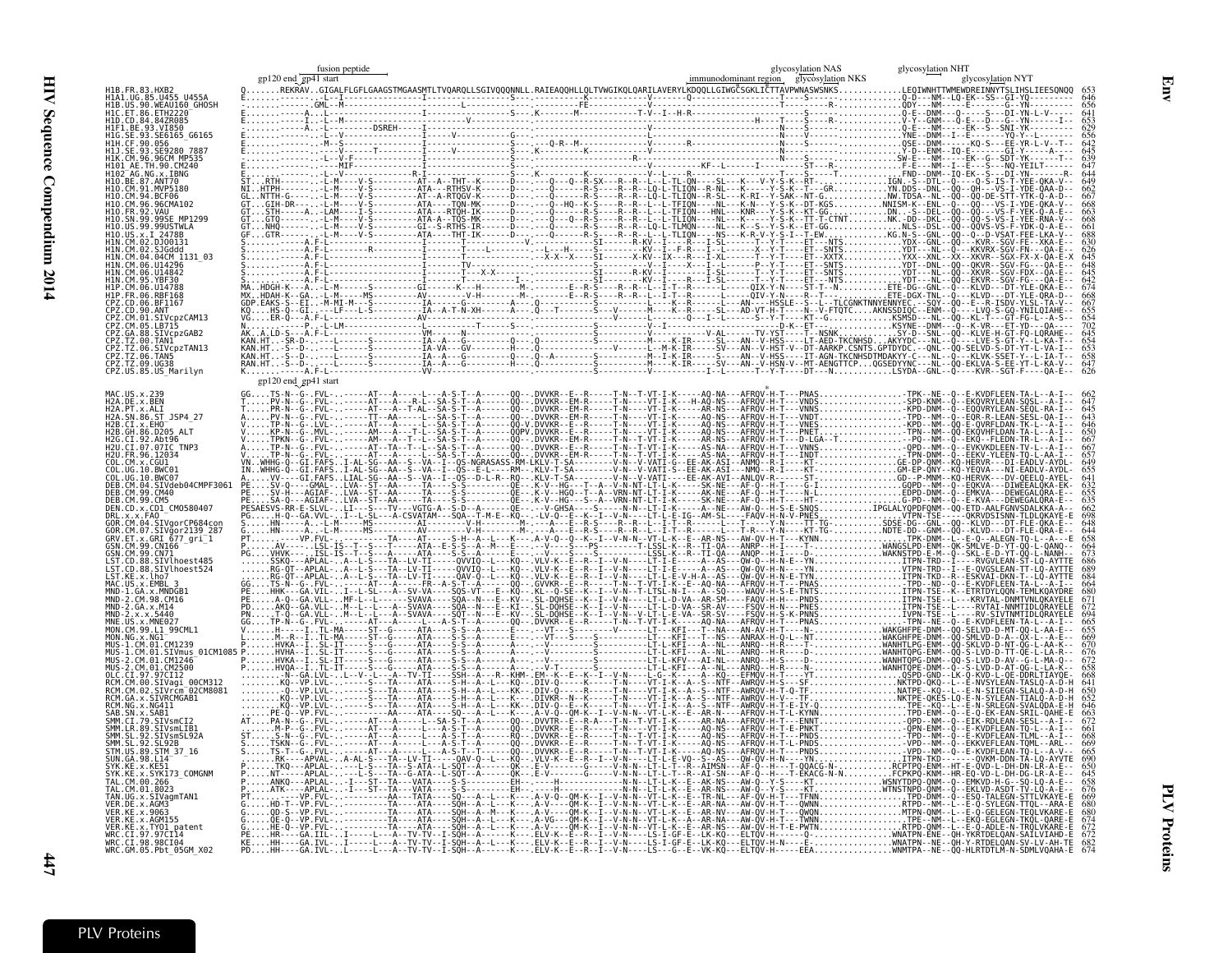| gp41 cytoplasmic tail start<br>transmembrane domain<br>glycosylation NGS                                                                                      |
|---------------------------------------------------------------------------------------------------------------------------------------------------------------|
|                                                                                                                                                               |
|                                                                                                                                                               |
|                                                                                                                                                               |
|                                                                                                                                                               |
|                                                                                                                                                               |
|                                                                                                                                                               |
|                                                                                                                                                               |
|                                                                                                                                                               |
|                                                                                                                                                               |
|                                                                                                                                                               |
|                                                                                                                                                               |
|                                                                                                                                                               |
|                                                                                                                                                               |
| -MY--QK-NS-DV.FG---DLAS-IK--QYGVY--V-VIL----IYIVQMLAKL----R-VFSSPPSYFQQTHIQQD-AL-TREGK-RDGGEGG.GNSSWPWQIEYIHFLIRQLIR-LTWLFSNCRT-LSRVYQI-QPILQRLSATLQRIREVLRTE |
|                                                                                                                                                               |
|                                                                                                                                                               |
|                                                                                                                                                               |
|                                                                                                                                                               |
|                                                                                                                                                               |
|                                                                                                                                                               |
|                                                                                                                                                               |
|                                                                                                                                                               |
|                                                                                                                                                               |
|                                                                                                                                                               |
|                                                                                                                                                               |
|                                                                                                                                                               |
|                                                                                                                                                               |
|                                                                                                                                                               |
|                                                                                                                                                               |
|                                                                                                                                                               |
|                                                                                                                                                               |
|                                                                                                                                                               |
|                                                                                                                                                               |
|                                                                                                                                                               |
|                                                                                                                                                               |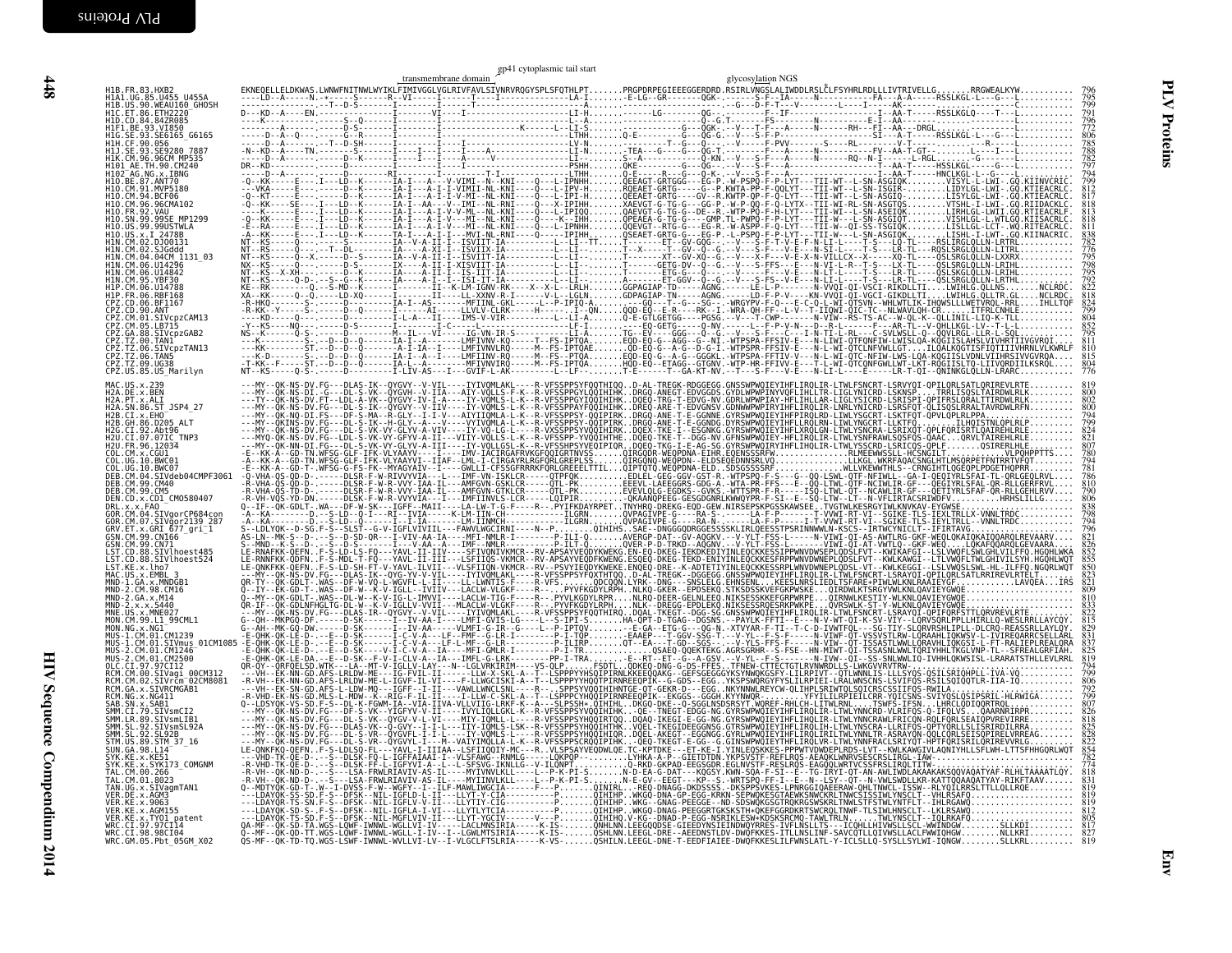|                                                                                                                                                                                                                                                                 |                                                                                                                                                                                                                              |                      | Env end<br>gp41 end |
|-----------------------------------------------------------------------------------------------------------------------------------------------------------------------------------------------------------------------------------------------------------------|------------------------------------------------------------------------------------------------------------------------------------------------------------------------------------------------------------------------------|----------------------|---------------------|
|                                                                                                                                                                                                                                                                 | glycosylation NAT                                                                                                                                                                                                            | cytoplasmic tail end |                     |
| H1B, FR. 83, HXB2<br>H1A1.UG. 85. U455<br>H1C. ET. 86. ETH2220<br>H1C. ET. 86. ETH2220<br>H1C. ET. 86. ETH2220<br>H1F1. 2E. 93. S421828<br>H1F1. 2E. 93. S421828<br>H1F1. CE. 93. S2666666667688<br>H1N. CH. 96. 96CM MP535<br>H1N. CH. 96. 96CM MP535<br>H1    |                                                                                                                                                                                                                              |                      |                     |
|                                                                                                                                                                                                                                                                 |                                                                                                                                                                                                                              |                      |                     |
|                                                                                                                                                                                                                                                                 |                                                                                                                                                                                                                              |                      |                     |
|                                                                                                                                                                                                                                                                 |                                                                                                                                                                                                                              |                      |                     |
|                                                                                                                                                                                                                                                                 |                                                                                                                                                                                                                              |                      |                     |
|                                                                                                                                                                                                                                                                 |                                                                                                                                                                                                                              |                      |                     |
|                                                                                                                                                                                                                                                                 |                                                                                                                                                                                                                              |                      |                     |
|                                                                                                                                                                                                                                                                 |                                                                                                                                                                                                                              |                      |                     |
|                                                                                                                                                                                                                                                                 |                                                                                                                                                                                                                              |                      |                     |
|                                                                                                                                                                                                                                                                 |                                                                                                                                                                                                                              |                      |                     |
| HIN. CM. 02. DJ00131<br>HIN. CM. 02. 5JGddd<br>HIN. CM. 02. 5JGddd<br>HIN. CM. 06. U14296<br>HIN. CM. 06. U14296<br>HIN. CM. 06. U14296<br>HIP. CM. 06. U14296<br>HIP. CM. 06. U1426<br>CPZ. CD. 90. ARTI67<br>CPZ. CM. 03. LBT15<br>CPZ. CM. 03. LBT15<br>CPZ. |                                                                                                                                                                                                                              |                      |                     |
|                                                                                                                                                                                                                                                                 |                                                                                                                                                                                                                              |                      |                     |
|                                                                                                                                                                                                                                                                 |                                                                                                                                                                                                                              |                      |                     |
|                                                                                                                                                                                                                                                                 |                                                                                                                                                                                                                              |                      |                     |
|                                                                                                                                                                                                                                                                 |                                                                                                                                                                                                                              |                      |                     |
|                                                                                                                                                                                                                                                                 |                                                                                                                                                                                                                              |                      |                     |
|                                                                                                                                                                                                                                                                 |                                                                                                                                                                                                                              |                      |                     |
|                                                                                                                                                                                                                                                                 |                                                                                                                                                                                                                              |                      |                     |
|                                                                                                                                                                                                                                                                 |                                                                                                                                                                                                                              |                      |                     |
|                                                                                                                                                                                                                                                                 |                                                                                                                                                                                                                              |                      | Env end             |
|                                                                                                                                                                                                                                                                 | CPL . 0. 5 . 115 . 118 . 129 . 129 . 129 . 129 . 129 . 129 . 129 . 129 . 129 . 129 . 129 . 129 . 129 . 129 . 129 . 129 . 129 . 129 . 129 . 129 . 129 . 129 . 129 . 129 . 129 . 129 . 129 . 129 . 129 . 129 . 129 . 129 . 129 |                      | $gp41$ end          |
|                                                                                                                                                                                                                                                                 |                                                                                                                                                                                                                              |                      |                     |
|                                                                                                                                                                                                                                                                 |                                                                                                                                                                                                                              |                      |                     |
|                                                                                                                                                                                                                                                                 |                                                                                                                                                                                                                              |                      |                     |
|                                                                                                                                                                                                                                                                 |                                                                                                                                                                                                                              |                      |                     |
|                                                                                                                                                                                                                                                                 |                                                                                                                                                                                                                              |                      |                     |
|                                                                                                                                                                                                                                                                 |                                                                                                                                                                                                                              |                      |                     |
|                                                                                                                                                                                                                                                                 |                                                                                                                                                                                                                              |                      |                     |
|                                                                                                                                                                                                                                                                 |                                                                                                                                                                                                                              |                      |                     |
|                                                                                                                                                                                                                                                                 |                                                                                                                                                                                                                              |                      |                     |
|                                                                                                                                                                                                                                                                 |                                                                                                                                                                                                                              |                      |                     |
|                                                                                                                                                                                                                                                                 |                                                                                                                                                                                                                              |                      |                     |
|                                                                                                                                                                                                                                                                 |                                                                                                                                                                                                                              |                      |                     |
|                                                                                                                                                                                                                                                                 |                                                                                                                                                                                                                              |                      |                     |
|                                                                                                                                                                                                                                                                 |                                                                                                                                                                                                                              |                      |                     |
|                                                                                                                                                                                                                                                                 |                                                                                                                                                                                                                              |                      |                     |
|                                                                                                                                                                                                                                                                 |                                                                                                                                                                                                                              |                      |                     |
|                                                                                                                                                                                                                                                                 |                                                                                                                                                                                                                              |                      |                     |
|                                                                                                                                                                                                                                                                 |                                                                                                                                                                                                                              |                      |                     |
|                                                                                                                                                                                                                                                                 |                                                                                                                                                                                                                              |                      |                     |
|                                                                                                                                                                                                                                                                 |                                                                                                                                                                                                                              |                      |                     |
|                                                                                                                                                                                                                                                                 |                                                                                                                                                                                                                              |                      |                     |
|                                                                                                                                                                                                                                                                 |                                                                                                                                                                                                                              |                      |                     |
|                                                                                                                                                                                                                                                                 |                                                                                                                                                                                                                              |                      |                     |
|                                                                                                                                                                                                                                                                 |                                                                                                                                                                                                                              |                      |                     |
|                                                                                                                                                                                                                                                                 |                                                                                                                                                                                                                              |                      |                     |
|                                                                                                                                                                                                                                                                 |                                                                                                                                                                                                                              |                      |                     |
|                                                                                                                                                                                                                                                                 |                                                                                                                                                                                                                              |                      |                     |
|                                                                                                                                                                                                                                                                 |                                                                                                                                                                                                                              |                      |                     |
|                                                                                                                                                                                                                                                                 |                                                                                                                                                                                                                              |                      |                     |
|                                                                                                                                                                                                                                                                 |                                                                                                                                                                                                                              |                      |                     |
|                                                                                                                                                                                                                                                                 |                                                                                                                                                                                                                              |                      |                     |
|                                                                                                                                                                                                                                                                 |                                                                                                                                                                                                                              |                      |                     |
|                                                                                                                                                                                                                                                                 |                                                                                                                                                                                                                              |                      |                     |
|                                                                                                                                                                                                                                                                 |                                                                                                                                                                                                                              |                      |                     |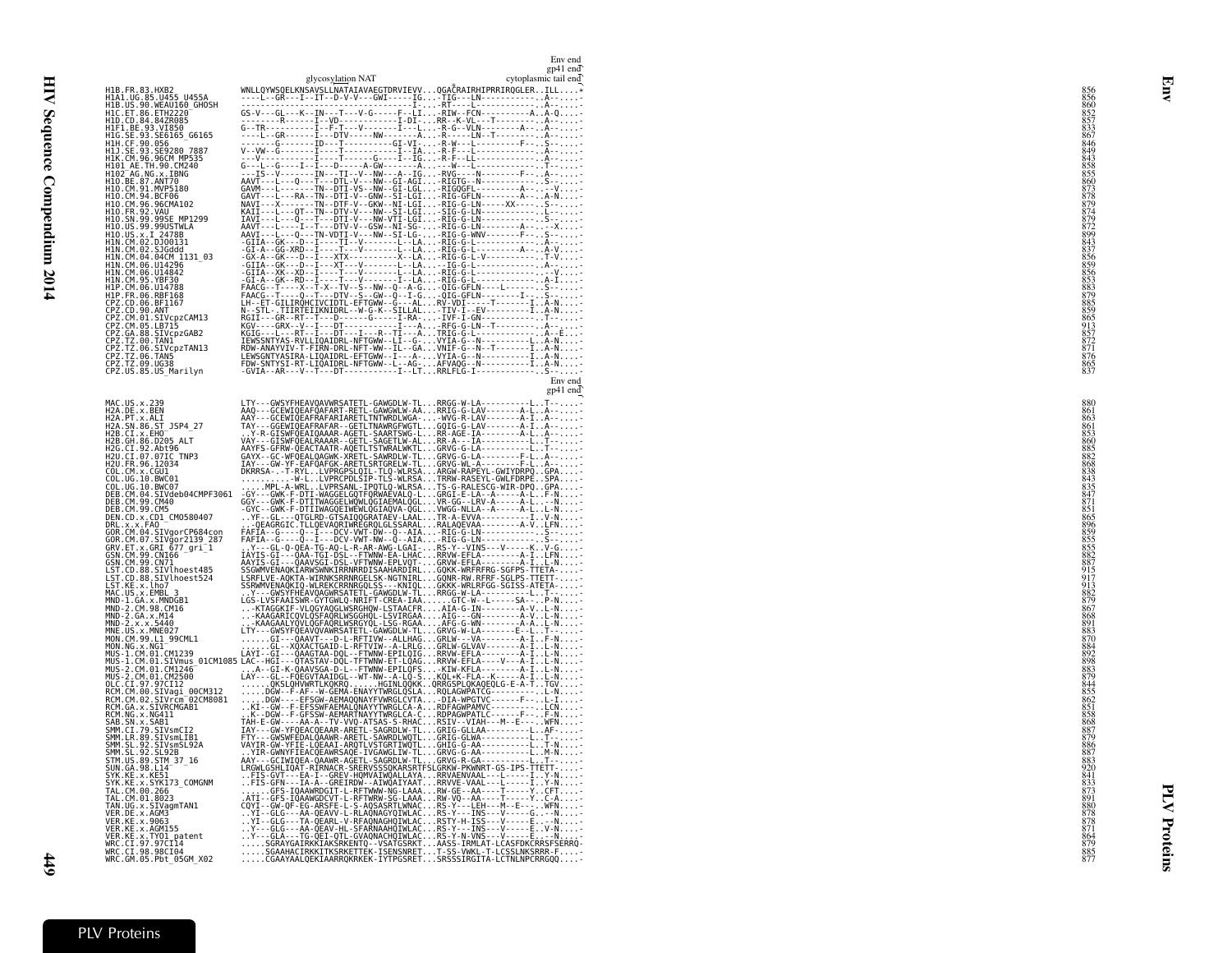<span id="page-39-0"></span>

|  | 118<br>107                                                  |
|--|-------------------------------------------------------------|
|  |                                                             |
|  | II5<br>114                                                  |
|  | 113<br>116<br>117                                           |
|  |                                                             |
|  | 113<br>116<br>118<br>116                                    |
|  |                                                             |
|  | i i ŏ                                                       |
|  |                                                             |
|  | 111                                                         |
|  |                                                             |
|  | $\frac{104}{105}$<br>$\frac{105}{113}$                      |
|  |                                                             |
|  |                                                             |
|  | i 23<br>124                                                 |
|  | 141<br>141                                                  |
|  |                                                             |
|  |                                                             |
|  |                                                             |
|  | 126<br>143<br>139<br>112<br>112<br>112<br>113<br>112<br>112 |
|  |                                                             |
|  |                                                             |
|  |                                                             |
|  | 130<br>111                                                  |
|  |                                                             |
|  | 119<br>123<br>112                                           |
|  |                                                             |
|  | $\frac{112}{112}$<br>$\frac{112}{100}$<br>$\frac{100}{124}$ |
|  |                                                             |
|  | 124<br>129                                                  |
|  | 140<br>139<br>132<br>142                                    |
|  |                                                             |
|  | 105<br>130                                                  |
|  |                                                             |
|  |                                                             |
|  | 128<br>128                                                  |
|  | $\frac{120}{119}$                                           |